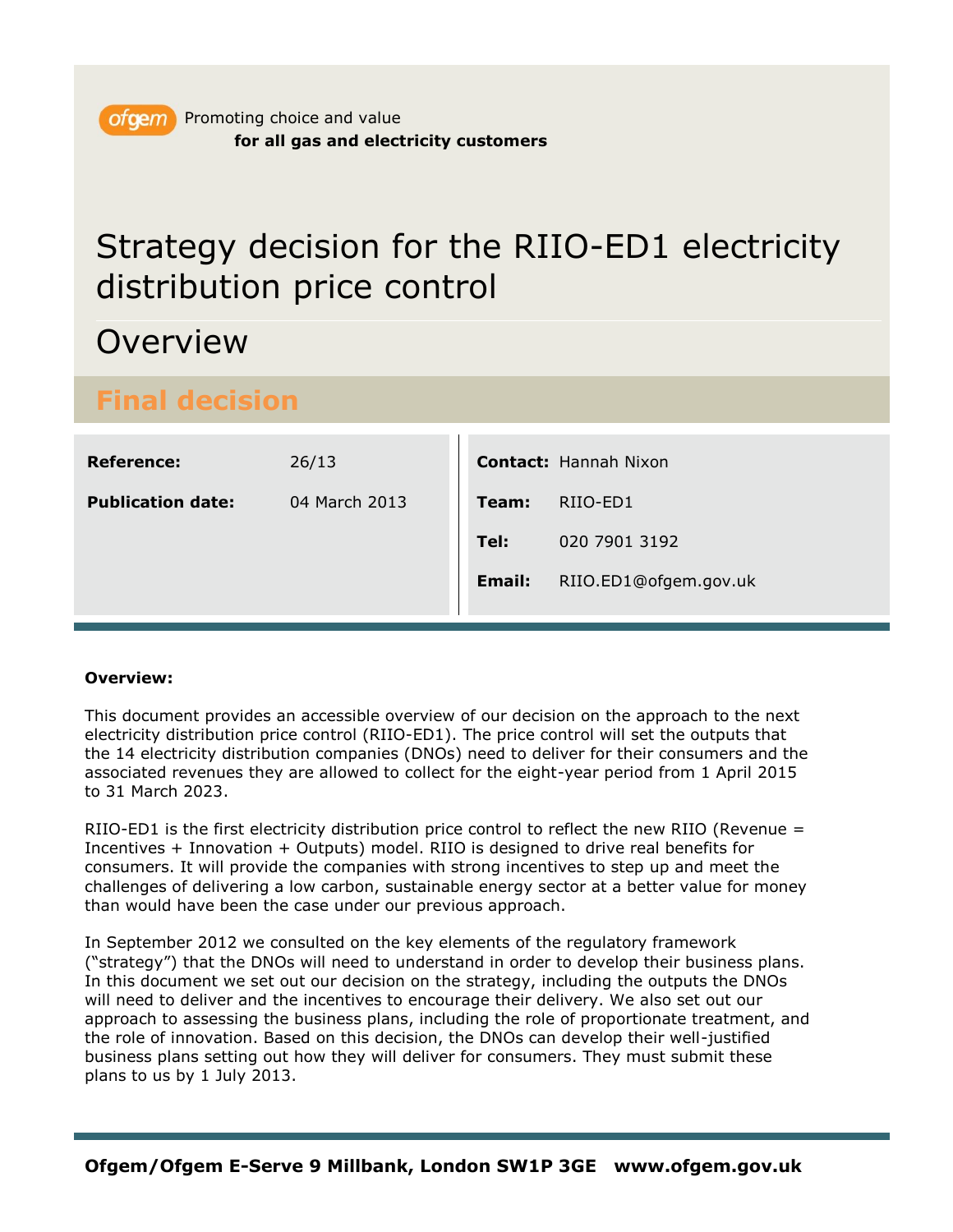## Associated documents

#### **Links to supplementary annexes**

Strategy decision for RIIO-ED1 - Outputs, incentives and innovation [http://www.ofgem.gov.uk/Networks/ElecDist/PriceCntrls/riio](http://www.ofgem.gov.uk/Networks/ElecDist/PriceCntrls/riio-ed1/consultations/Documents1/RIIOED1DecOutputsIncentives.pdf)[ed1/consultations/Documents1/RIIOED1DecOutputsIncentives.pdf](http://www.ofgem.gov.uk/Networks/ElecDist/PriceCntrls/riio-ed1/consultations/Documents1/RIIOED1DecOutputsIncentives.pdf)

Strategy decision for RIIO-ED1 - Business plans and proportionate treatment [http://www.ofgem.gov.uk/Networks/ElecDist/PriceCntrls/riio](http://www.ofgem.gov.uk/Networks/ElecDist/PriceCntrls/riio-ed1/consultations/Documents1/RIIOED1DecBusinessPlans.pdf)[ed1/consultations/Documents1/RIIOED1DecBusinessPlans.pdf](http://www.ofgem.gov.uk/Networks/ElecDist/PriceCntrls/riio-ed1/consultations/Documents1/RIIOED1DecBusinessPlans.pdf)

Strategy decision for RIIO-ED1 - Uncertainty mechanisms [http://www.ofgem.gov.uk/Networks/ElecDist/PriceCntrls/riio](http://www.ofgem.gov.uk/Networks/ElecDist/PriceCntrls/riio-ed1/consultations/Documents1/RIIOED1DecUncertaintyMechanisms.pdf)[ed1/consultations/Documents1/RIIOED1DecUncertaintyMechanisms.pdf](http://www.ofgem.gov.uk/Networks/ElecDist/PriceCntrls/riio-ed1/consultations/Documents1/RIIOED1DecUncertaintyMechanisms.pdf)

Strategy decision for RIIO-ED1 - Financial issues [http://www.ofgem.gov.uk/Networks/ElecDist/PriceCntrls/riio](http://www.ofgem.gov.uk/Networks/ElecDist/PriceCntrls/riio-ed1/consultations/Documents1/RIIOED1DecFinancialIssues.pdf)[ed1/consultations/Documents1/RIIOED1DecFinancialIssues.pdf](http://www.ofgem.gov.uk/Networks/ElecDist/PriceCntrls/riio-ed1/consultations/Documents1/RIIOED1DecFinancialIssues.pdf)

Strategy decision for RIIO-ED1 - Tools for cost assessment [http://www.ofgem.gov.uk/Networks/ElecDist/PriceCntrls/riio](http://www.ofgem.gov.uk/Networks/ElecDist/PriceCntrls/riio-ed1/consultations/Documents1/RIIOED1DecCostAssessment.pdf)[ed1/consultations/Documents1/RIIOED1DecCostAssessment.pdf](http://www.ofgem.gov.uk/Networks/ElecDist/PriceCntrls/riio-ed1/consultations/Documents1/RIIOED1DecCostAssessment.pdf)

Strategy decision for RIIO-ED1 – Reliability and safety [http://www.ofgem.gov.uk/Networks/ElecDist/PriceCntrls/riio](http://www.ofgem.gov.uk/Networks/ElecDist/PriceCntrls/riio-ed1/consultations/Documents1/RIIOED1DecReliabilitySafety.pdf)[ed1/consultations/Documents1/RIIOED1DecReliabilitySafety.pdf](http://www.ofgem.gov.uk/Networks/ElecDist/PriceCntrls/riio-ed1/consultations/Documents1/RIIOED1DecReliabilitySafety.pdf)

RIIO-ED1 Glossary of terms [http://www.ofgem.gov.uk/Networks/ElecDist/PriceCntrls/riio](http://www.ofgem.gov.uk/Networks/ElecDist/PriceCntrls/riio-ed1/consultations/Documents1/RIIOED1SConGlossary.pdf)[ed1/consultations/Documents1/RIIOED1SConGlossary.pdf](http://www.ofgem.gov.uk/Networks/ElecDist/PriceCntrls/riio-ed1/consultations/Documents1/RIIOED1SConGlossary.pdf)

#### **Links to other associated documents**

Strategy consultation for RIIO-ED1 - Overview [http://www.ofgem.gov.uk/Networks/ElecDist/PriceCntrls/riio](http://www.ofgem.gov.uk/Networks/ElecDist/PriceCntrls/riio-ed1/consultations/Documents1/RIIOED1SConOverview.pdf)[ed1/consultations/Documents1/RIIOED1SConOverview.pdf](http://www.ofgem.gov.uk/Networks/ElecDist/PriceCntrls/riio-ed1/consultations/Documents1/RIIOED1SConOverview.pdf)

Open letter consultation on the way forward for RIIO-ED1 [http://www.ofgem.gov.uk/Networks/ElecDist/PriceCntrls/riio](http://www.ofgem.gov.uk/Networks/ElecDist/PriceCntrls/riio-ed1/consultations/Documents1/RIIOED1LaunchOpenLetter.pdf)[ed1/consultations/Documents1/RIIOED1LaunchOpenLetter.pdf](http://www.ofgem.gov.uk/Networks/ElecDist/PriceCntrls/riio-ed1/consultations/Documents1/RIIOED1LaunchOpenLetter.pdf)

Handbook for implementing the RIIO model [http://www.ofgem.gov.uk/Networks/rpix20/ConsultDocs/Documents1/RIIO%20hand](http://www.ofgem.gov.uk/Networks/rpix20/ConsultDocs/Documents1/RIIO%20handbook.pdf) [book.pdf](http://www.ofgem.gov.uk/Networks/rpix20/ConsultDocs/Documents1/RIIO%20handbook.pdf)

Electricity Distribution Price Control Review 5 (DPCR5) Final Proposals [http://www.ofgem.gov.uk/Networks/ElecDist/PriceCntrls/DPCR5/Documents1/FP\\_1\\_](http://www.ofgem.gov.uk/Networks/ElecDist/PriceCntrls/DPCR5/Documents1/FP_1_Core%20document%20SS%20FINAL.pdf) [Core%20document%20SS%20FINAL.pdf](http://www.ofgem.gov.uk/Networks/ElecDist/PriceCntrls/DPCR5/Documents1/FP_1_Core%20document%20SS%20FINAL.pdf)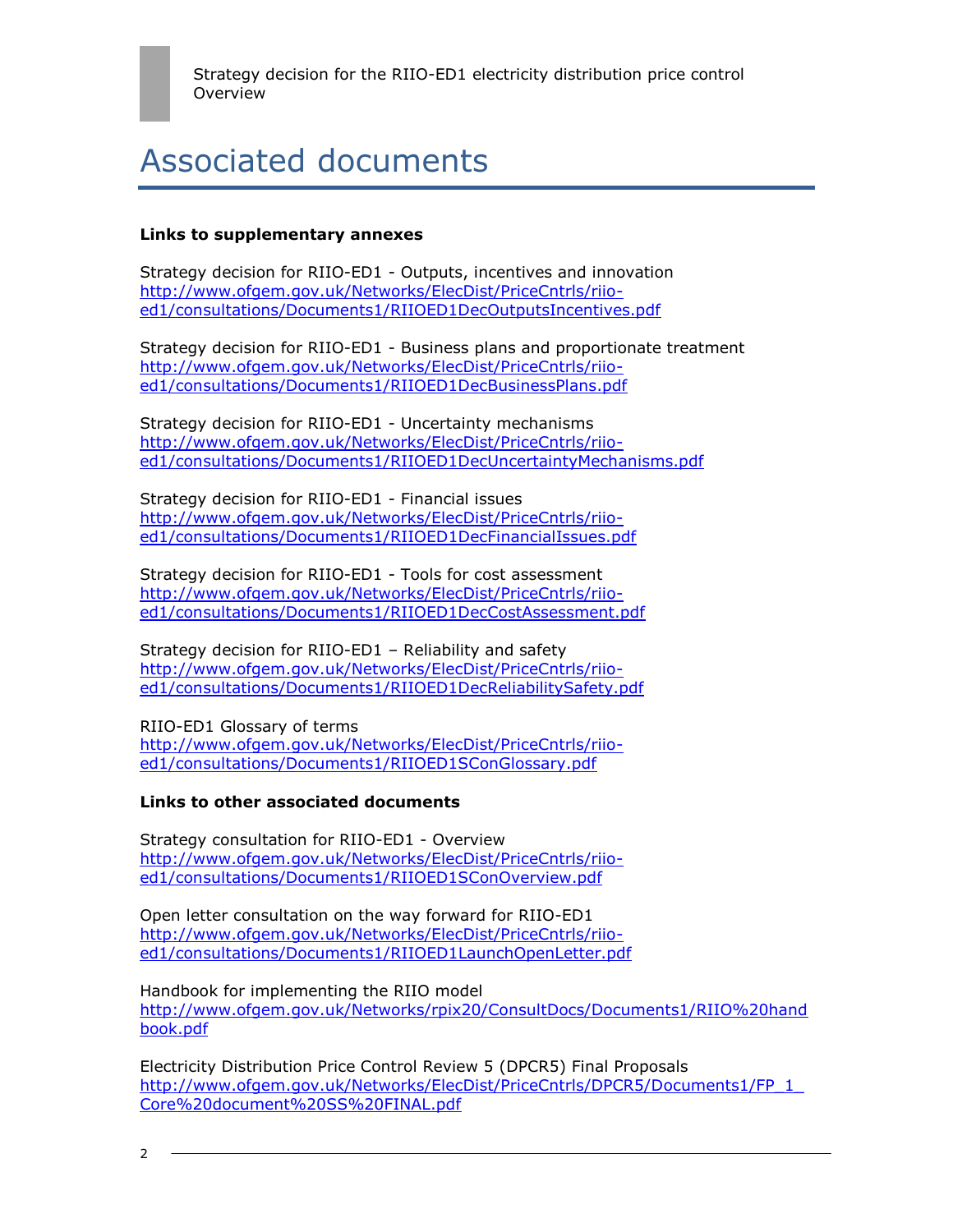# **Contents**

| <b>Executive Summary</b>                              | 5              |
|-------------------------------------------------------|----------------|
| 1. Introduction                                       | 7              |
| Purpose of this document                              | $\overline{7}$ |
| <b>RIIO</b>                                           | $\overline{7}$ |
| High-level strategy                                   | 8              |
| Impact assessment                                     | 8              |
| Structure of this document and associated documents   | $\overline{9}$ |
| 2. Key challenges and issues for RIIO-ED1             | 10             |
| Managing the transition to a low carbon energy sector | 10             |
| Customers                                             | 15             |
| 3. Incorporating stakeholders' views                  | 16             |
| Role of stakeholders in the price control review      | 16             |
| Appealing against price control decisions             | 17             |
| 4. Form and structure of the price control            | 18             |
| Form of the price control                             | 18             |
| Scope of the price control                            | 19             |
| Price control process                                 | 19             |
| Charging volatility                                   | 20             |
| 5. Ensuring output delivery                           | 22             |
| Introduction                                          | 22             |
| Outputs and incentives                                | 24             |
| 6. Assessing business plans                           | 31             |
| RIIO model for assessing business plans               | 31             |
| Well-justified business plans                         | 31             |
| Proportionate treatment                               | 32             |
| Cost assessment                                       | 33             |
| Efficiency incentives and IQI                         | 33             |
| 7. Innovation                                         | 35             |
| 8. Managing uncertainty                               | 38             |
| Uncertainty in setting price controls                 | 38             |
| What are uncertainty mechanisms?                      | 38             |
| Uncertainty mechanisms under RIIO                     | 39             |
| Proposed uncertainty mechanisms                       | 39             |
| Disapplication of the price control                   | 40             |
| Mid-period review of outputs                          | 41             |
| 9. Financing efficient delivery                       | 42             |
| Financeability under RIIO                             | 42             |
| Asset life and depreciation                           | 43             |
| The allowed return                                    | 43             |
| 10. Next steps                                        | 45             |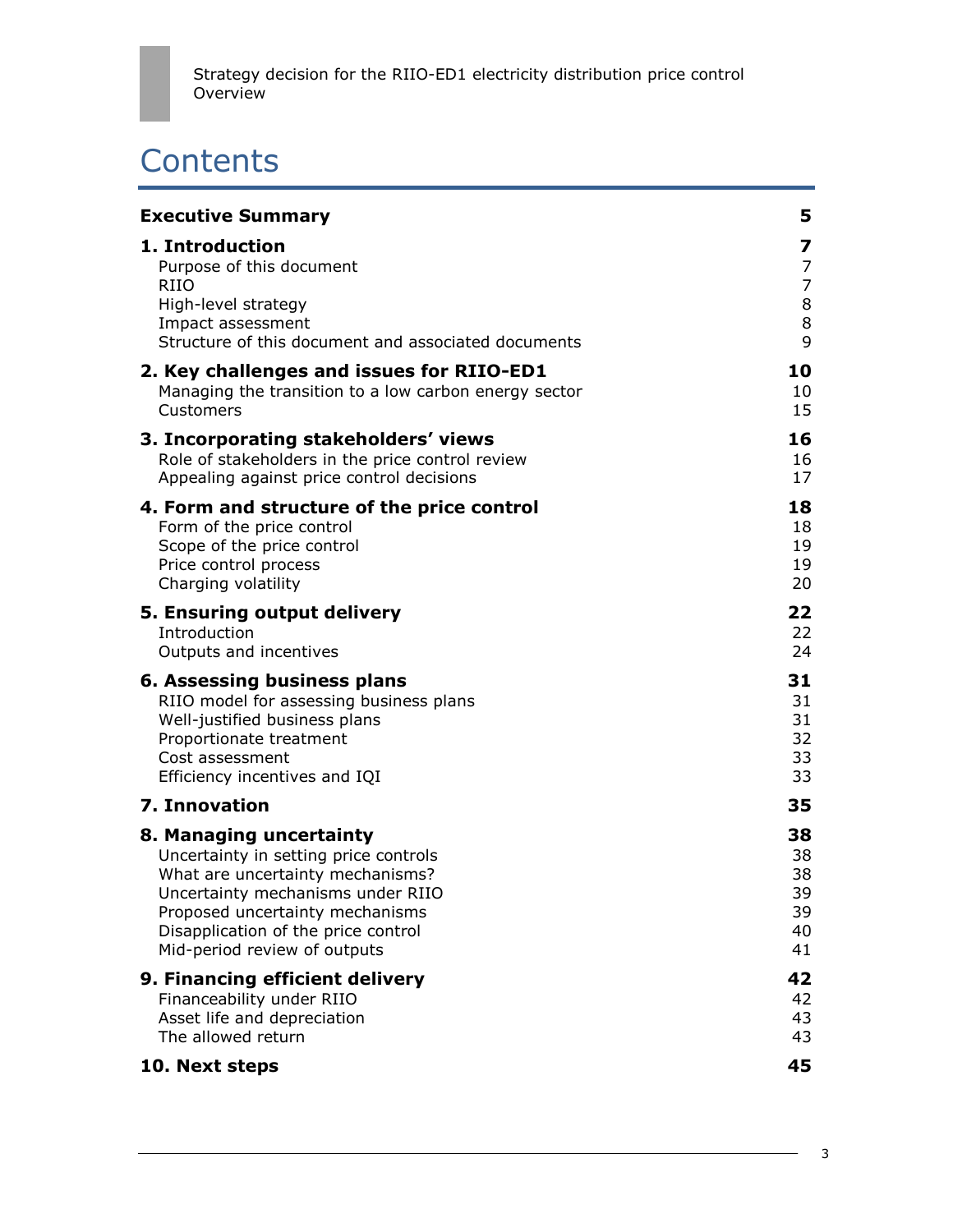| 46 |
|----|
| 47 |
| 54 |
| 56 |
| 57 |
| 58 |
|    |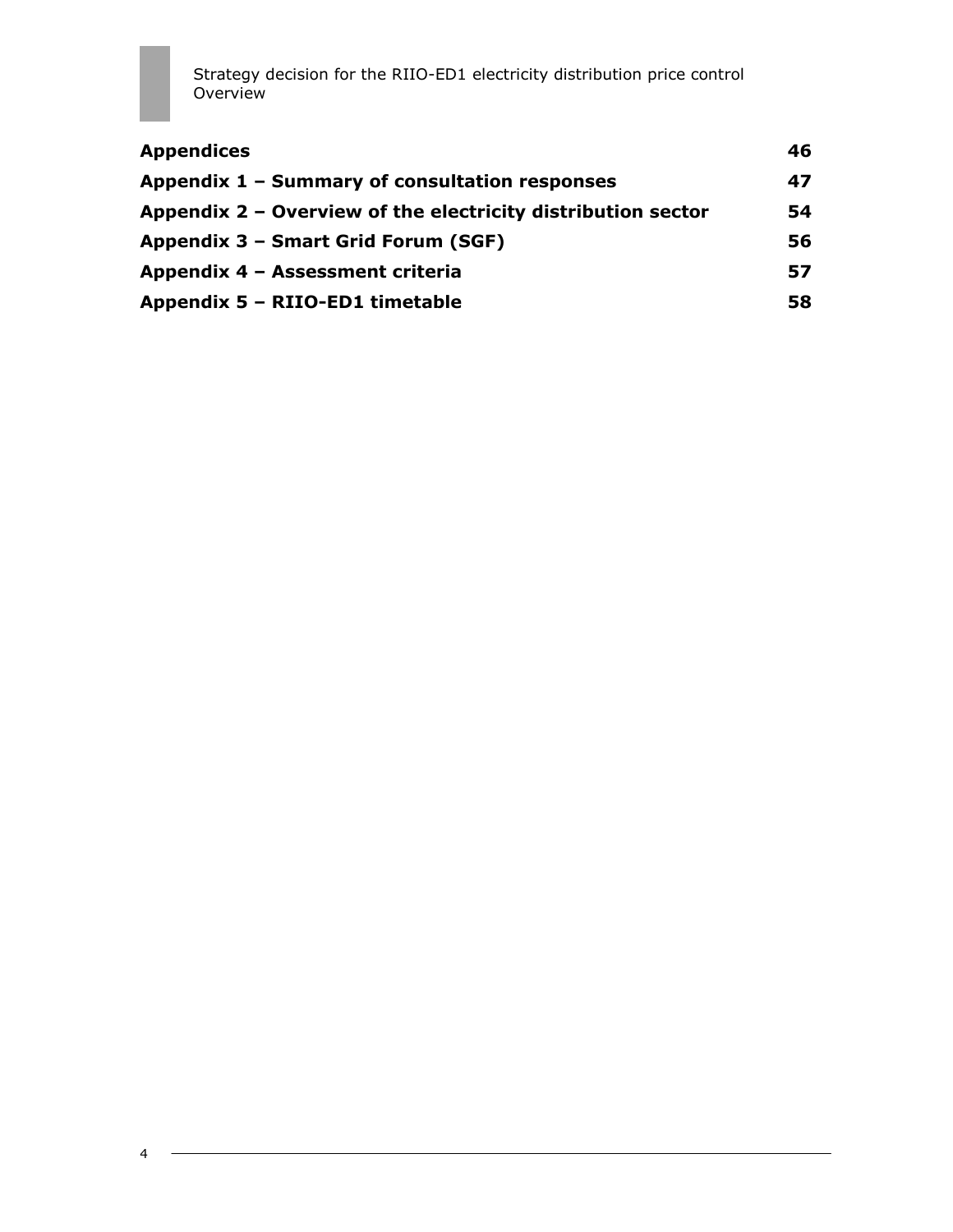## Executive Summary

Significant expenditure is needed in Britain"s gas and electricity networks over the next decade. This investment is needed to ensure consumers continue to receive safe, reliable network services and to meet environmental challenges. It is therefore more important than ever that network companies can show consumers that they are getting value for money and that charges are contained.

The electricity distribution price control review (RIIO-ED1) is the first review in electricity distribution to use our new RIIO model (Revenue = Incentives  $+$ Innovation + Outputs). The objective of RIIO is to drive real benefits for consumers; providing companies with strong incentives to meet the challenges of delivering a sustainable energy sector at a lower cost. RIIO puts sustainability alongside consumers at the heart of what network companies do. It provides a transparent and predictable framework that rewards timely delivery.

Under the RIIO model the DNOs are responsible for developing and justifying a longterm strategy for delivering the network services that their customers value. To do this, they need to understand the key elements of the price control framework. In September 2012 we published a set of documents consulting on the outputs the DNOs should deliver and our thinking on core elements of the framework. We are now setting out decisions on this strategy, in light of respondents' views. We set out: the outputs that companies will need to deliver and the associated incentive mechanisms; how we will go about assessing the companies' business plans; proposed mechanisms for handling uncertainty and for encouraging innovation; and our approach to financeability.

**We are rewarding efficient and timely delivery for consumers.** We are setting outputs for safety, reliability, customer satisfaction and stakeholder engagement, with strong incentives for efficient delivery. We are also providing strong incentives for DNOs to provide a better service for connecting customers, including distribution connected generation customers, and to ensure DNOs play a full role in identifying and assisting vulnerable customers and the fuel poor. For an average DNO, both the rewards for good performance and the total value of penalties could be up to around £300m respectively over the RIIO-ED1 period.

#### **We are promoting a step change in the way DNOs think about the future.**

DNOs will need to set out how they plan to accommodate uncertain levels of low carbon technologies onto their networks. The package of outputs and incentives will ensure they do this at efficient cost, using smart grids tools and techniques whilst providing good service to new and existing customers. They will also be incentivised to manage their carbon footprint and will have to report on how their actions have contributed to broader environmental objectives.

Innovation will play a key part in the DNOs delivering at efficient cost and dealing with uncertainty. In the current price control (DPCR5) we established the Low Carbon Network (LCN) Fund. We expect to see the learning from the LCN Fund trials embedded in the DNOs" business plans. We have already committed to replacing the LCN Fund with a competition to fund innovation across electricity transmission and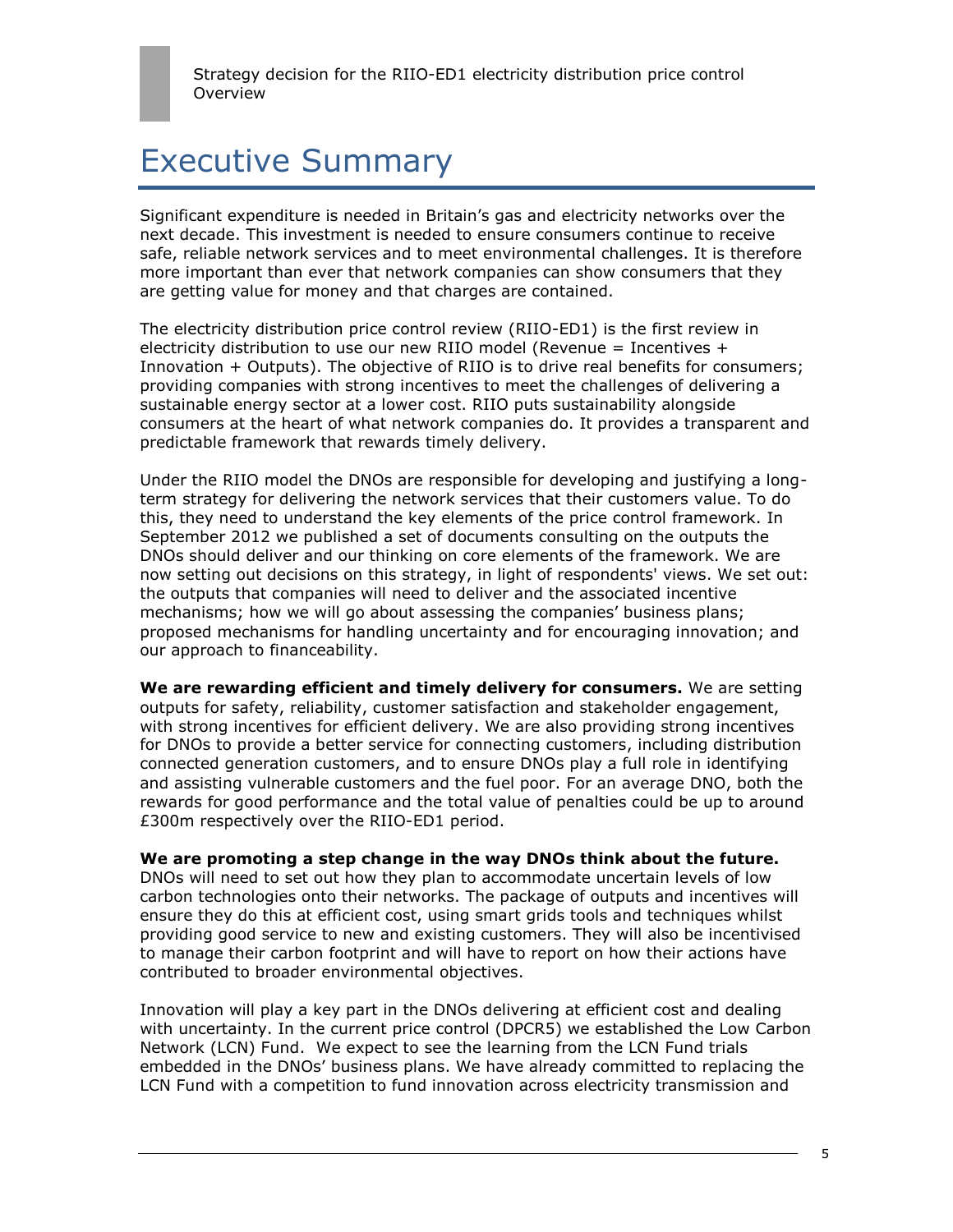

distribution. Up to  $£180m$  will be available in the competition across the first two years of RIIO-ED1.

In the interests of consumers, we are committed to ensuring that efficient companies are able to raise timely finance and are remunerated appropriately; and that we have a fair balance of costs between current and future consumers. The RIIO framework sets out the principles by which we will set the various financial elements of the price control settlement. We have already set out decisions to index the cost of debt assumption based on a long-term trailing average of interest rates and move to the use of economic asset lives for depreciation, which for electricity distribution we determined to be 45 years (from 20 years currently). $1$  Whilst we do not intend to revisit these decisions in RIIO-ED1, we will consider representations from the DNOs regarding the need for tailored or transitional arrangements.

We have set out an indicative cost of equity range of 6.0-7.2 per cent (post-tax real) based on the expected future risk profile of the DNOs. It is for the DNOs to set out in their business plans their proposals for notional gearing and where we should land on the cost of equity, based on detailed evidence of their cash flow risk. It is only when we have received this information that we will be in a position to establish an appropriate range for the allowed return for the price control settlement.

The DNOs now need to deliver. They have until the start of July 2013 to develop well-justified business plans, demonstrating how they will meet the sustainability challenge, fund network expenditure and ensure continued safe and reliable operation of the networks and high levels of customer service. DNOs will need to provide evidence not only that they have engaged with a broad range of stakeholders but that their plans have been shaped by those views.

In the summer, we will begin a process of assessing the DNOs" plans. Our initial assessment will inform our view on how much regulatory scrutiny each plan requires and whether any company has submitted a plan of sufficient quality for us to be able to conclude its price control settlement early (ie to be 'fast-tracked'). We will set out the findings of our initial assessment at the end of September 2013 and consult on the regulatory treatment of each company.

Our decisions reflect considerable input from a range of stakeholders, including consumer and environmental groups, industry and government, as well as the DNOs. We have also benefited from feedback from our Consumer Challenge Group, which comprises consumer and environmental experts acting as a critical friend to Ofgem. The publication of this strategy decision does not signal the end of this process. We will continue to engage with interested parties and welcome the ongoing input from all stakeholders.

l

<sup>&</sup>lt;sup>1</sup> Following a review of economic asset lives, on 31 March 2012 we published our 'Decision letter on the regulatory asset lives for electricity distribution assets" <http://www.ofgem.gov.uk/Networks/Policy/Documents1/assetlivedecision.pdf>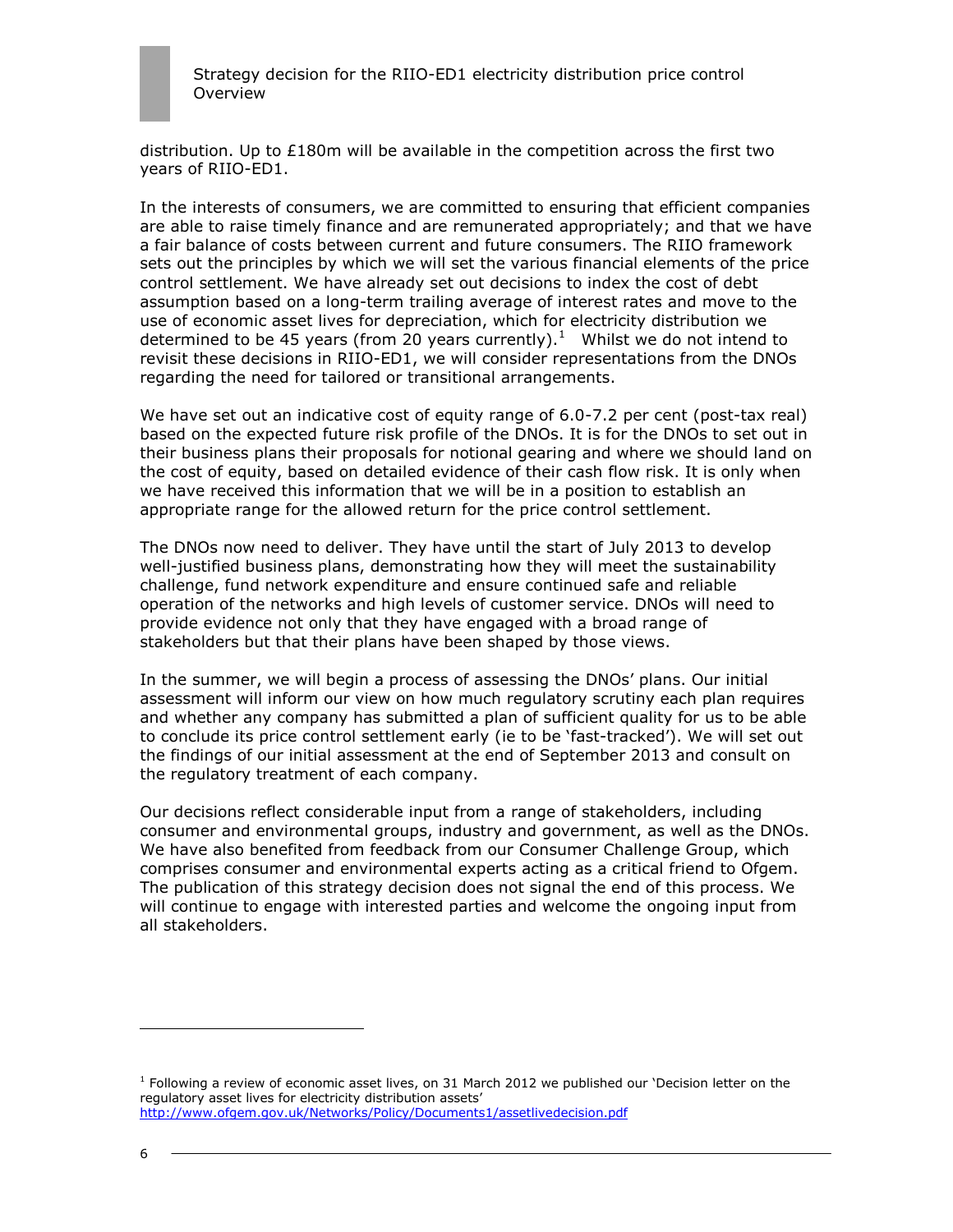# 1. Introduction

#### **Chapter Summary**

This chapter sets out the purpose of this overview document and explains the relationship between this document and the supplementary annexes. It also sets out our high-level strategy for RIIO-ED1.

## **Purpose of this document**

1.1. The existing price control period for the 14 distribution network operators (DNOs) ends on 31 March 2015. This document provides a high-level overview of our decisions on the regulatory framework for the next electricity distribution price control, RIIO-ED1. In this review we will set allowed revenues for the DNOs for the eight-year period (1 April 2015 to 31 March 2023) and the outputs they will be required to deliver.

1.2. This document is written with a view to giving a range of interested parties a comprehensive and accessible overview of the key elements of our decisions. We provide a more detailed description of our decisions in supplementary annexes published alongside this overview. (See Figure 1.1 at the end of this chapter.)

1.3. The decisions we set out have been developed taking into account the feedback from the strategy consultation we published in September 2012, and ongoing discussions with stakeholders both bilaterally and in policy working groups. This document provides a high-level overview of stakeholder responses to our proposals; whilst the supplementary annexes set out specific feedback, and how we have considered this in our decisions.

## **RIIO**

1.4. RIIO-ED1 is the first price control in electricity distribution to use the RIIO model. The decisions that we set out in this document are designed to:

- encourage DNOs to deliver safe, reliable and sustainable network services at long-term value for money to consumers
- enable them to finance the required investment in a timely and efficient way
- remunerate them according to their delivery for consumers.

1.5. We are committed to ensuring that all stakeholders have appropriate opportunities to engage in the price control reviews. The proposals set out in this consultation reflect the input we have received from a wide variety of stakeholders since we launched the review in February 2012. We provide more detail on this is Chapter 3. We appreciate the considerable time and effort that a wide range of parties have provided in the process so far.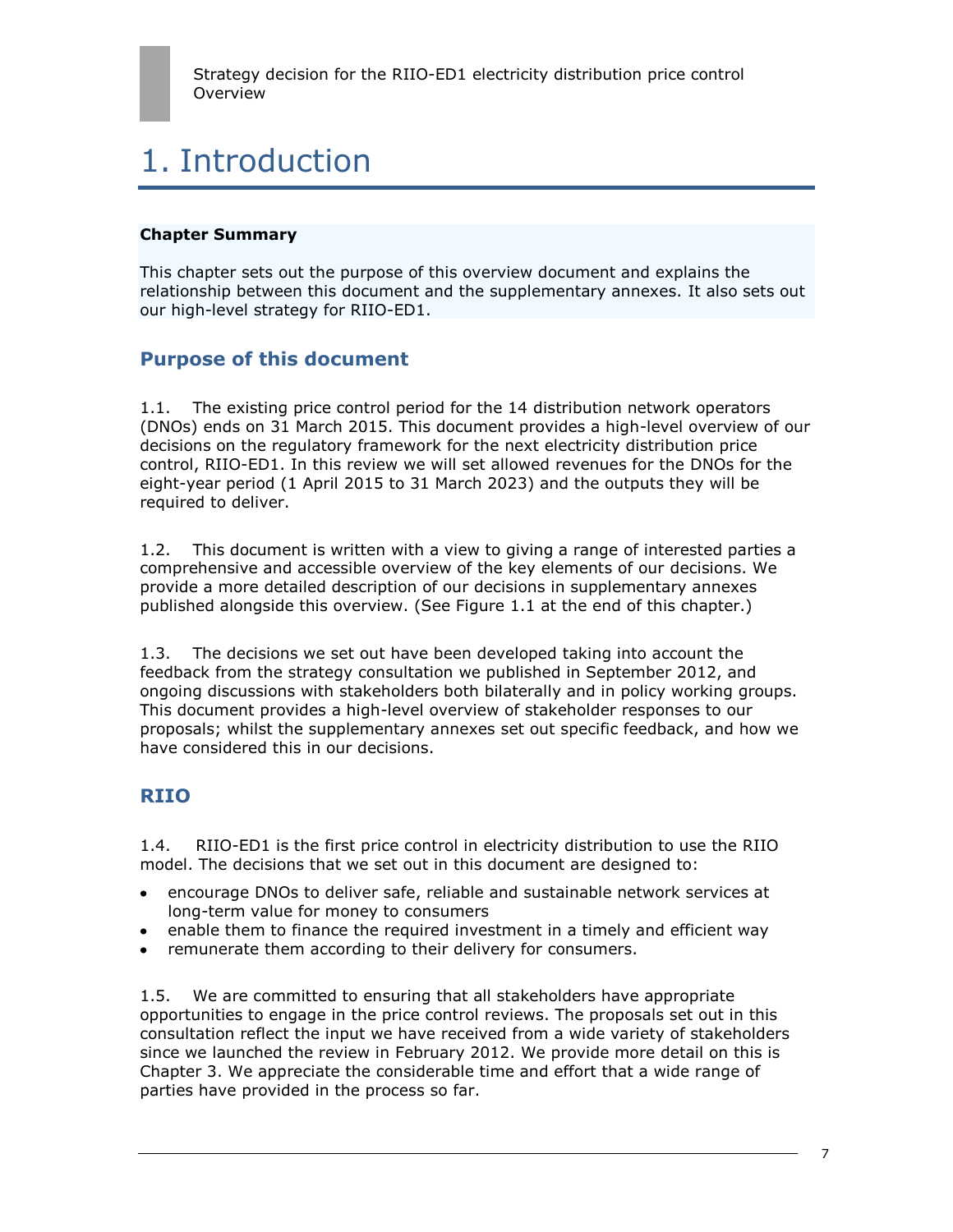## **High-level strategy**

1.6. The RIIO model encourages network companies to take responsibility for developing and justifying a long-term strategy for delivering the network services that their customers value. The DNOs will set out these strategies in their welljustified business plans, which they will submit to us in July 2013. This document sets out the aspects of RIIO-ED1 that DNOs need to understand in order to be able to determine their strategies and business plans.

1.7. Those DNOs that rise to the challenge of providing us with well-justified business plans will benefit under our proportionate regulatory approach.

1.8. As part of this decision we are publishing guidance on what is required in a well-justified business plan. We also set out our approach for deciding whether a DNO should be fast-tracked or should receive proportionate treatment. This is discussed briefly in Chapter 4 and in more detail in the "Supplementary annex - Business plans and proportionate treatment'.

1.9. The process for RIIO-ED1 differs significantly from that of previous electricity distribution reviews. We have built on the process used for RIIO-T1 and GD1, the recent transmission and gas distribution price control reviews. In the September strategy consultation we proposed changes to our timetable to reflect learning from the RIIO-T1 fast-track experience. Chapter 4 sets our decisions in this area.

## **Impact assessment**

1.10. We published a high-level impact assessment (IA) alongside our September strategy consultation. Only four stakeholders (all DNOs) responded to the questions set out in the IA.

1.11. Three agreed we had correctly identified the main potential impacts of RIIO-ED1, whilst one thought there could be some perverse impacts created. One noted that the IA did not recognise the impact on debt and equity investors. One thought we should better quantify low carbon uncertainty in a later IA.

1.12. Two thought we had correctly identified risks, whereas the others thought that the financial risks had not been fully considered. Several respondents thought the risk would be higher for RIIO-ED1 than for DPCR5, and gave examples of specific incentives. One wondered if we needed an aggregate uncertainty accumulator to mitigate risk across the suite of uncertainty mechanisms.

1.13. We consider that the benefits and impacts outlined in the September IA are still applicable to the decisions set out in this document. We will publish further IAs alongside the Draft Determinations to reflect the impacts of DNOs" business plans and our assessments.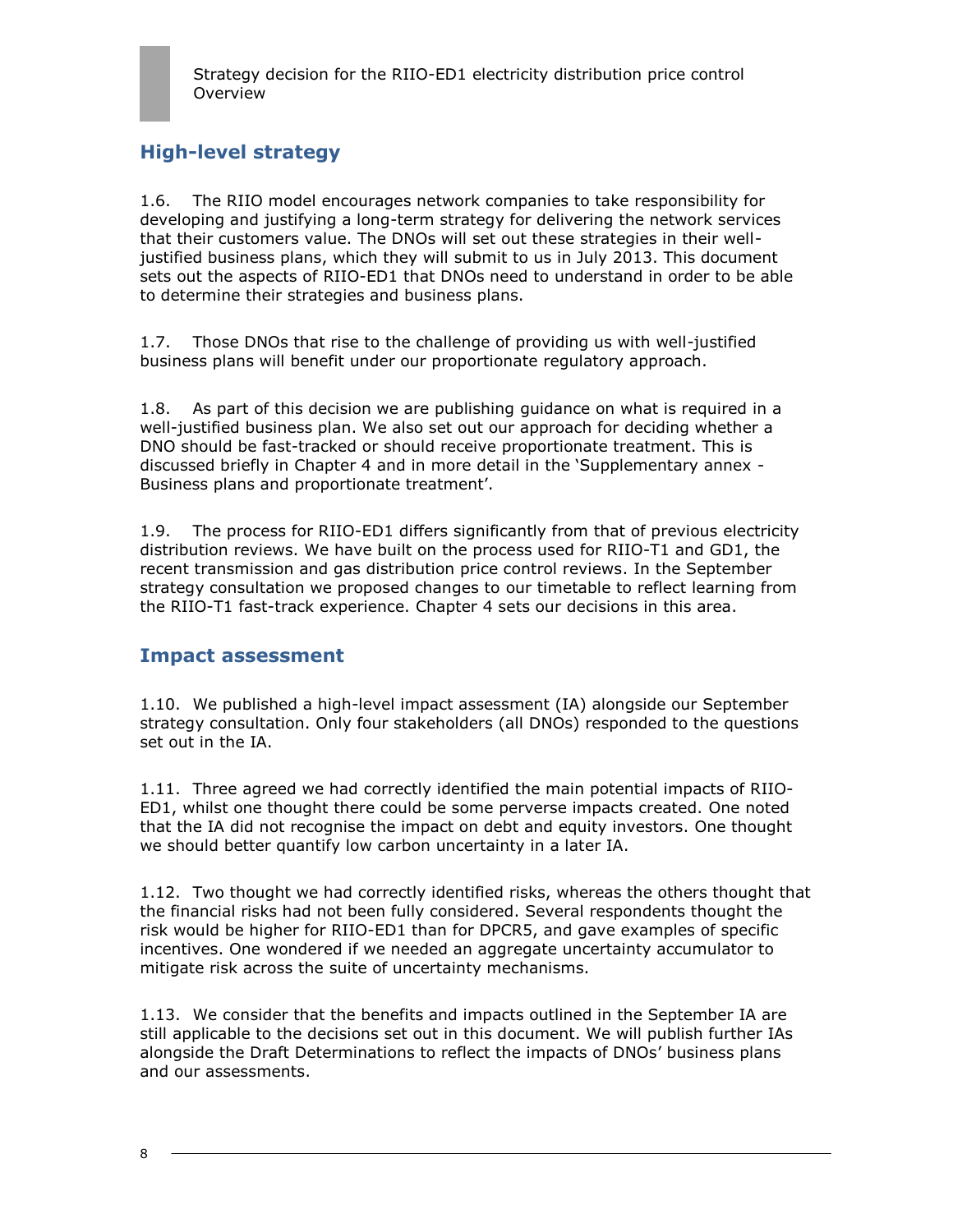## **Structure of this document and associated documents**

- 1.14. This document is structured as follows:
- Chapter 2 sets out how the RIIO-ED1 package is designed to address the key challenges facing the electricity distribution sector.
- Chapter 3 sets out the stakeholder engagement that we have undertaken to date, and stakeholders' views on how to improve the process.
- Chapter 4 presents the form and structure of the review, as well as our way forward in dealing with any potential volatility of charges.
- Chapter 5 sets out the outputs that we expect DNOs to deliver over the RIIO-ED1 period, and associated incentive mechanisms to ensure efficient delivery.
- Chapter 6 discusses the criteria we will use to assess companies" business plans  $\bullet$ and our approach to cost assessment.
- Chapter 7 describes our approach to innovation.
- Chapter 8 sets out our approach to dealing with uncertainty, and how risks should be shared between customers and the DNOs.
- Chapter 9 discusses our approach to financial issues, including efficient debt and equity financing costs, optimal gearing, capitalisation and depreciation policies.
- Chapter 10 sets out the next steps in this review.

1.15. We provide further detail on all of these issues in the supplementary annexes published alongside this document. Figure 1.1 below sets out a map of all the RIIO-ED1 documents we have published today. Links to these annexes are set out in the 'Associated Documents' section at the front of this document.

### **Figure 1.1: Map of RIIO-ED1 strategy decision documents**



Links to these documents can be found in the 'Associated documents' section of this document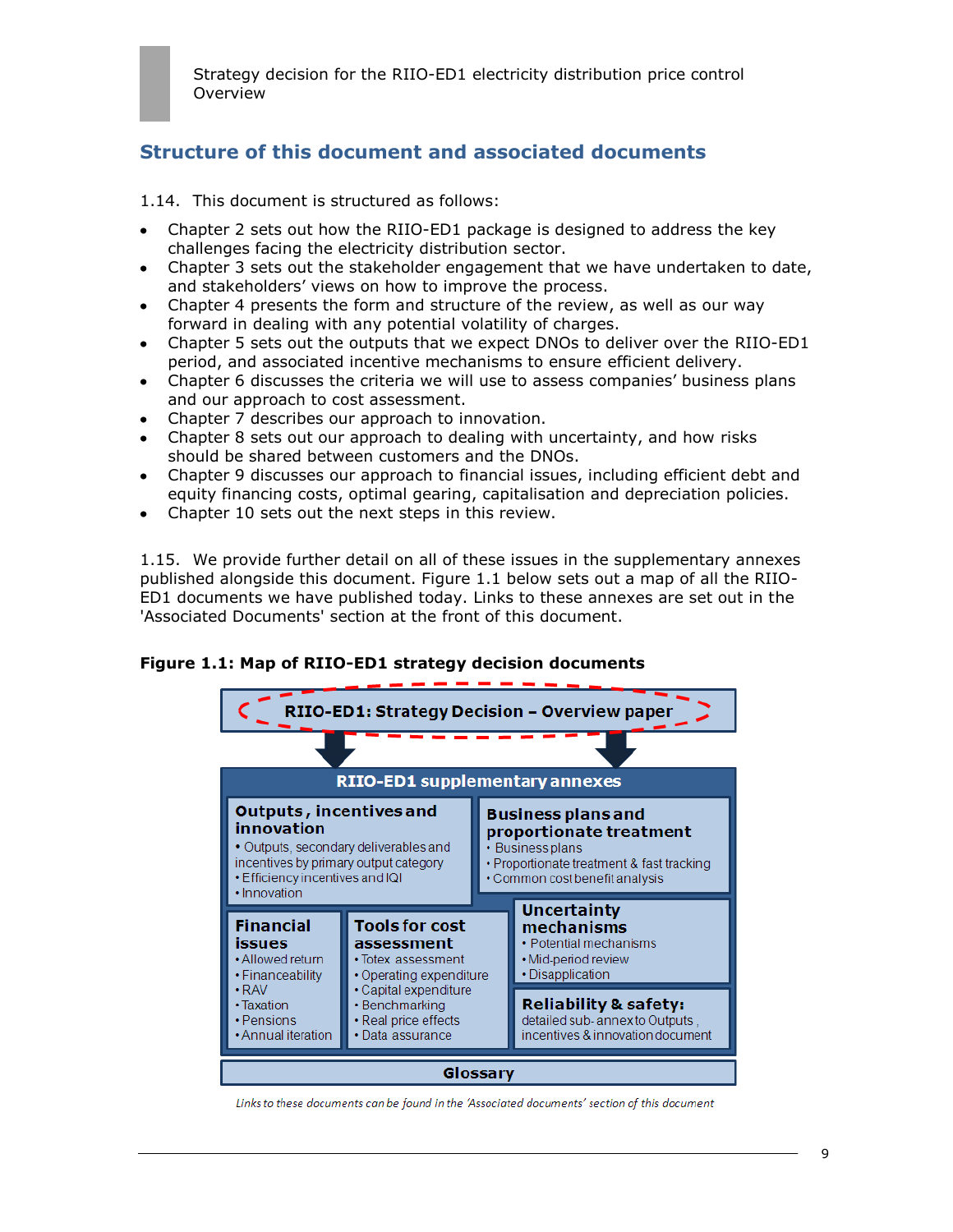# 2. Key challenges and issues for RIIO-ED1

#### **Chapter Summary**

In this chapter we summarise the key challenges facing the electricity distribution sector, and our approach to addressing them in RIIO-ED1. As part of this we set out how we have considered responses to our September strategy consultation.

2.1. The electricity networks face a number of important challenges which we have taken into account in developing the strategy framework for RIIO-ED1. These include ensuring that the networks can connect and manage the new low carbon technologies and generation required for GB to meet its carbon targets; the need for the DNOs to manage their own environmental impact; and social issues, notably the need to address fuel poverty and the treatment of vulnerable customers.

2.2. Our individual proposals for RIIO-ED1 are described in the remaining chapters of this document. More detailed discussions of the development, and responses to our September strategy consultation in each area are set out in the relevant supplementary annexes.

2.3. In this chapter we focus on the cross cutting issue of how our RIIO-ED1 proposals will encourage the DNOs to address the challenges arising from the adoption of low carbon technologies. We also look at how the total package will better serve the needs of customers.

2.4. We have included the sector overview provided in the September strategy consultation as Appendix 2.

## **Managing the transition to a low carbon energy sector**

2.5. DNOs need to manage the carbon footprint of their business and also consider the role they play in the country"s achievement of broader environmental targets. One of the key issues for RIIO-ED1 is the network challenges presented by the transition to a low carbon future. DNOs will need to be able to accommodate potentially significant volumes of local generation (such as solar photovoltaic (pV) and wind) and low carbon demand (such as electric vehicles (EVs) and heat pumps) in a timely and efficient manner. Distribution networks are not currently designed to accommodate these loads and we expect this to be a key driver of future investment needs. Adding to the challenge is the considerable uncertainty around the take-up of these technologies, in terms of volume and location as well as the impact on the network.

2.6. The DNOs need to create a network that allows them to connect new customers without delays or service disruptions, but avoids investing in assets that may be redundant. Similarly they need to ensure that their networks can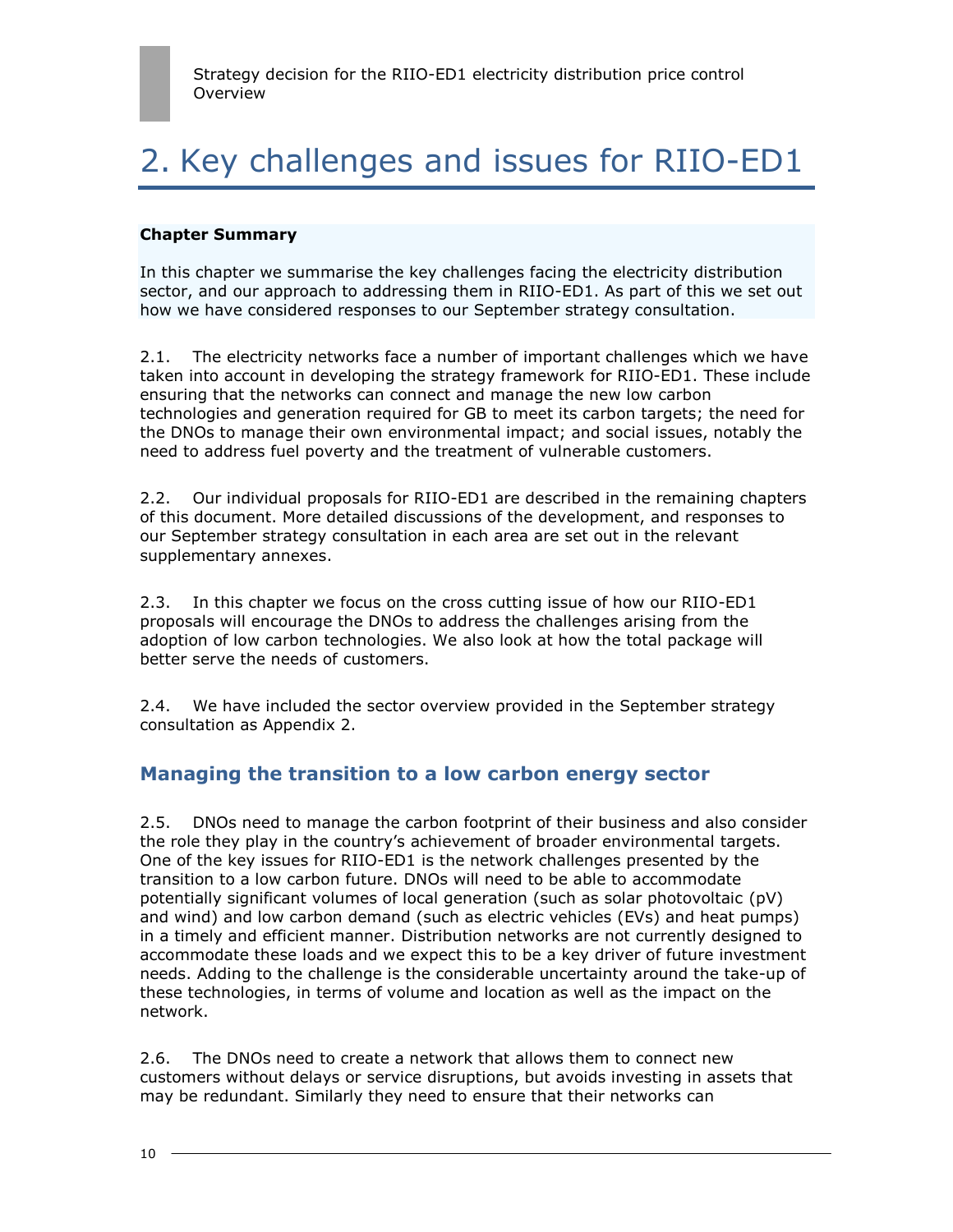

accommodate the increasing loads from EVs and heat pumps without overloading the network and causing interruptions and without inefficient reinforcement. To do this they may need to move away from traditional investment to newer, more flexible solutions offered by smart grids technologies and contractual arrangements with demand and generation customers.

2.7. We see Ofgem playing a three-fold role in ensuring the DNOs address these challenges.

- **1.** To help industry and stakeholders understand DNOs' role, and regulatory and policy implications.
- **2.** To help facilitate an industry-wide understanding of the costs and benefits of smart grids solutions, potential barriers to their implementation and how to resolve them.
- **3.** To create a package of outputs, incentives and financing for RIIO-ED1 that incentivises DNOs to accommodate these new loads efficiently.

2.8. We discuss each of these in detail below, and then follow with discussions on specific issues relating to low carbon technologies, smart meters and heat.

### **The role of DNOs**

2.9. Many DNOs and stakeholders have raised questions about what networks will need to look like in the future, the potential structure of the industry and the impact of this on the regulatory framework for RIIO-ED1. If DNOs are to manage local levels of demand actively, whilst at the same time accommodating varying amounts of generation onto the network, they will start to behave like system operators (ie locally balancing demand and supply on their networks). This raises questions about whether this is possible under the current regulatory and commercial framework, and how they would interact with the overall system operator, National Grid.

2.10. There are also questions over the potential use of demand side response (DSR). Different entities (eg suppliers, transmission operators, DNOs and the system operator) may want to use DSR, creating the need to ensure the value of DSR is maximised across the entire value chain. There are also questions around what benefits customers would need to see in their contracts or bills to drive the desired response and the cost benefit of the overall approach.

2.11. Work undertaken by the Smart Grids Forum (see below) concluded that the existing regulatory framework should not act as a barrier to efficient and effective commercial arrangements in the market. This includes DNOs using third parties to help provide services such as storage or energy efficiency.

2.12. In parallel to RIIO-ED1 we are looking at options for the development of smart grids, particularly in terms of how customers will engage with smart grids. This engagement could take a number of different forms, ranging from customers being enabled to respond to price signals to a more automated response.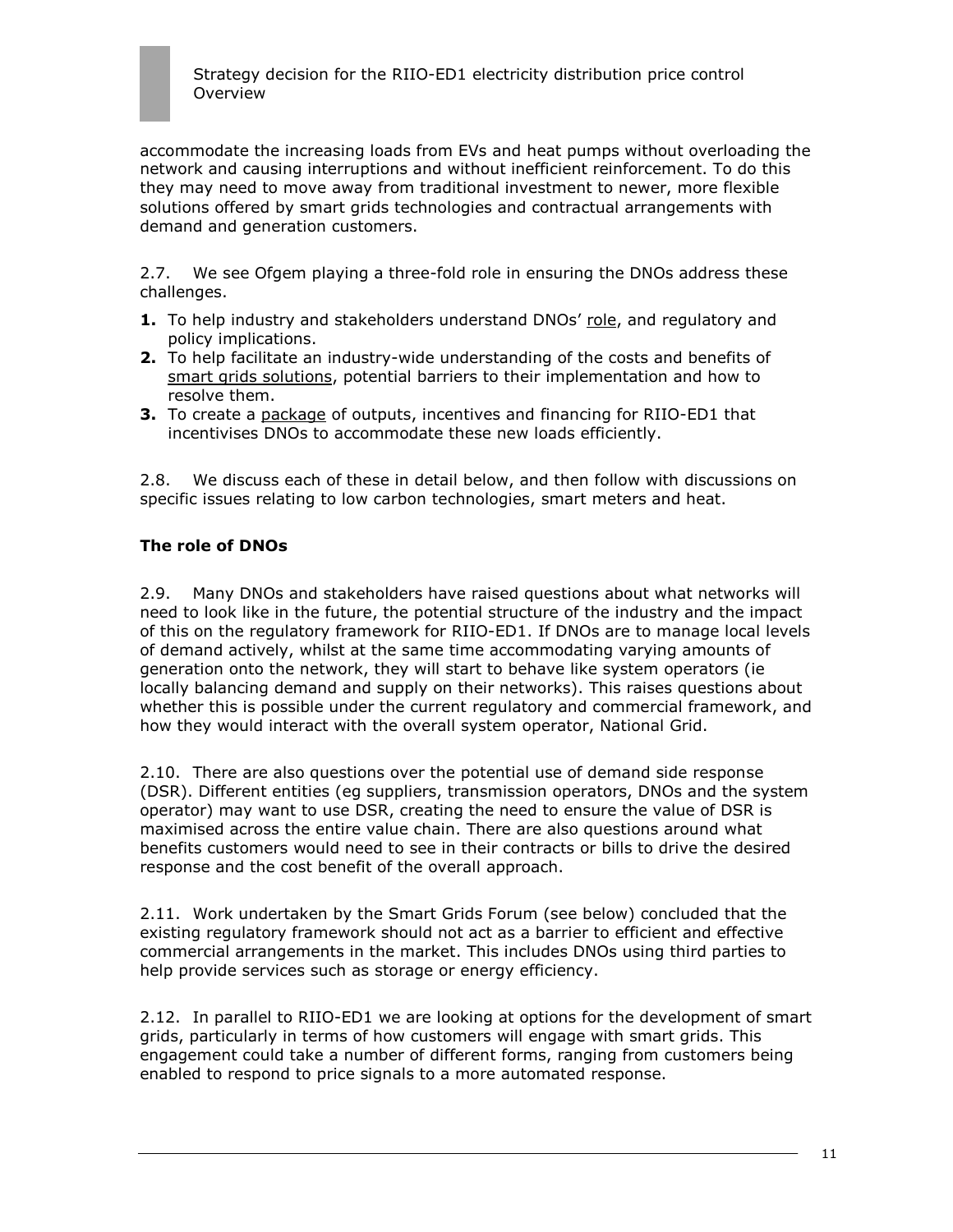

### **Smart grids solutions**

2.13. Smart grids technology and associated contractual arrangements with customers and generators may offer DNOs a more cost effective way of resolving constraints on the network than investing in more assets. They may also provide the DNOs with more flexibility, especially where they are unsure of longer term demand.

2.14. The Smart Grid Forum (SGF), co-chaired by Ofgem and the Department of Energy and Climate Change (DECC), has continued to work to understand what drives the value of smarter solutions and address barriers to their adoption. More information on the SGF is provided in Appendix 3. The LCN Fund is funding trials to assess the potential operation and benefits of smart technologies (including storage) and DSR, amongst other things.

2.15. As part of the SGF, DECC have created and updated four scenarios on the potential take-up of low carbon technologies. All scenarios meet the 2030 4<sup>th</sup> Carbon Budget<sup>2</sup> but involve different relative contributions from the electrification of heat and transport and the use of carbon credits to offset emissions. These scenarios indicate that, other than pV, the take-up of technologies is unlikely to be significant until the latter half of RIIO-ED1. However, the take-up will vary geographically, and DNOs have translated the scenarios for their areas. It is important that the DNOs design business plans that can efficiently accommodate whatever pattern of demand ultimately emerges.

2.16. The SGF has looked at whether there might be benefits from rolling out smart grids solutions en masse in RIIO-ED1. Initial cost benefit assessments, combined with the fact that we currently do not fully understand smart grids and the uncertainty around low carbon technology take-up, appear to indicate that a more incremental approach to smart grids is appropriate during RIIO-ED1. However, assets installed in RIIO-ED1 will last 40 years or more, meaning that they need to be fit for purpose in the long term. DNOs will need to consider the following:

- what their networks will need to look like when low carbon technologies are  $\bullet$ commonplace, and their strategy for getting there
- how their customers will adopt and use the new technologies
- how to design a strategy for RIIO-ED1 such that it can efficiently accommodate any of the DECC scenarios
- a variety of network solutions, comparing whole life/long term costs and benefits
- whether solutions need to provide flexibility for example using DSR to delay an investment until the understanding of future demand is clearer
- whether there are benefits from upfront investment ie in RIIO-ED1
- how they will prepare for the requirements of RIIO-ED2 and beyond.

2.17. Some stakeholders have questioned whether DNOs will be sufficiently incentivised to undertake the cultural change this will require. We set out in the next section how we have designed RIIO-ED1 to ensure this will happen.

<sup>&</sup>lt;sup>2</sup> [http://www.decc.gov.uk/en/content/cms/emissions/carbon\\_budgets/carbon\\_budgets.aspx](http://www.decc.gov.uk/en/content/cms/emissions/carbon_budgets/carbon_budgets.aspx)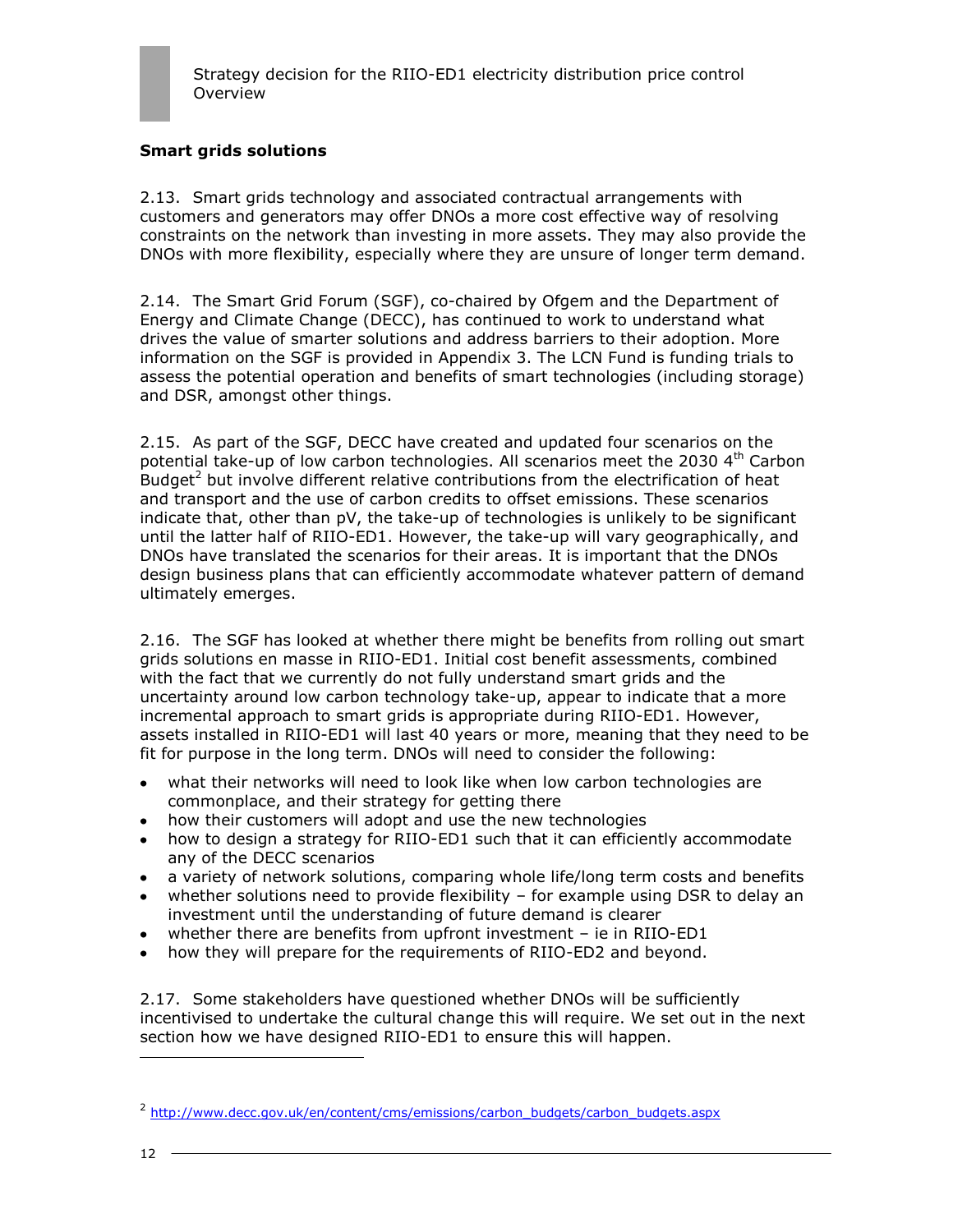## **RIIO-ED1 package**

ł

2.18. In Chapters 5 and 6 (and the "Supplementary annex – Business plans and proportionate treatment") we describe our expectations for the DNOs to set out, in their business plans, how they will manage the uncertainty around low carbon technologies and the regulatory package they need to deliver this.

2.19. We also expect the business plans to reflect the adoption of smart solutions (including DSR) and the learning from LCN Fund projects where they are cost effective versus conventional solutions.

2.20. The package of outputs and incentives described in Chapter 4 will ensure that the DNOs both consider these issues up front, but also deliver during the RIIO-ED1 period. For example:

- The interruptions incentive (IIS) gives a strong incentive on the companies to anticipate the increased loads from low carbon technologies, and ensure that they do not overload the network assets.
- The efficiency incentive (see Chapter 6) ensures that the DNOs do not overinvest to avoid interruptions. It incentivises the companies to look for the most cost efficient solution, which will drive the DNOs to adopt smart solutions, including DSR, in many cases.
- The package of connections incentives (time to connect incentive, customer satisfaction and connection engagement) will encourage the DNOs to consider the needs of customers connecting low carbon technologies and distributed generation (DG). Our annual DG Forums have highlighted the need for DNOs to improve the information they provide, and the way they communicate with DG operators. We have designed the connections incentives with this in mind.

2.21. In Chapter 7 we set out how the RIIO framework will encourage the DNOs to innovate further, trial and roll-out solutions to accommodate the take-up of low carbon technologies and the connection of generation, particularly using smart grids solutions and customer response. We plan to review the level of funding available to DNOs in the Network Innovation Competition (NIC) in 2016. If DNOs do not demonstrate clear evidence of how emerging learning on smart solutions will be deployed as business as usual, then there may be a strong case for removing NIC funding for DNOs post 2016. In addition we are considering whether a qualifying criterion for the NIC should be that DNOs have to demonstrate how they are deploying smart grids solutions in their business.

### **Reinforcement for demand increases including low carbon technologies**

2.22. As we noted in our September strategy consultation, $3$  DNOs have the ability to charge customers directly for network reinforcement resulting from increases in their

 $3$  This issue was set out in Chapter 3, Driving sustainable networks, of the 'Supplementary annex -Outputs, incentives and innovation" of the September strategy consultation.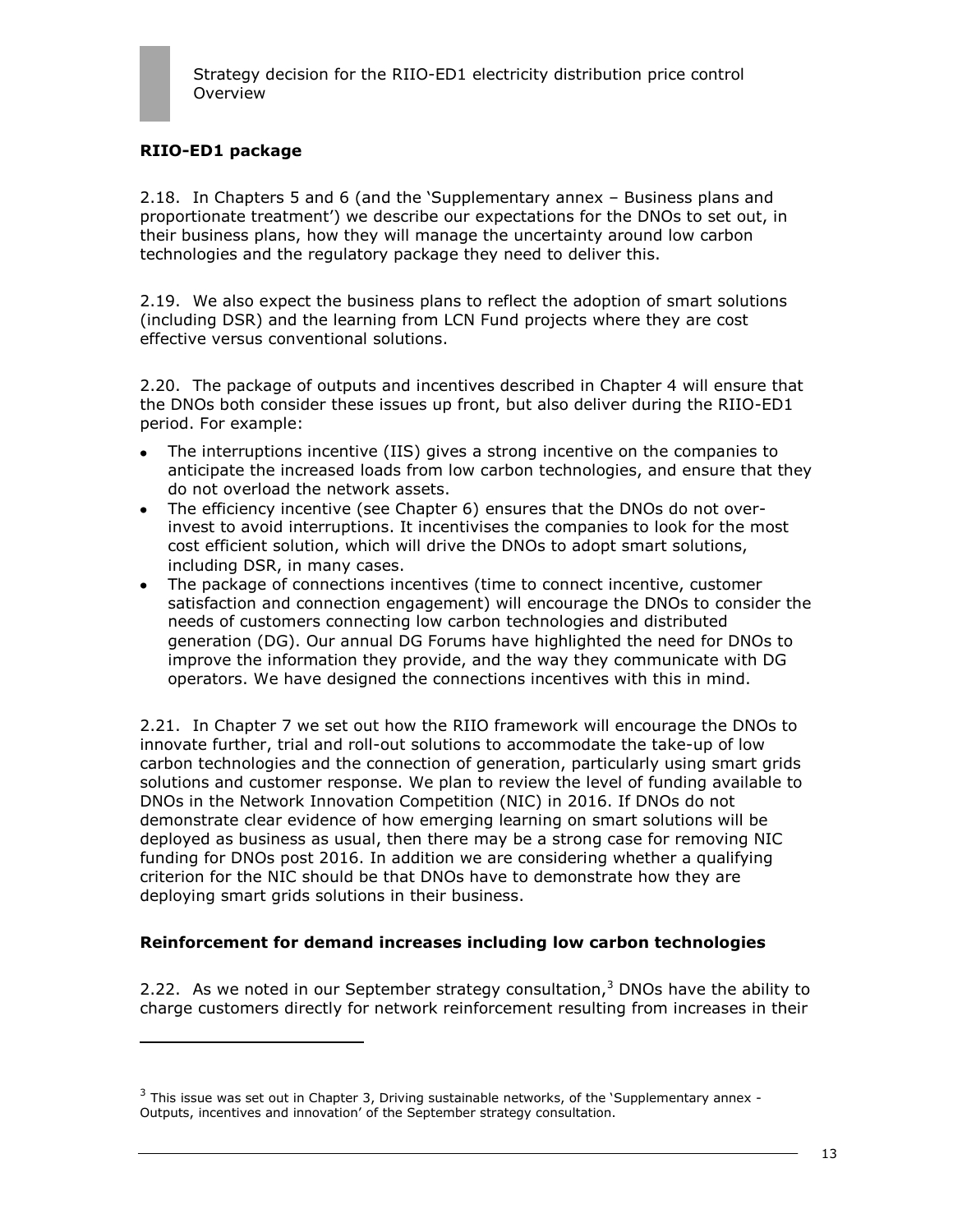demand. However, whilst charging an electric vehicle or installing a heat pump may significantly increase a customer"s demand, the DNO will not be able to tell whether the customer was using the equipment at peak (causing the need for reinforcement) or off-peak when there is no problem. For this reason, in practice many DNOs recover the costs of reinforcement triggered by load growth through distribution use of system (DUoS) charges, ie from the generality of consumers. We need to ensure that there is a consistent policy, without creating barriers – actual or perceived - to the take-up of low carbon technologies.

2.23. Once smart meters have been rolled out and customers understand the consequences of their actions and can be incentivised to reduce demand at times of network peak, it may be reasonable for DNOs to charge customers according to their contribution to network loading. However, this is not the position the industry is currently in (although we are working with industry to identify viable options to incentivise customers to manage their demand). In the meantime, following broad agreement to our proposals, we will allow DNOs to continue to socialise the costs of reinforcement triggered by load or generation increase from domestic customers. $4$ 

2.24. Some stakeholders have noted that customers who are not triggering reinforcement may in effect be paying for those who do. However, as stated above, this reflects current practice of funding reinforcement costs through DUoS charges where DNOs cannot identify the customers who triggered these costs.

### **Smart meters**

2.25. Smart meters will play a key role in the DNOs" smart grids solutions. The majority of the government"s mandated installation of smart meters in domestic and small non-domestic premises will take place well before the end of RIIO-ED1. DNOs need to maximise the benefits they can obtain from these meters – such as providing better outage and usage data which the DNOs can use to operate the networks in a smarter way. We have been liaising with DECC and the DNOs to ensure that the specification of the smart meters and the communications network provide the functionality the DNOs require to implement the smart grids solutions.

2.26. There will be costs to the DNOs associated with both the smart meter roll-out and the use of the data. We have set out in Chapter 2 of the "Supplementary annex - Outputs, incentives and innovation", the "Supplementary annex - Tools for cost assessment' and the 'Supplementary annex - Uncertainty mechanisms' the RIIO-ED1 mechanisms to ensure these costs are efficient.

2.27. We expect the DNOs to seek to maximise the benefits they can achieve from all forms of data that they have access to – including, but not limited to, data from smart meters. The benefits may be lower network costs and/or better customer service.

 $<sup>4</sup>$  This decision will apply to all equipment installed in existing domestic or profile class 3-4 properties,</sup> including where that equipment is part of multiple installations made by a landlord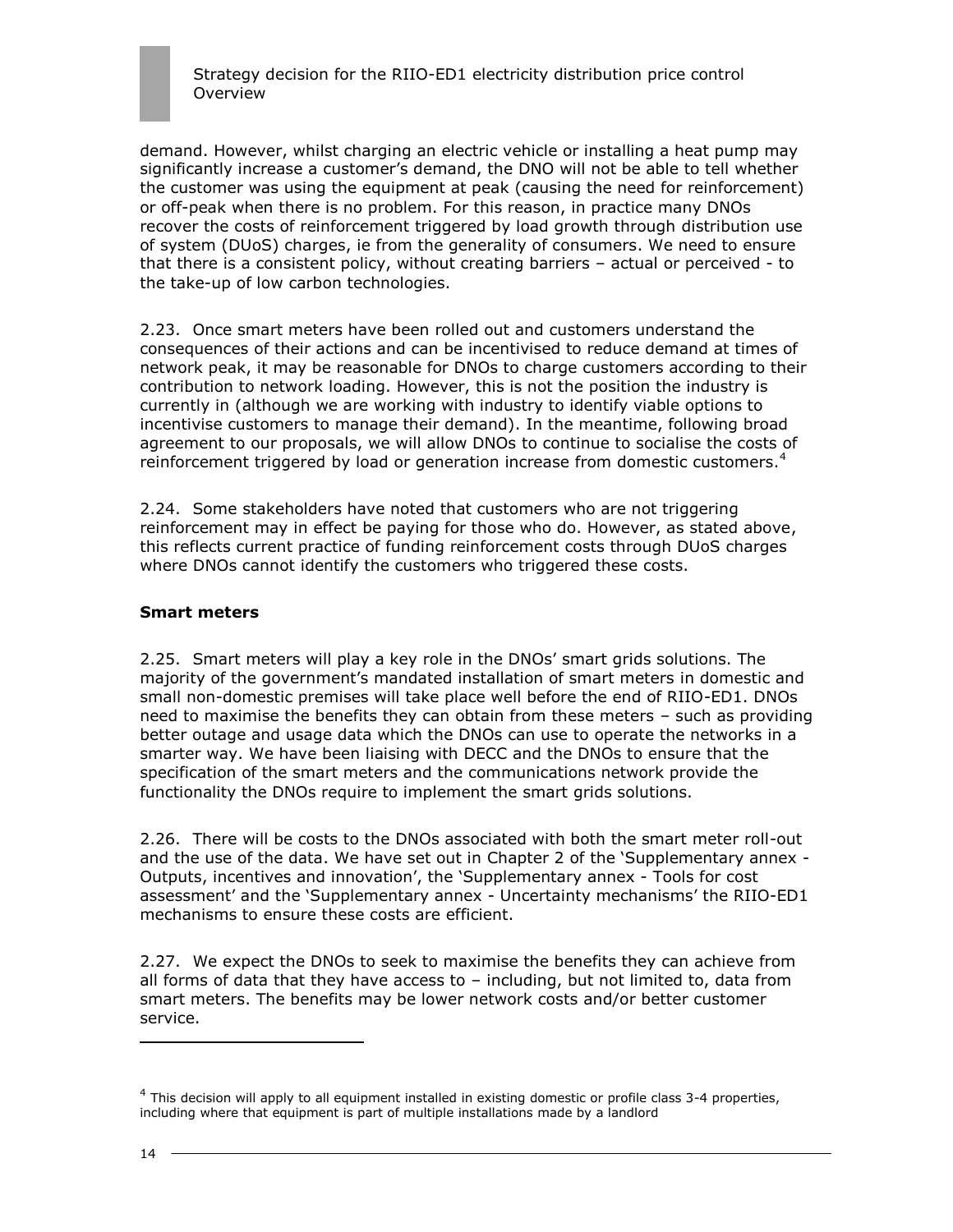

## **Customers**

2.28. One of customers" primary concerns is the reliability of their electricity supply. DNOs will continue to face strong incentives to manage interruptions. We are also reducing the time a customer is off supply before they get a compensation payment from 18 hours to 12. From the start of the price control, these payments will increase in line with inflation and be available to all customers, following the removal of the current exemptions for the Scottish Highlands and Islands areas. DNOs will make this payment automatically to vulnerable customers on the Priority Service Register (PSR). We are also maintaining the mechanism to encourage DNOs to address those customers deemed worst served in terms of network reliability. This is explained further in Chapter 5.

2.29. Ordinarily customers do not have direct contact with the DNO. Under RIIO-ED1 we are directing DNOs to take a more active approach with their customers, such as identifying vulnerable customers and providing more help, for example when a power cut occurs. The RIIO framework clearly sets out that we expect the network companies to improve their approach to stakeholder engagement and deliver a better customer experience at value for money. DNOs will need to demonstrate how they have tested their business strategy with stakeholders and reflected their views in their well-justified business plans. More information on the business plans is set out in Chapter 6.

2.30. In Chapter 5 we set out how we are strengthening the Broad Measure of Customer Satisfaction (BMCS) to encourage improvements in all aspects of DNOs" customer facing performance, including the service they provide to customers, how effective they are at managing complaints and how they engage with stakeholders.

2.31. The DNOs have a key role to play in identifying fuel poor and vulnerable customers, and partnering with others to deliver solutions. We expect DNOs to include their strategy for maximising the role that they can play in their business plans. We recognise that to fully realise their role DNOs will need to undertake a major cultural and behavioural shift. To encourage this we have increased the value of reward available under the stakeholder element of the BMCS so that we can specifically assess and reward the steps DNOs take in response to social challenges and the impact of their actions. This is explained further in Chapter 5.

2.32. The RIIO-ED1 framework contains a package of connections incentives aimed at encouraging the DNOs to provide a better service for connecting customers, including those connecting low carbon technologies and DG. These include a time to connect incentive and a customer satisfaction surveys for customers requiring a smaller connection, and the Incentive on Connections Engagement for those requiring a larger connection and DG customers. This is also explained in more detail in Chapter 5.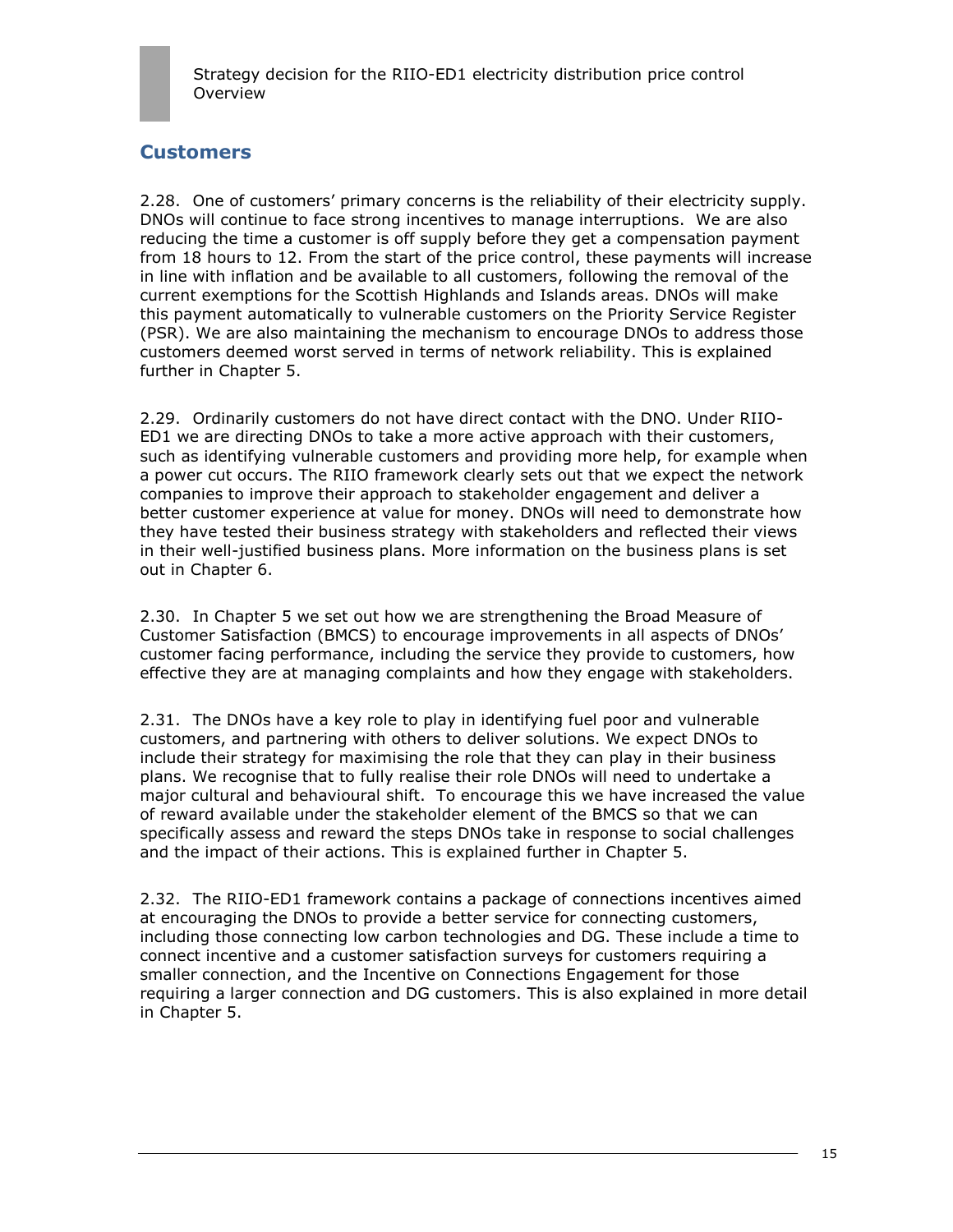# 3. Incorporating stakeholders' views

#### **Chapter Summary**

This chapter outlines the role of stakeholder engagement in RIIO-ED1 and sets out the stakeholder engagement process in more detail.

## **Role of stakeholders in the price control review**

3.1. If customers are to get the network services they require they need the opportunity to identify their requirements and understand the impacts. All stakeholders have a key role to play under RIIO, both in influencing our decisions and the business plans of the network companies. There are two main elements to the engagement process.

- DNOs engaging with their stakeholders both to inform their business plans and on an on-going basis. RIIO places strong incentives on companies to do this effectively, via the business plan assessment process (discussed in Chapter 6) and the stakeholder engagement element of the BMCS (discussed in Chapter 5).
- Ofgem"s multi-layered stakeholder engagement process to ensure that all affected parties have appropriate opportunities to engage in the review.

### **Summary of Ofgem stakeholder engagement to date**

- 3.2. The objectives of our stakeholder engagement for RIIO-ED1 are to:
- ensure that stakeholders are familiar with policy developments so that they are able to contribute effectively as the price control review progresses
- ensure that the views of consumers are fully reflected in the process.

3.3. We have adopted a multi-layered process to ensure that all affected parties have appropriate opportunities to engage in the review. A high-level summary of the issues raised by respondents to our September strategy consultation is set out as Appendix 1.

3.4. We have also conducted research into customers" views to help us understand consumer priorities for the DNOs over the next 10-15 years, including views of how future scenarios may impact on the network.

#### **Summary of consultation responses**

3.5. In September we set out the different types of engagement, both by DNOs and Ofgem, and asked for stakeholders" views. We also invited suggestions on how the engagement could be made more effective.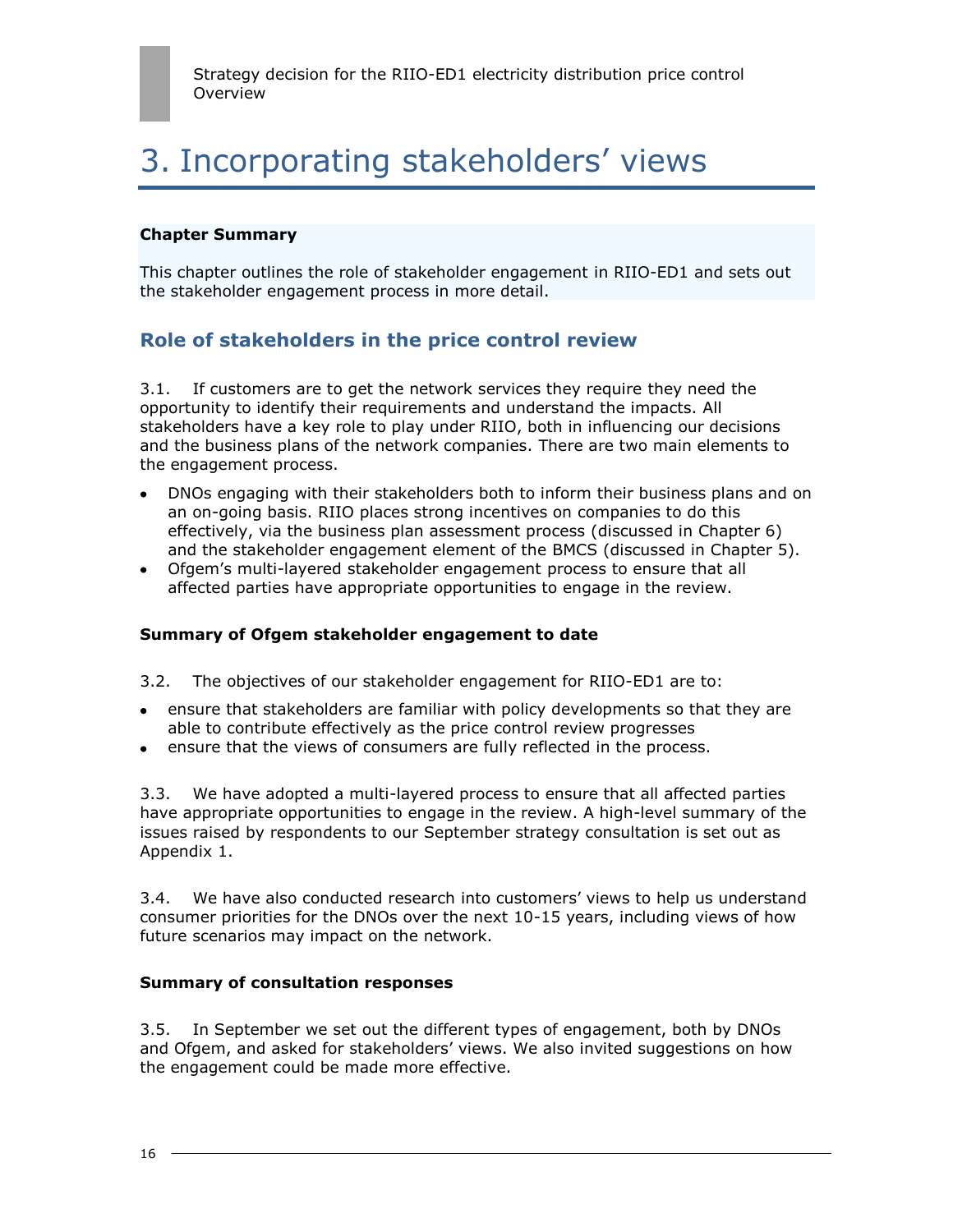3.6. Most respondents supported our approach, and noted the effectiveness of our multi-layered approach. However some concerns were raised, particularly around whether all stakeholders are able to participate effectively in the process. A number of respondents expressed concern that the process was too DNO-focused and that steps should be taken to ensure that limited technical expertise does not act as a barrier to meaningful engagement from other stakeholders. Others felt that suppliers should have been better represented and that there should be more engagement with the investor community.

3.7. We agree that the policy working groups can be quite technical, since they are providing input on the detailed workings of specific outputs and incentives. We appreciate the non-DNO input to these groups, and aim to provide additional briefings to the non-DNO participants where this would be useful. We note that we have a number of other ways that non-DNOs can engage in the process, including the Price Control Review Forum (PCRF) and also bilateral discussions – and invite these stakeholders to contact us to discuss how best to incorporate their views.

## **Appealing against price control decisions**

3.8. As we set out in the September strategy consultation, the Authority can now modify a licence without the licensee's consent. The licensee, other electricity licensees who may be affected, and certain other specified bodies representing licensees or consumers then have the right to appeal the licence modification decision to the Competition Commission if they are dissatisfied.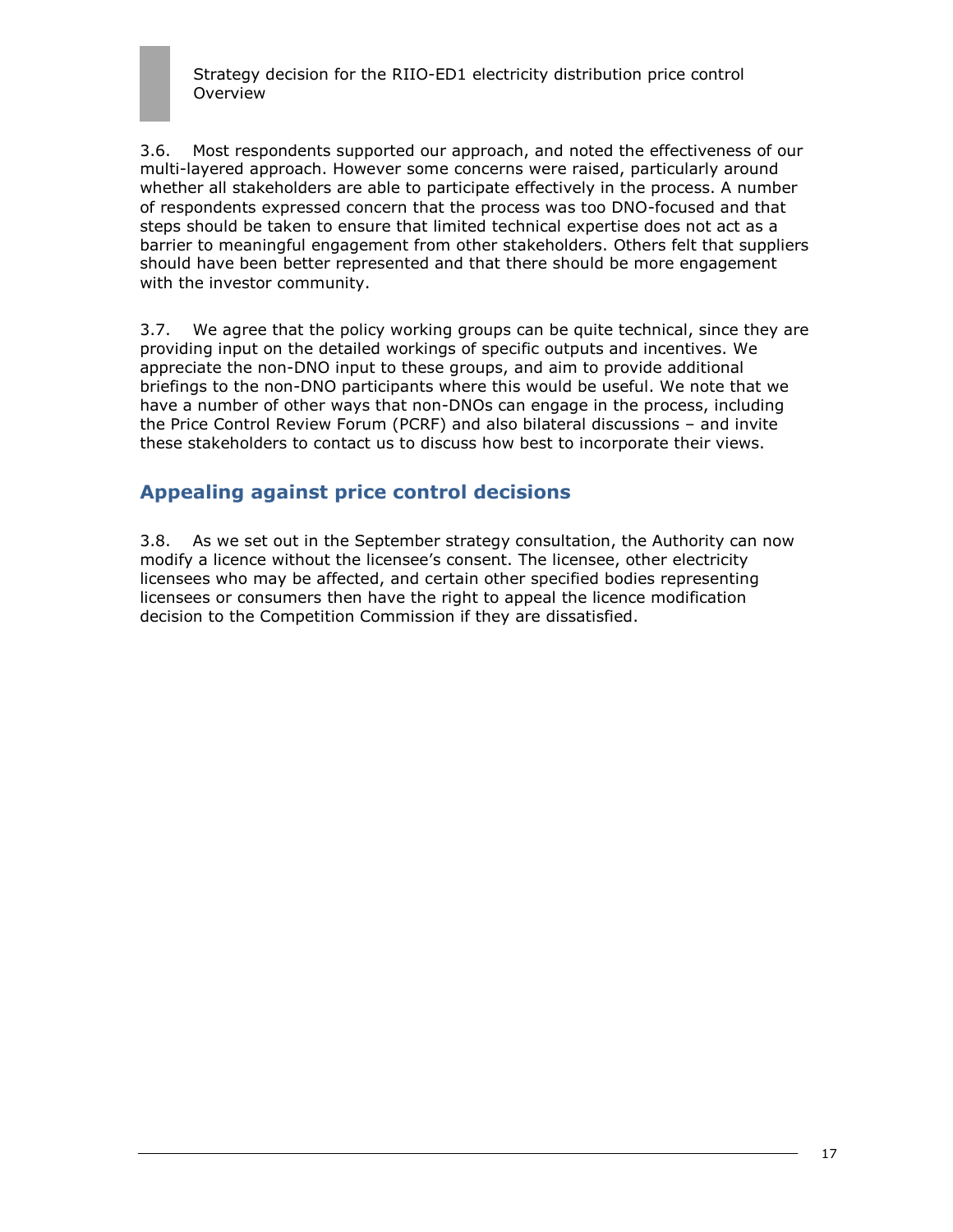## 4. Form and structure of the price control

#### **Chapter Summary**

This chapter sets out the form and structure of the RIIO-ED1 price control including our decision on the price control process. It also sets out our views on any potential volatility of charges arising from the review.

## **Form of the price control**

4.1. Under the RIIO model, we set the outputs that DNOs need to deliver and the revenues they are able to collect from consumers for delivery. The allowed revenues will be set using a building block approach, the core elements of which are illustrated in Figure 4.1 below. The way we set each of the building blocks is discussed in the remaining chapters of this document and the associated supplementary annexes. Respondents to the September strategy consultation agreed that this is an appropriate framework.



### **Figure 4.1: Price control building blocks**

4.2. We will adjust the revenue cap annually for changes in the Retail Prices Index (RPI). In "Supplementary Annex – Uncertainty mechanisms" we set out our decision to remove the lag present in the historical methodology.

4.3. In our September strategy consultation we noted the consultation by the Office for National Statistics" Consumer Prices Advisory Committee (CPAC) on the RPI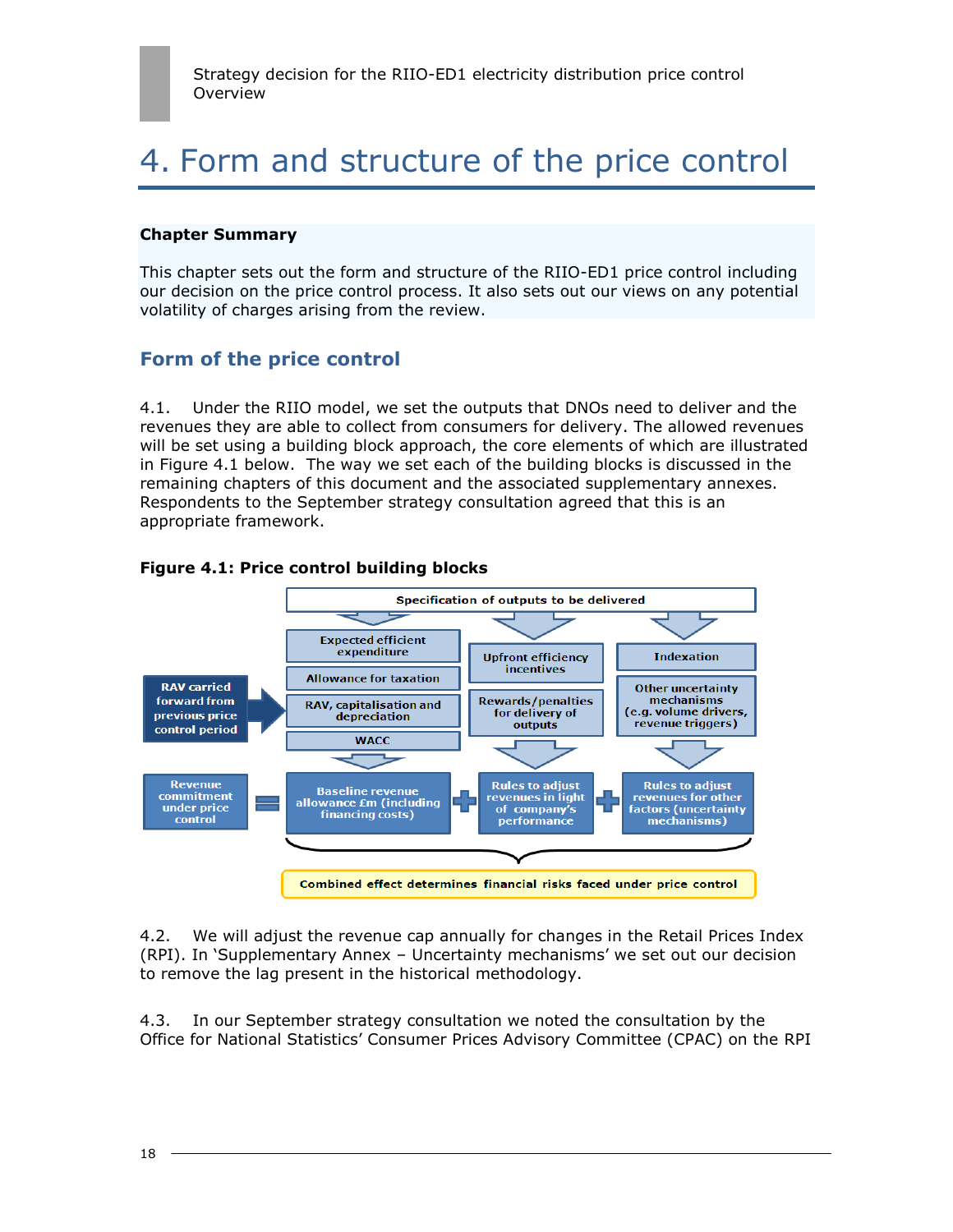methodology. Their subsequent decision to continue to publish the current RPI measure of inflation means we will not change the RPI we use to index revenues. $5$ 

4.4. Other adjustments to revenue relate to output incentives, efficiency incentives, the innovation stimulus package and uncertainty mechanisms. More details on these elements are provided in Chapters 5, 6, 7 and 8 respectively and the related supporting annexes ("Supplementary annex – Outputs, incentives and innovation' and 'Supplementary annex - Uncertainty mechanisms').

## **Scope of the price control**

4.5. The RIIO-ED1 price control review will apply to all 14 DNOs and culminate in licence conditions for each licensee to take effect on 1 April 2015. We will set allowed revenues to cover all aspects of a DNO"s business except for services directly remunerated by customers including contestable connections, legacy metering, out of area services, de minimis activities,<sup>6</sup> and those services which have previously been referred to as excluded services.

4.6. Directly remunerated services are those which are paid for by customers' DUoS charges. They are not included in the calculations of allowed revenues. In setting the price control we will forecast expected revenues and costs from providing these services. If DNOs sell these services, then the revenues they receive should cover the additional costs incurred. Any costs and revenues associated with these services are not included in the calculations of allowed revenues.

4.7. We will work with the DNOs to clarify the arrangements for allocation of costs and revenues and the reporting arrangements for these services. We will ensure that there is a reasonable incentive for DNOs to work with others (eg broadband) to maximise the use of network assets, and that DUoS customers benefit from the contribution such assets make to these services.

## **Price control process**

ł

4.8. The key elements of the RIIO-ED1 process are set out below.

- Effective stakeholder engagement will inform the process throughout.
- The beginning of the process focuses on the development of outputs and the overall strategy for the review. This is to provide enough information about our price control framework for DNOs to develop their well-justified business plans.
- Following submission of the business plans in July 2013 we will assess the plans and consult on whether any warrant proportionate treatment or fast-tracking.

<sup>&</sup>lt;sup>5</sup> ONS news release (Jan 2013): [http://www.ons.gov.uk/ons/rel/mro/news](http://www.ons.gov.uk/ons/rel/mro/news-release/rpirecommendations/rpinewsrelease.html)[release/rpirecommendations/rpinewsrelease.html](http://www.ons.gov.uk/ons/rel/mro/news-release/rpirecommendations/rpinewsrelease.html)

 $^6$  De minimis activities are any business conducted by a DNO (or affiliate or related business), other than its regular business, and any other business or activity to which the Authority has given its consent under standard condition 29 of the licence.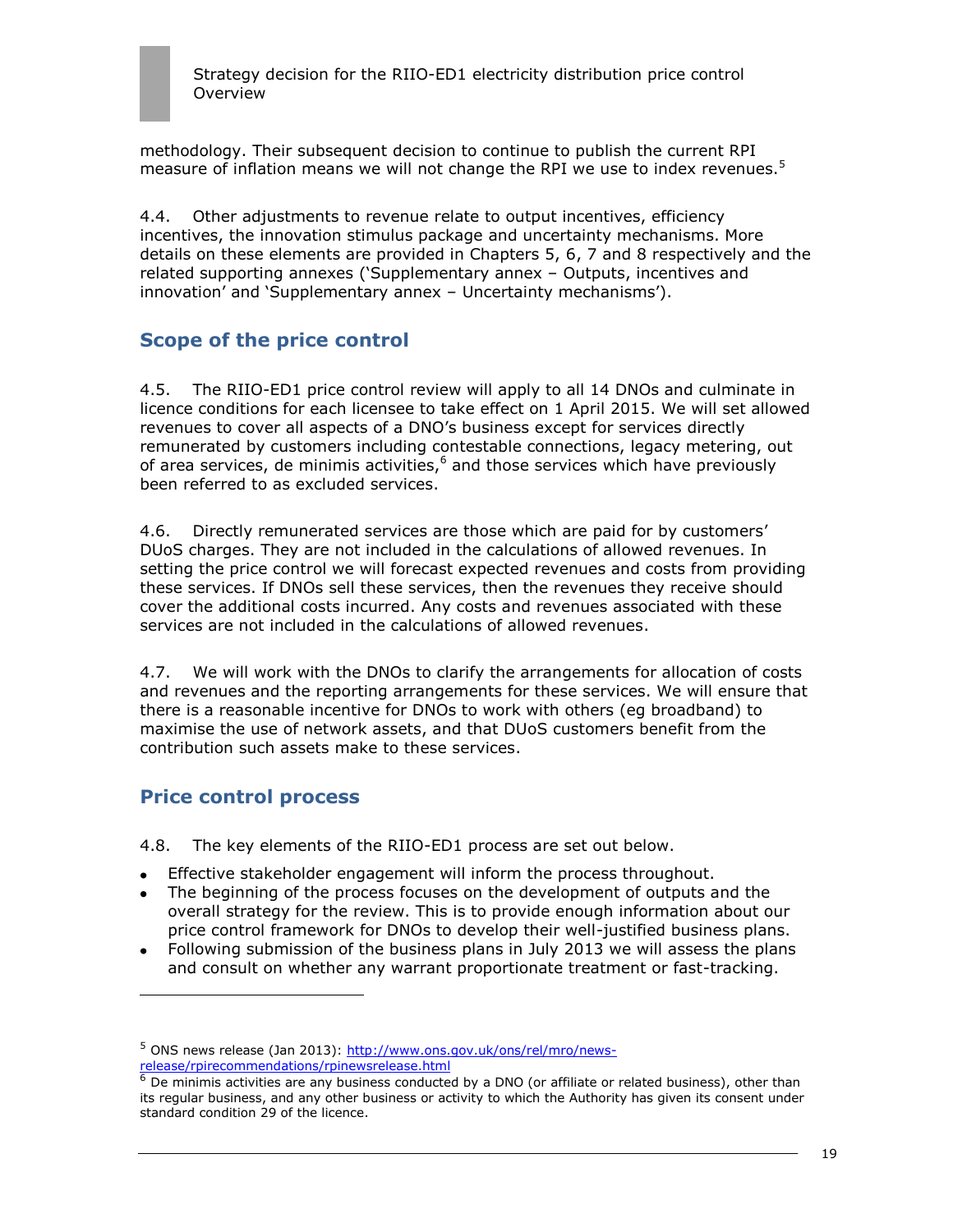- For any DNO that is fast-tracked we aim to conclude their review nine months ahead of the other DNOs and a year ahead of the implementation of RIIO-ED1.
- We will begin the process of developing licence conditions after the publication of this document to help align the legal drafting with the policy development.

4.9. For RIIO-ED1 we will have a streamlined business plan assessment process. This will culminate in the publication of a single assessment which sets out which DNOs are being considered for fast-track, alongside their Draft Determinations. The two publications published for both fast-tracked and slow-tracked companies will be titled Draft Determination and Final Determination.

4.10. The latest timetable for RIIO-ED1 is set out in Appendix 5. This includes the reduced initial assessment time, later business plan submission date and reduced time between non-fast-tracked Draft and Final Determinations (versus our first plan for the review) and is as we set out in our September strategy proposals.

4.11. Consultation responses broadly supported our proposals, although in their responses to views on proportionate treatment (Chapter 6) some DNOs expressed concerns that they would not have the opportunity to fine tune their business plans after submission to make changes in response to Ofgem feedback. As we set out in the consultation, we have intentionally removed any opportunity for iteration after business plan submissions, in order to ensure that DNOs provide their best view in the business plan, and do not include elements that they would be willing to change.

4.12. Some concern was raised about the timetable, whether the timescales were too aggressive and whether they provided sufficient time for stakeholders to comment on the business plans. We consider that the timetable is demanding, but achievable. We note that many stakeholders should have already seen previous iterations of the business plans when the DNOs consulted on them. In addition, we expect that many stakeholders will be interested in the high-level elements of the plans (such as the Executive Summary). Our business plan guidance aims to ensure the business plans are easy to navigate and similarly laid out – which should make it easier and faster for stakeholders to review them.

## **Charging volatility**

4.13. We have designed RIIO-ED1 in line with our decision on improving the predictability and reduce the volatility of charges arising from the price control settlement, which we published in October 2012.<sup>7</sup> RIIO-ED1 incentives operate with a two-year lag so that performance in one year will be reported in the next, and the reward or penalty will feed into allowed revenues (and therefore charges) the year after. Pass through items and volume drivers will be treated in the same way.

l

 $<sup>7</sup>$  Decision on measures to mitigate network charging volatility arising from the price control settlement;</sup> 17/10/2012 available at [http://www.ofgem.gov.uk/Networks/Policy/Documents1/CV\\_Decision.pdf](http://www.ofgem.gov.uk/Networks/Policy/Documents1/CV_Decision.pdf)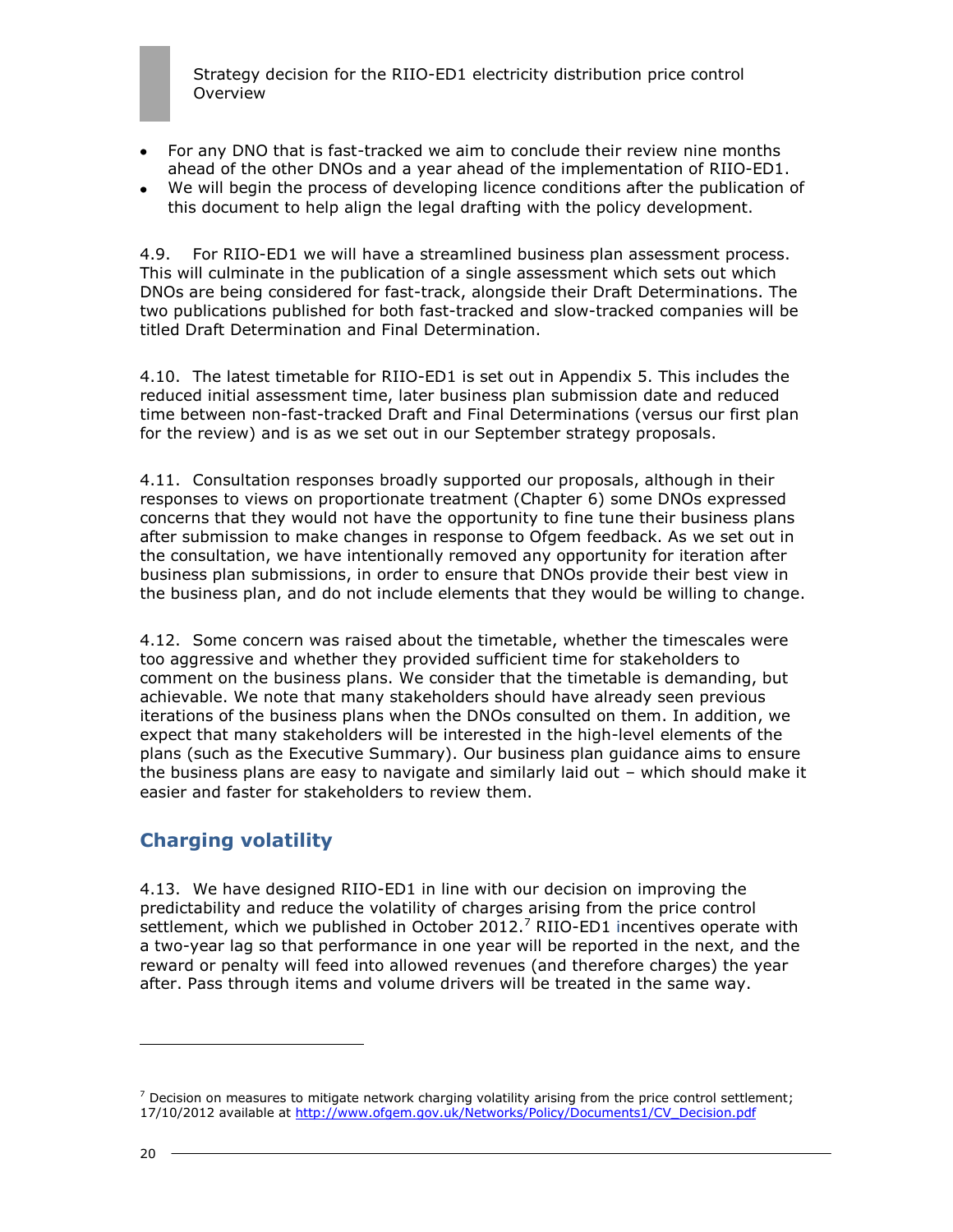4.14. With respect to the potential step change in allowed revenues, and therefore charges, from one price control to the next, we are not making any changes to RIIO-ED1 at this time. In our September strategy consultation we noted that this was not covered in our volatility consultation. We stated that the front-loaded nature of the RIIO framework, with business plans submitted nearly two years before the start of the new period, should provide more visibility of the materiality of inter-period changes.

4.15. A number of respondents expressed concerns. A DNO highlighted that suppliers want sufficient notice on the potential magnitude of any change, and proposed that decisions regarding allowed revenue are made as early in the RIIO process as possible. Suppliers responded that the materiality of potential changes is not yet known and that they need certainty on future allowed revenues. Two proposed agreeing first year allowed revenues based on July 2013 business plans, which could then be reconciled to any changes in later years of ED1. A consumer group also expressed concerns.

4.16. We do not think it is appropriate to base charges on the initial business plans, since for slow-tracked companies the base revenues could change considerably. This issue does not need to be resolved as part of the strategy decision, and we will establish a work stream to look at it further. As part of this work we will gather relevant stakeholders (particularly suppliers) and look at the potential impacts of intra-price control volatility and options to mitigate it.

4.17. We will consider whether any profiling or smoothing of base revenues is required once we have received DNOs" business plans. If reprofiling is considered, we propose to use the vanilla weighted average cost of capital as the discount rate to ensure that DNOs are neither penalised nor rewarded.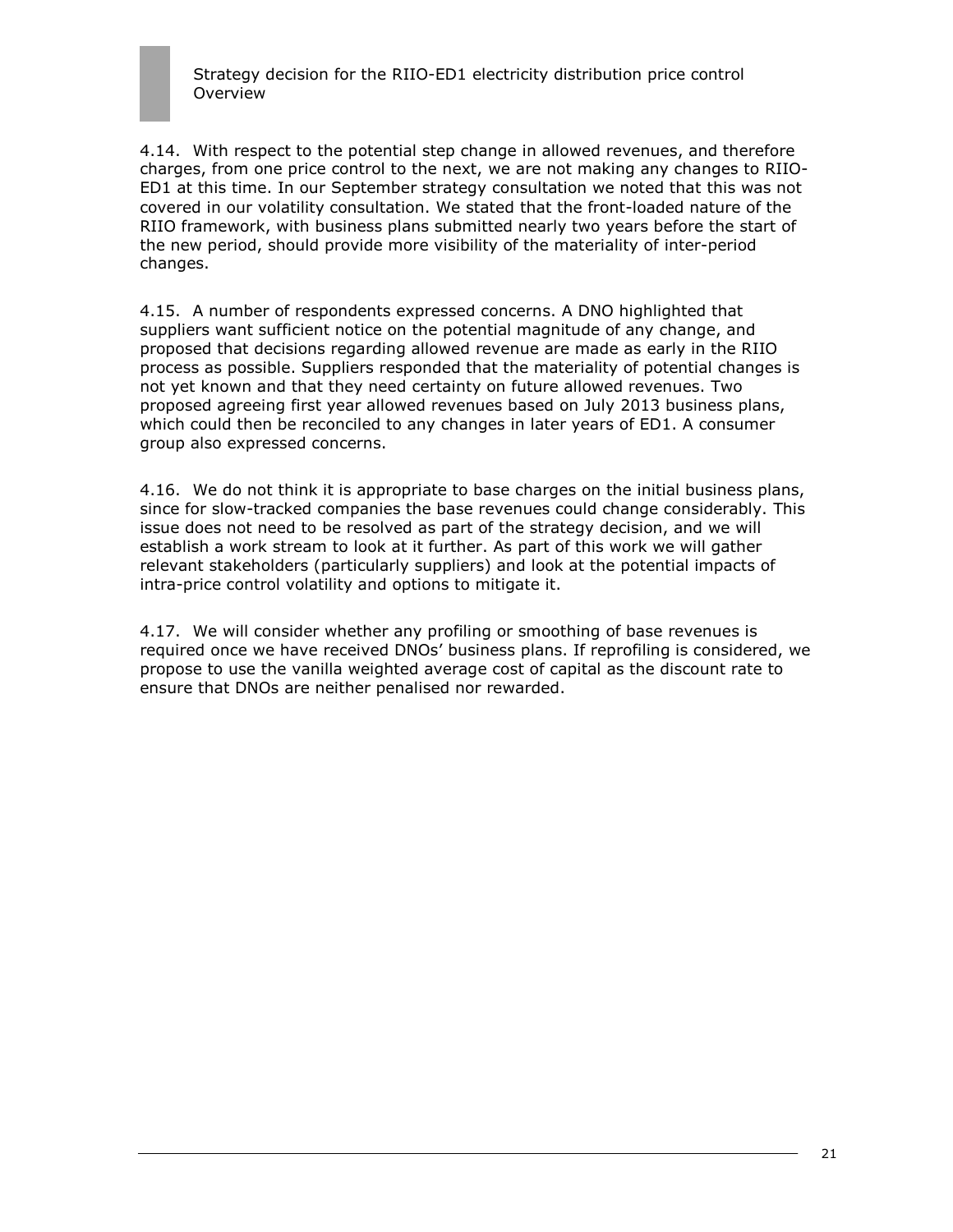# 5. Ensuring output delivery

#### **Chapter Summary**

This chapter sets out the outputs the DNOs will be required to deliver over the RIIO-ED1 period and the associated incentives or requirements. We provide more details in the "Supplementary annex - Outputs, incentives and innovation". The relevant supplementary annex chapter is indicated next to the output heading.

## **Introduction**

5.1. Under the RIIO model, we are committed to setting out clear, comprehensive outputs that the network companies will be required to deliver. We use a variety of incentive mechanisms to encourage the companies to deliver these outputs. The outputs and associated incentives, taken together, should ensure companies:

- play a full role in the delivery of a sustainable energy sector
- deliver long-term value for money for existing and future consumers.

5.2. These objectives are interrelated. To meet the demands of moving to a low carbon economy there will need to be significant investment in the networks. In planning this investment DNOs will have to show consumers that they are getting value for money over the longer term. They will need to set out clearly what alternative (particularly smart) options they have considered, what is being delivered and at what cost. The DNOs will need to innovate and identify which solutions will deliver the low carbon economy while providing best value for consumers.

5.3. The RIIO framework has six primary output categories. Against the categories, the behaviours we want to encourage for RIIO-ED1 are:

- Safety: ensuring the provision of a safe network in compliance with Health and Safety Executive (HSE) safety standards.
- Environment: encouraging companies to play their role in achieving broader environmental objectives, namely the reduction in carbon emissions, as well as minimising the narrow environmental impact of the company"s activities by managing their own carbon footprint, visual amenity and pollution.
- Customer satisfaction: maintaining high-levels of customer satisfaction and improving service where required. Undertaking effective stakeholder engagement and reflecting stakeholders' views in the day-to-day operation of their business.
- Connections: connecting customers in a timely and efficient way, including responding to different customers' specific needs, whilst facilitating competition.
- Social obligations: taking a strategic approach, adopting a coordinating and partnership role with other networks, suppliers and agencies to use data and knowledge more effectively to deliver benefits to vulnerable consumers.
- Reliability and availability: providing long-term reliability, minimising the number and duration of interruptions and ensuring adaptation to climate change.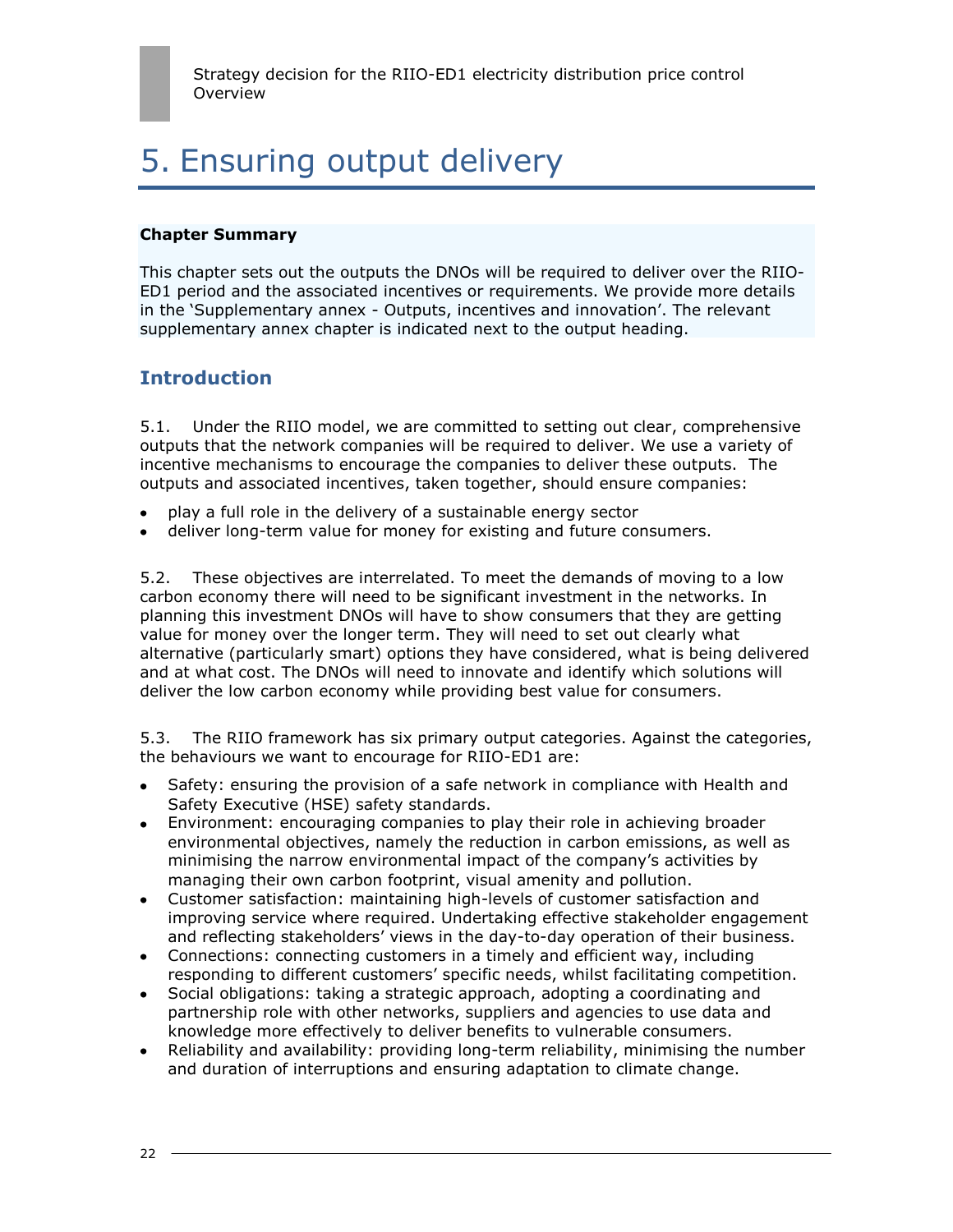5.4. The outputs framework comprises both primary outputs and secondary deliverables. Primary outputs make a material contribution to the outcomes we are seeking. Secondary deliverables enable us to monitor companies" performance and are leading indicators to ensure long-term delivery and value for money.

5.5. We expect the DNOs to include the costs of delivering outputs for RIIO-ED1 and beyond in their business plans. To ensure consumers do not pay unnecessarily high prices, the DNOs will need to justify their planned expenditures in the context of a long-term strategy for delivery.

## **Setting future performance levels and incentives**

5.6. For many of the outputs we are setting the level (or baseline) to be delivered, taking into account stakeholder views. However, for some outputs and secondary deliverables (such as the asset health and loading indices), DNOs will need to set out their proposed level of delivery in their business plans. This level should be justified in terms of the costs and benefits to network users and should be informed by their stakeholder engagement.

5.7. For each output category, we have considered a range of incentive mechanisms to encourage DNOs to deliver. For some we have set upper and/or lower limits on the revenue adjustment. These limits will be set as fixed £m, derived from a consistent potential DNO shareholder return from the incentive. We term this shareholder return as the return on regulatory equity (RORE), and will set the  $Em$ limits based on the same number of basis points for each company. However, in our decisions for customer satisfaction and connections we have also stated the equivalent percentage base revenue<sup>8</sup> for comparison with our September strategy consultation and DPCR5.

5.8. We do not have financial incentives for all outputs. For example, the safety output does not have a reward or penalty because absolute standards are in place and HSE is able to take enforcement action in the event of non-compliance.

### **Monitoring delivery of outputs**

ł

5.9. We plan to develop our approach to monitoring DNOs" delivery under RIIO, building on the existing regulatory instructions and guidance (RIGs) and the electricity distribution Annual Report. We will say more about this in due course.

5.10. The DNOs will be required to adopt the data assurance process which we are implementing as part of RIIO-T1 and GD1. The DNOs have been involved in the development of this process. It requires companies to demonstrate the risk of reporting errors associated with different data elements and the assurance

<sup>8</sup> Historically we have used the term allowed revenues, however allowed revenues includes incentives effectively making the calculation of caps and collars circular.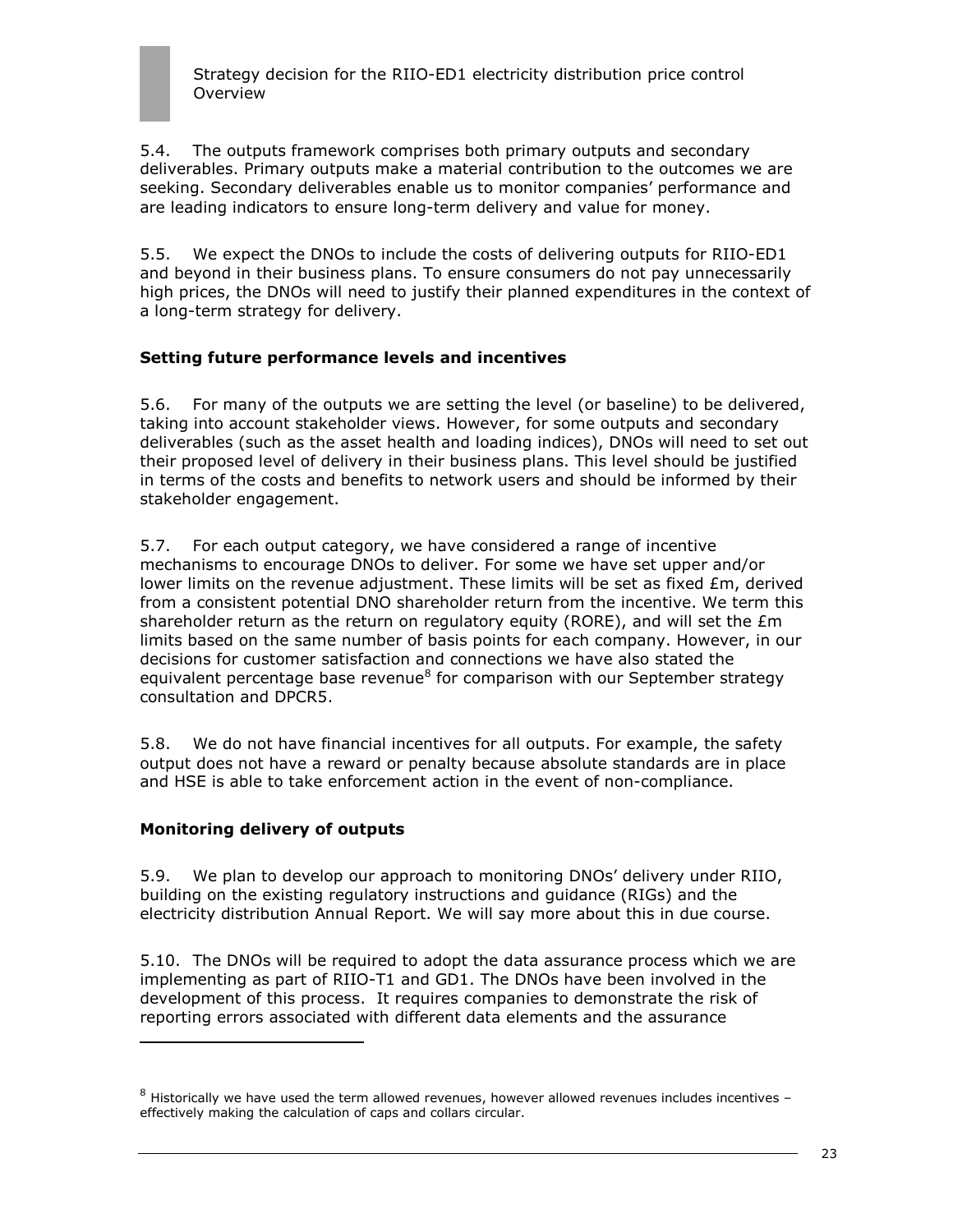

mechanisms they have in place (more information on this is provided in Chapter 2 of the "Supplementary annex – Outputs, incentives and innovation").

## **Outputs and incentives**

5.11. Our key decisions in each output category are set out below. The DNOs can set out alternative or additional output measures within their business plans along with their justifications.

5.12. A number of respondents to our September strategy consultation agreed that our overall approach was appropriate but stated it was too early to say whether or not it will deliver value for money for consumers and help to deliver a sustainable energy sector. DNOs agreed that the proposed outputs and incentive arrangements were proportionate. One highlighted that the small number of outputs in each category allowed stakeholders to better understand the process and another stated that the proposals allow for DNOs to adapt to emerging stakeholder priorities.

5.13. Two respondents expressed concern that the reward package was too limited, and thought it should reflect the level of risk or maintain the reward levels available in the current price control (DPCR5). We consider that the package provides a similar ability to outperform as DPCR5, and is appropriate.

5.14. We briefly summarise responses to individual proposals below. More detailed discussions on the decisions, consultation responses and further developments can be found in the "Supplementary annex – Outputs, incentives and innovation".

### **Safety (Chapter 4)**

5.15. We have decided that the appropriate primary output for health and safety is compliance with the safety requirements set out in legislation and enforced and regulated by the Health and Safety Executive (HSE). We have decided not to introduce any financial incentive as we do not want to duplicate the HSE"s functions.

5.16. Secondary deliverables on asset health, criticality and composite risk also include elements of safety performance. These will ensure that the DNOs do not risk their compliance with future safety requirements by decisions made in RIIO-ED1.

5.17. Our decision is the same as the proposal we set out in the September strategy consultation. The majority of respondents agreed with our proposal, although one DNO advocated a financial reward for higher levels of safety.

#### **Customer satisfaction (Chapter 6)**

5.18. Our decisions are designed to incentivise DNOs to think about their customers" needs and how to best engage with them.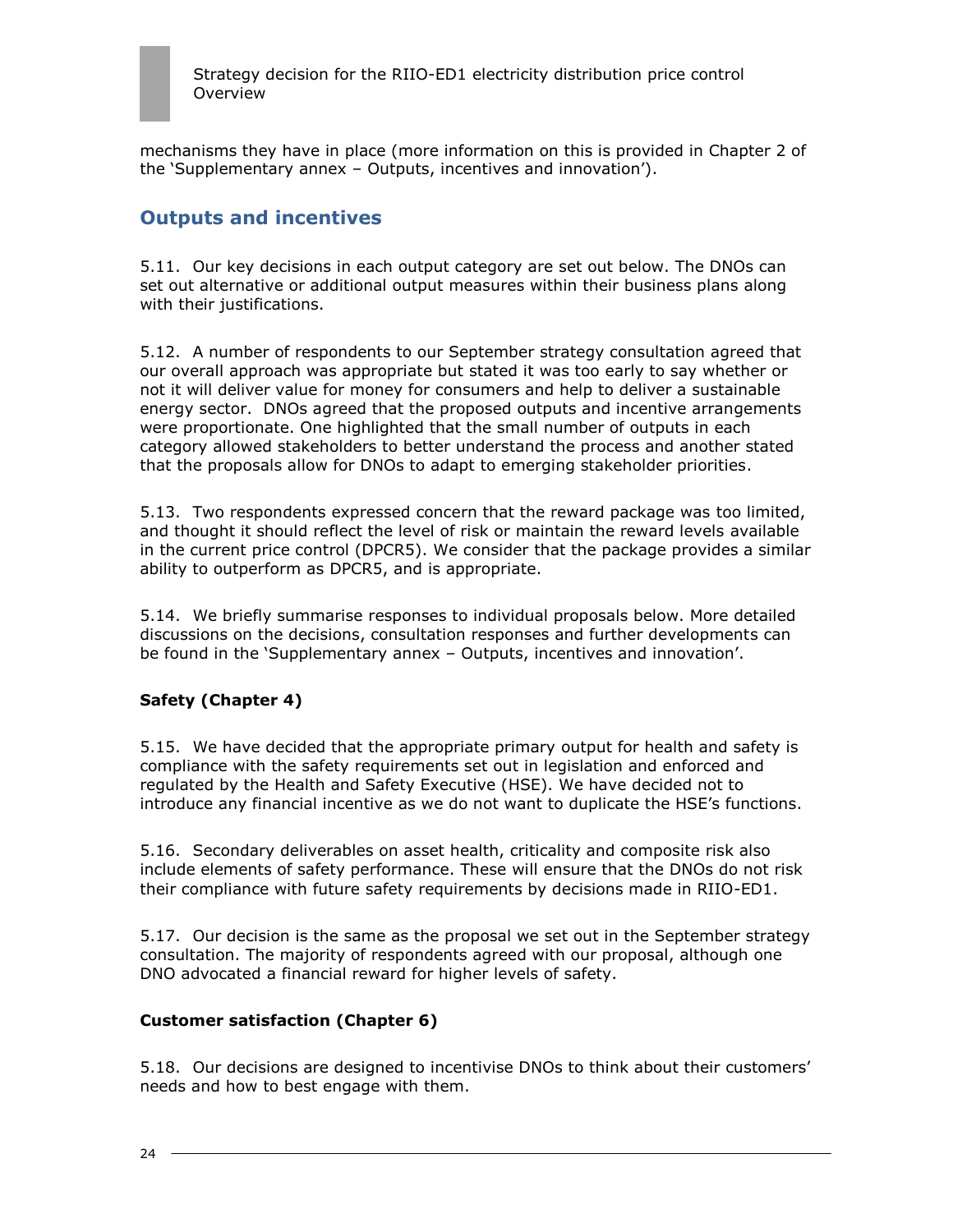5.19. We will continue the Broad Measure of Customer Satisfaction (BMCS), introduced in DPCR5 and increase the associated incentive. The BMCS comprises three elements: an assessment of the company"s ongoing stakeholder engagement; a measure of the effectiveness of the DNO in resolving complaints; and a survey of customer satisfaction that incorporates the views of customers who have made a general enquiry, experienced an interruption or required a connection.

5.20. A DNO"s performance in each component of the BMCS is subject to a separate financial incentive. We are increasing the overall strength of the incentive (from  $+/-$ 1 per cent to  $+/-$  1.5 per cent of base revenue<sup>9</sup>) to ensure DNOs improve the service they provide to customers over a longer-term price control period, particularly those seeking to connect to the network.

5.21. We have increased the overall size of the incentive to reflect our enhanced understanding of the effectiveness of the mechanism in delivering benefits to consumers. Part of the increase is due to the increased reward exposure under the stakeholder engagement element of the BMCS. By strengthening this incentive we will encourage DNOs to maximise their role in addressing consumer vulnerability and deliver significant benefits for key groups of stakeholders.

5.22. The BMCS will be based on absolute, rather than relative, targets which will be set prior to the start of RIIO-ED1. The scope of the survey will be changed so that customers who interact with the DNO through a range of different communication channels are included alongside telephone contacts.

5.23. Our decision is largely the same as our consultation proposals, except that in our consultation the connections element of the customer satisfaction survey applied to all connections customers. As a result of feedback on the applicability of our proposals for large customers we will now only carry out the customer survey with minor connections customers. The Incentive on Connections Engagement (ICE), described in the Conditions for Connections section below, will apply instead for larger and DG connections customers and the -0.5 per cent of allowed revenue allocated to BMCS in September will shift to this incentive.

## **Environment (Chapter 5)**

ł

5.24. Our decisions aim to ensure DNOs play their role in achieving broader environmental objectives and reduce their own carbon footprint. This is part of our overall objective to create an enabling regulatory environment to ensure that companies play their role in delivering a low carbon energy sector. This is in addition to the decisions set out under customer service and connections which should improve the service received by renewable generators connecting to the distribution network and the way in which the RIIO-ED1 package will ensure DNOs anticipate the low carbon technologies potentially connecting to their networks.

 $9$  This will be set as a £m figure, based on  $+/$ -86 basis points of RORE.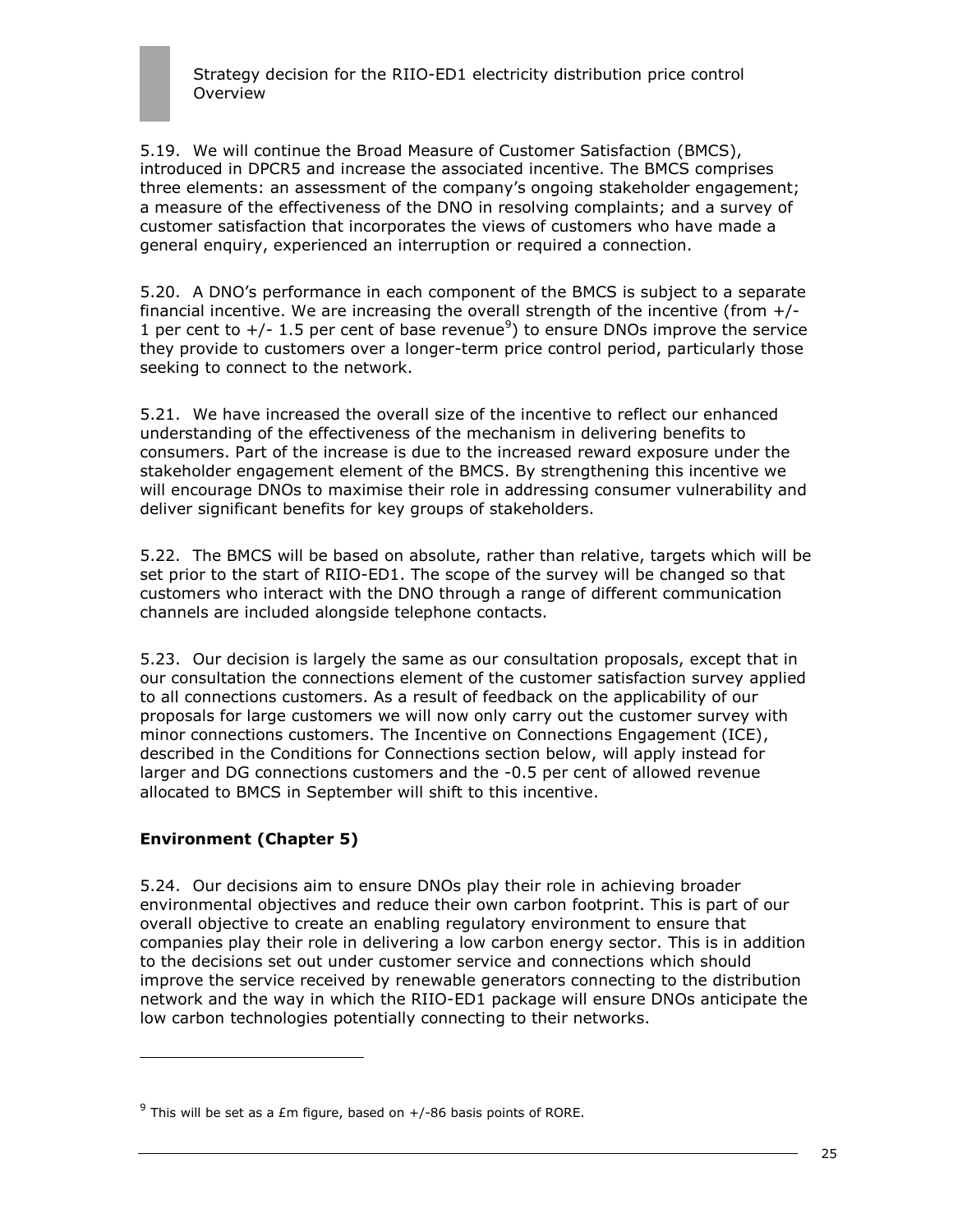

*Losses*

5.25. System losses are the largest component of a DNO"s carbon footprint, and are an inevitable consequence of transferring electricity across the distribution networks. They can be reduced through various actions by the DNOs and other stakeholders.

5.26. Unfortunately we have experienced significant problems with the DPCR5 losses output and incentive mechanism due to major fluctuations in the relevant data. This has resulted in us removing the DPCR5 mechanism. We expect these data problems to continue during RIIO-ED1 as the roll-out of smart meters uncovers unknown problems with meter readings.

5.27. Until smart meters are rolled out, there is no way to assess consumption objectively and therefore to measure the losses on the network. Instead of an output measure we will place a licence obligation on the DNOs to reduce losses, combined with the facility for DNOs to justify expenditures in their business plans on the basis of carbon reduction. The DNOs will be required to set out how they will reduce losses in their business plans, and then publish annual reports on what loss reductions they planned versus what they have achieved.

5.28. There will also be a discretionary reward of up to £32m available over the RIIO-ED1 period, for efficient and innovative loss reduction initiatives.

5.29. We propose to review the losses mechanism at RIIO-ED2 at which point we will be able to assess whether smart meters and other smart grids technologies are providing a reliable measure of losses.

5.30. Our decision is in line with our September strategy consultation. Consultation responses were largely supportive - although some had concerns that the mechanism was overly complex. One respondent wanted the DPCR5 mechanism reactivated, while another suggested penalties for not managing losses.

#### *Other environmental impacts*

5.31. We are retaining the current requirement on DNOs to report their business carbon footprint (BCF) annually, with the publication of an annual league table of percentage change as a reputational incentive. We will enhance the league table by publishing the actions DNOs have undertaken to reduce their BCF. We will also improve the consistency of reporting between the DNOs to ensure that they are all making the same assumptions and categorising emissions in the same way.

5.32. The DPCR5 allowance for undergrounding of overhead lines in Areas of Outstanding Natural Beauty and National Parks, with activities prioritised by local groups, has strong stakeholder support and we are retaining it with few changes.

5.33. We will develop a reputational environmental reporting requirement to address concerns around public accountability and integration of broad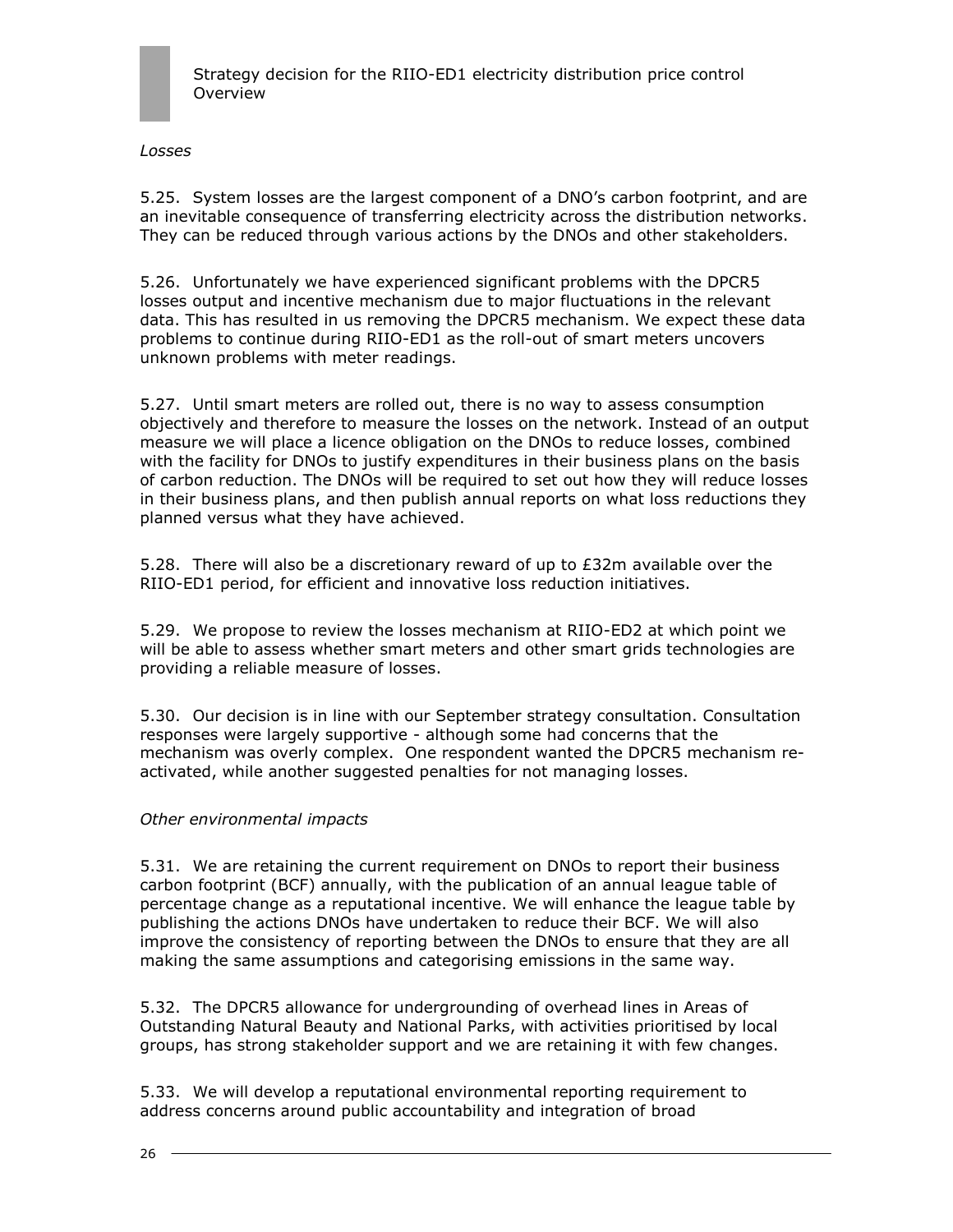environmental learning and performance. We think reporting will be more appropriate than a discretionary reward which could duplicate other incentives and outputs. We consider that our package of outputs and incentives for RIIO-ED1 will adequately incentivise DNOs to integrate carbon and other environmental considerations within their day-to-day business.

5.34. Whilst most respondents thought there may be some merit in a reward scheme, few provided concrete proposals of what it should cover. Concerns were raised regarding the public accountability and transparency of DNOs" progress and approach to meeting their environmental obligations. These informed our decision.

## **Conditions for connections (Chapter 8)**

5.35. Under the Electricity Act, DNOs are obliged to offer a connection to any customer that wishes to connect to the network. A customer seeking connection has to pay for the cost of the connection and expects to be provided with an efficient service. When customers are not connected in the timescales they require this can result in significant consequences, both to individual customers and to society more generally; new businesses are unable to open their doors, new housing is not made available and low carbon generators are unable to export to the market.

5.36. Despite introducing a range of incentives to improve performance in DPCR5, we remain concerned that for many customers the experience of connecting to the network falls well below expectations. In the September strategy consultation we consulted on changing the nature of the outputs and increasing the strength of the incentives on DNOs to focus on this aspect of their business.

5.37. Respondents agreed with our proposals for smaller connections customers<sup>10</sup> and we will increase the financial exposure of the connection element of the BMCS versus DPCR5. DNOs will be exposed to rewards/penalties of up to +/- 0.5 per cent of base revenue per licensee depending on their performance. We will also introduce a "time to connect" incentive. This incentive will measure the time taken from initial application to connection quotation and the time taken from quotation acceptance to connection completion. Performance will be assessed against a target (which will increase over the period) and DNOs will be able to earn a reward of up to 0.4 per cent of base revenue per annum. $11$ 

5.38. There was debate over our consultation proposals to apply an average time to connect and customer satisfaction survey for larger connections customers (including DG, large demand and unmetered). We have therefore developed our proposals further in conjunction with DNOs and interested stakeholders. For these larger connections, in market segments where we have not seen evidence of effective competition, we are introducing a new Incentive on Connection Engagement (ICE).

j.

 $10$  typically at low voltages and up to no more than four properties

<sup>&</sup>lt;sup>11</sup> This will be set as a £m figure, based on +23 basis points of RORE.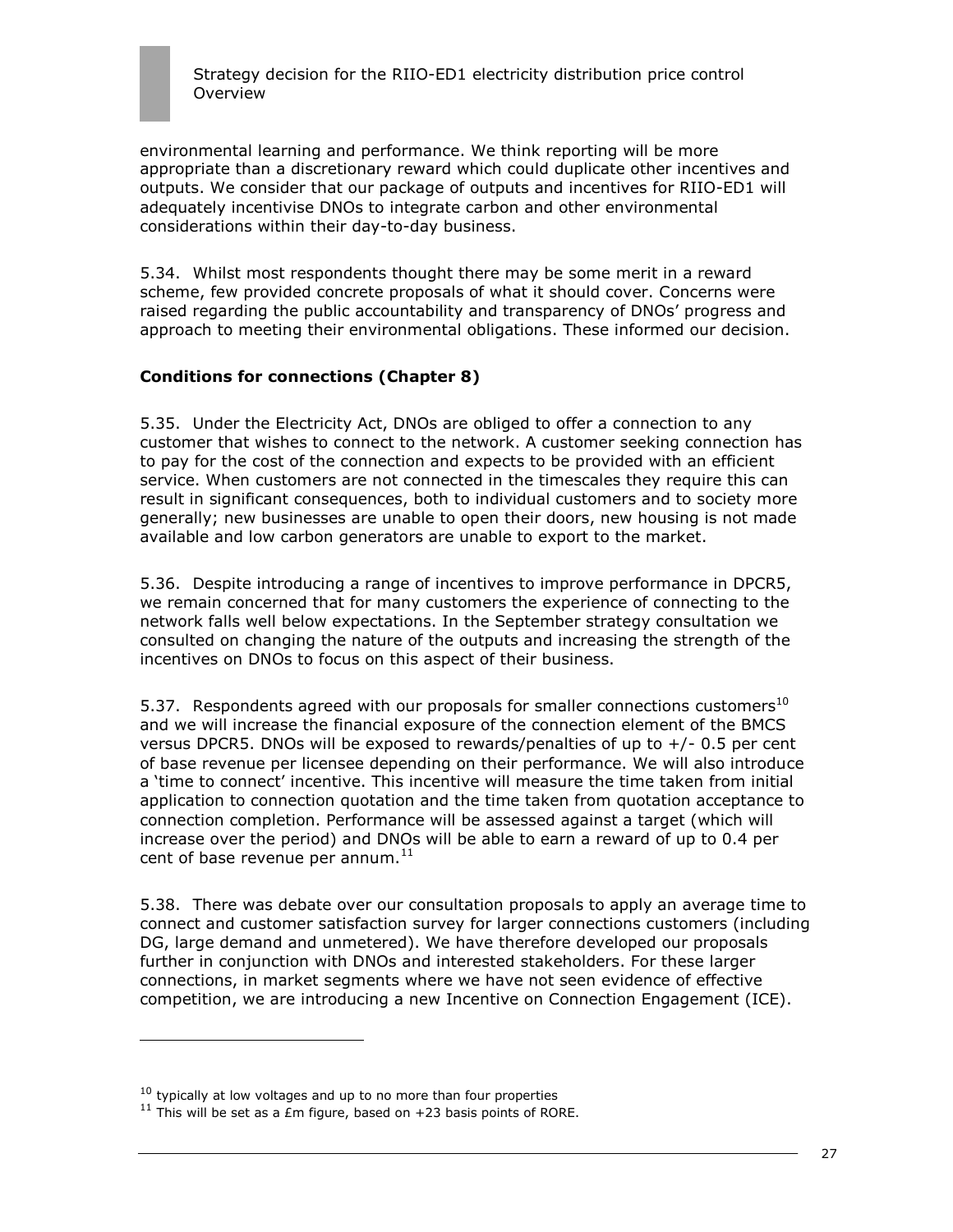This will drive the DNOs to understand and satisfy the particular requirements of different types of customers.

5.39. Under the ICE, DNOs will have to demonstrate how they are meeting the needs of a broad range of their customers. This will include identifying the actions that need to be undertaken to improve performance, a timetable for delivery and key performance targets. If we consider that a DNO has not satisfied minimum requirements, then it will incur a penalty of up to 0.9 per cent of base revenue.<sup>12</sup> This penalty exposure will reduce as the number of segments of the market that we decide are open to effective competition increases. We will retain the requirement for DNOs to maintain a common user-friendly DG connection guide.

5.40. Whilst we currently have an incentive mechanism to encourage the DNOs to connect uncertain volumes of DG at efficient cost, we think this mechanism is no longer required given the overall RIIO-ED1 package. The RIIO-ED1 package will encourage appropriate behaviour, such as information provision, customer service, and speed and cost of connection across both low carbon technologies and DG. We discuss this further in the Chapter 2 of the "Supplementary annex - Outputs, incentives and innovation'.

5.41. At the end of RIIO-ED1 we will true up the difference between the value of relevant expenditure forecast to be funded by connection customers and the actual amount that is contributed. This true up will be carried out across the load-related expenditure as a whole, rather than just the connection cost categories.

## **Social obligations (Chapter 7)**

5.42. DNOs have an important role to play in helping consumers in vulnerable situations. Our Consumer Vulnerability Strategy, which will be published in spring 2013, highlights the need for DNOs to maximise their role in this respect.

5.43. We expect DNOs to include their strategy for realising this objective in their business plans. In particular, they need to set out how they will:

- improve the quality of their information on vulnerable consumers
- engage with a wide range of stakeholders to identify how to best use this  $\bullet$ information
- explain how they will publicise the benefits and assistance that are offered through the PSR and ensure it captures all of those that should be included
- utilise relationships and build partnerships with other stakeholders to identify and deliver solutions (both energy and non-energy) for affordable energy
- embed the strategy in their business, including customer services.

5.44. This should include the type of activities they plan to undertake to assist vulnerable customers and the associated costs (if any) and the outputs or benefits

 $12$  This will be set as a £m figure, based on -52 basis points of RORE.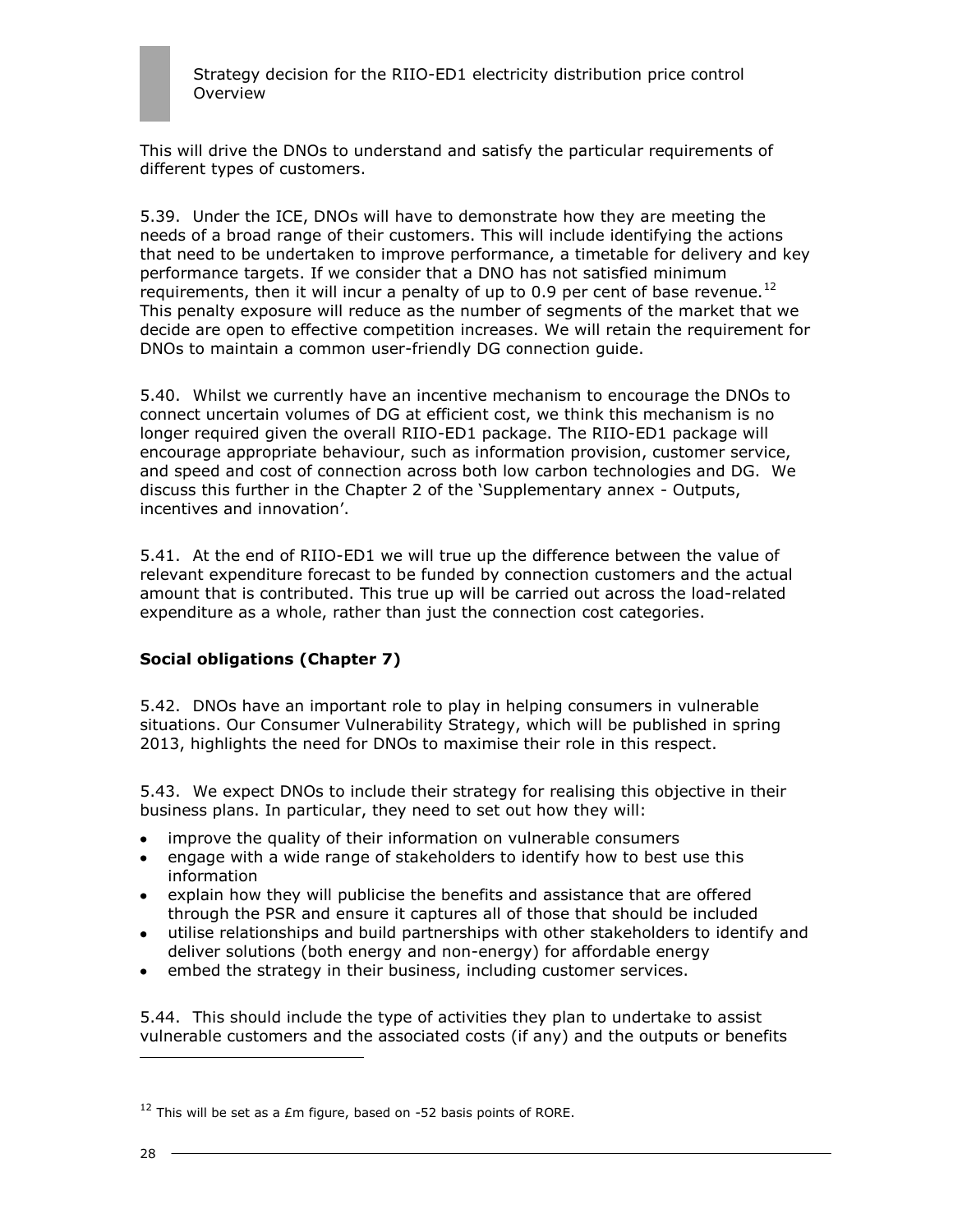

that will be delivered. It should not result in a DNO assuming responsibility for solving issues that extend beyond the scope of its business. We will assess the DNOs' strategy and planned activities as part of our decision on proportionate treatment.

5.45. Respondents generally agreed that DNOs should focus on improving information and assistance provided to vulnerable customers and working better with other agencies.

5.46. For DNOs to deliver a fully realised strategy they will need to change their approach significantly. To ensure there is sufficient incentive for DNOs to make this change, we are increasing the maximum level of reward under the Stakeholder Engagement element of the BMCS from +0.2 per cent of base revenue in DPCR5 to +0.5 per cent in RIIO-ED1. The reward provided will be based on an assessment of the DNOs" use of data and customer insight to identify solutions for vulnerable consumers, as well as their ability to integrate this into core business activities. We will use a balanced scorecard approach to inform the allocation of the reward. We are working with stakeholders to develop this before the start of the RIIO-ED1 period.

### **Reliability and availability (Chapter 4)**

5.47. A key requirement for customers is the reliability of their supply. We are therefore retaining the existing interruptions incentive scheme (IIS). Under the IIS a DNO"s performance on the number of customer minutes lost and the number of customer interruptions is incentivised against DNO-specific targets.<sup>13</sup> We are aligning the IIS incentive rates with those of the RIIO-T1 Energy Not Supplied incentive,  $^{14}$ and will apply the efficiency incentive to these rates. These changes better reflect the value that customers put on supply interruptions. However if a DNO can justify a value more appropriate for its customers it can set this out in its business plan. We will apply a symmetrical cap and collar to the IIS amount that can be earned by a DNO in any given year.

5.48. We will continue the secondary deliverables for reliability; the health index and load index. The health index is a DNO specific composite measure of age, asset condition and fault history amongst other things. The load index is a DNO specific measure of comparative loading. There will be a more consistent methodology for assessment across the DNOs. We have decided to modify the existing health index by stripping out the criticality element and creating a separate criticality index. The health and criticality scores will be combined and consolidated into a new composite risk index. We believe this will allow DNOs to more clearly demonstrate that actions taken by them during RIIO-ED1 to reduce network risk take account not only the probability that an asset fails, but also the expected impact of such failures.

 $13$  There are separate targets for planned and unplanned interruptions

<sup>&</sup>lt;sup>14</sup> Decision on strategy for the next transmission price control - RIIO-T1 Ref: 46/11 31 March 2011 <http://www.ofgem.gov.uk/Networks/Trans/PriceControls/RIIO-T1/ConRes/Documents1/T1decision.pdf>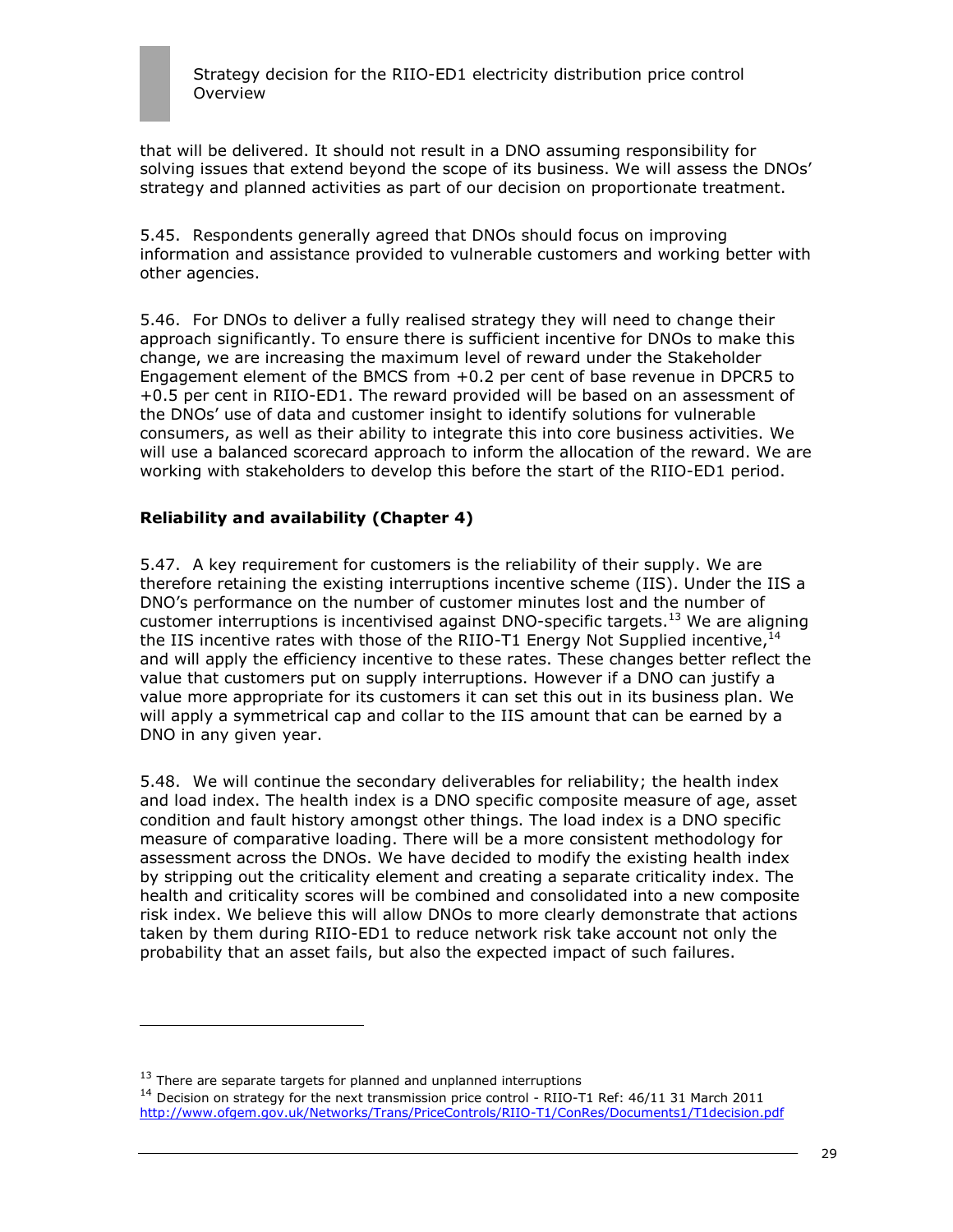5.49. We will retain the DPCR5 "use it or lose it" allowance to address customers deemed to be "worst served" in terms of reliability but provide more flexibility for DNOs to identify which customers should be eligible.

5.50. Statutory regulations set out guaranteed standards of performance on reliability, under which a customer is entitled to a fixed payment from the DNO if their supply has been interrupted for a certain period.<sup>15</sup> We are reducing this period to 12 hours (from 18 hours currently) and are removing exemptions so that all customers receive payments for being off supply. Our consultation proposals on this received strong support. We are also requiring DNOs to make payments automatically to PSR customers, but recognise that, in advance of smart meters, it would not be viable to provide automatic payments to all customers.

5.51. In our consultation we recognised the risk of flooding and the potential impact on supply. The UK"s climate is changing and this is likely to affect average conditions as well as the frequency and severity of extreme weather and flooding. Without appropriate risk management this could have a negative impact on the operation of DNO networks. DNOs will need to show how these risks have been assessed using the latest evidence. They should explain how they plan to manage climate risks to make sure that new and existing schemes are sustainable. This is particularly relevant for network investment where new assets will be in operation for several decades. We will also monitor and publish performance against specific secondary deliverables relating to network resilience. $^{16}$ 

<sup>&</sup>lt;sup>15</sup> The guaranteed standard penalties are paid by the DNOs. Therefore the increase in penalties arising from this change in standard will not affect customer charges.

<sup>&</sup>lt;sup>16</sup> Flooding, Black Start and overhead lines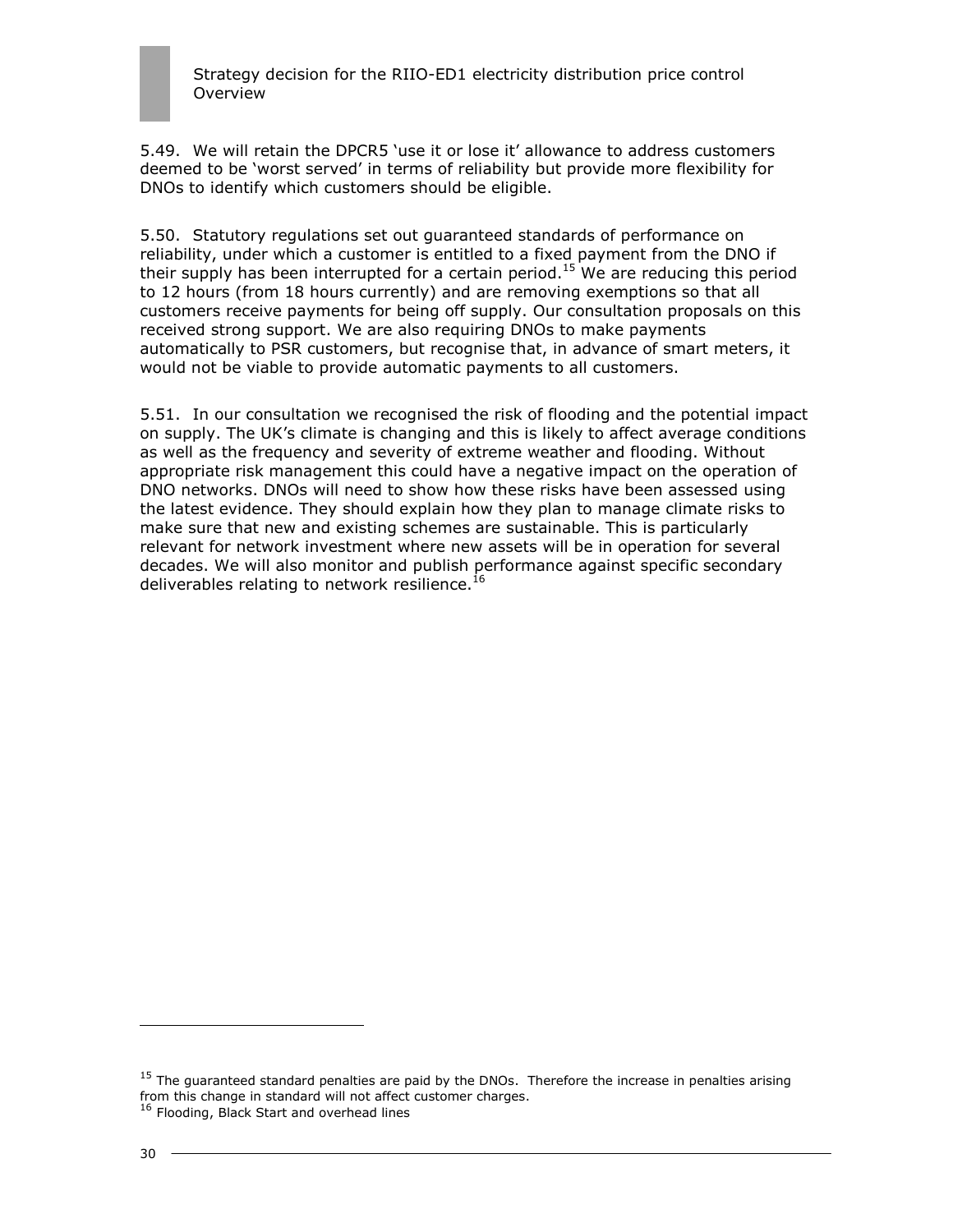## 6. Assessing business plans

#### **Chapter Summary**

This chapter sets out our process for assessing the DNOs business plans. This includes our proportionate approach to assessing the price control package and the conditions under which we will consider fast-tracking a DNO. It also sets out how we will assess the costs and incentives in place for efficient forecasting and delivery.

More details on the issues in this chapter are set out in the 'Business plans and proportionate treatment' and 'Tools for cost assessment' supplementary annexes.

## **RIIO model for assessing business plans**

6.1. Under RIIO the onus is on network companies to determine and justify how best to deliver outputs over time, reflecting on the results of their stakeholder engagement. This should be set out in their well-justified business plans. We will use the plans and other available information, including past performance, to form a view of the expected efficient costs of delivering outputs and long-term value for money.

6.2. As with RIIO-T1 and GD1, in RIIO-ED1 we will adopt a proportionate approach to assessing business plans. We will focus attention and effort where it is expected to generate most value. In doing so we will provide those DNOs that submit high quality, well-justified business plans the opportunity for a proportionate regulatory approach. We may offer some DNOs a fast-track settlement where we agree the terms of their price control up to nine months earlier than for the other DNOs. No objections were raised to our consultation on this approach. Where respondents made detailed suggestions we have reflected them in the supplementary annexes.

## **Well-justified business plans**

6.3. Each DNO is required to set out in its well-justified business plan how its strategy will deliver in the interests of both current and future customers and how it will meet the challenges associated with facilitating the transition to a low carbon economy. DNOs need to demonstrate that their proposals take account of, and effectively deal with, the various risks and uncertainties while maintaining delivery.

6.4. We set out in our September strategy consultation that the DNOs should have learned from RIIO-T1 and GD1 and should have a good understanding of what comprises a well-justified plan. We provided additional guidance on how the DNOs should structure their plans in order to make them more accessible and comparable. In response to feedback we have further developed elements of this guidance, including the requirement for DNOs to include a one page summary of their plans to enable any reader to easily reference and compare high-level elements of the plans.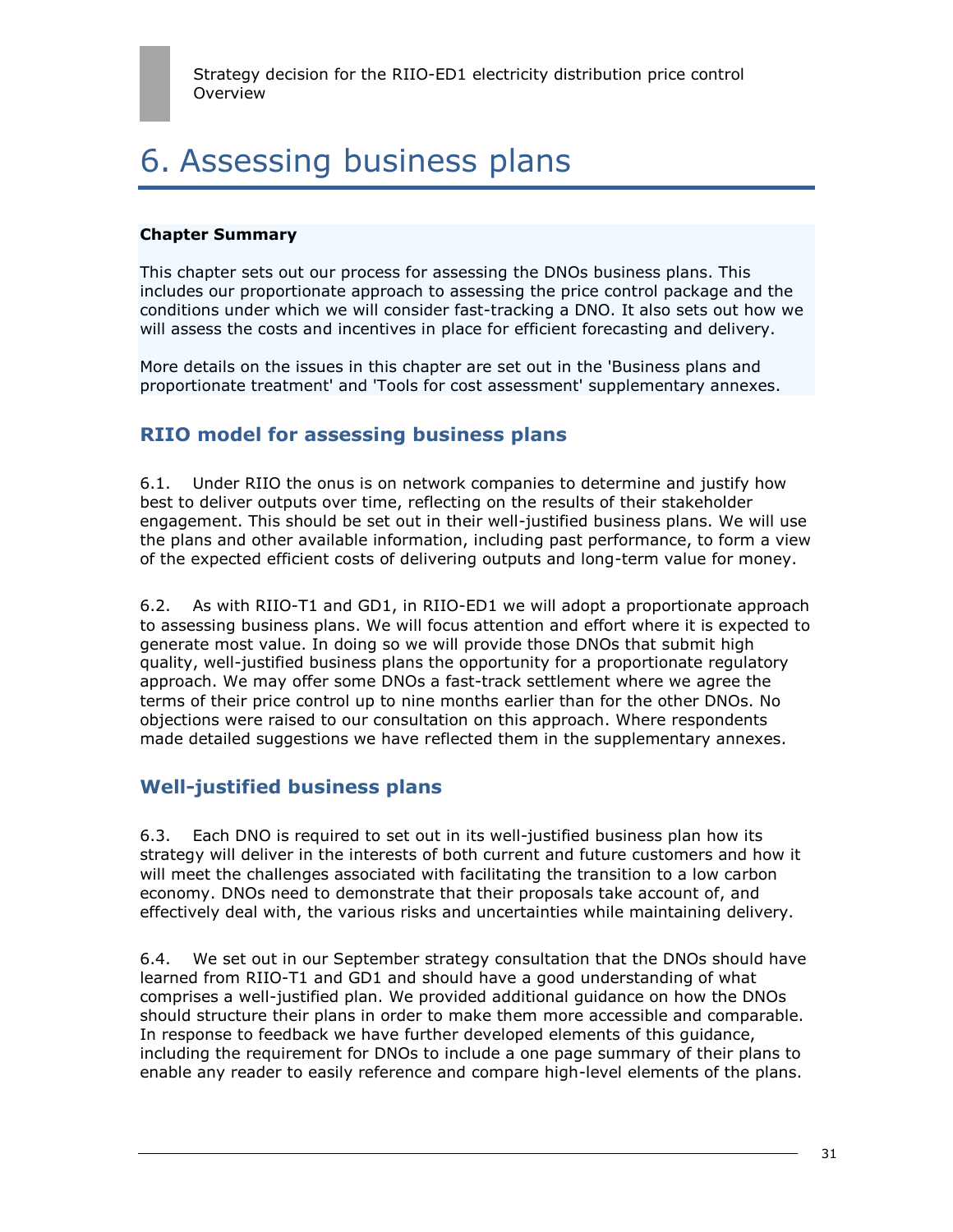6.5. We have decided that the DNOs should use a common cost benefit analysis (CBA) methodology to justify their proposals, based on that developed as part of RIIO-GD1. In addition, the "Transform" model developed as part of the SGF will provide a useful basis for assessing smart grid solutions alongside the CBAs.

6.6. We expect all business plans to contain the following key elements.

- Justification of the DNO"s proposed strategy for delivering their outputs against a thorough understanding of the long-term trends (and risks and uncertainties) they face. In addition, a demonstration that they understand their role, and are looking to be proactive, in contributing to the UK"s carbon targets.
- Clear links between expenditures, outputs and secondary deliverables.
- Demonstration that the DNO has considered the views of stakeholders, and the opportunities to use innovative technologies, techniques or commercial arrangements to deliver their outputs at long-term value for money.
- A holistic view of the package the DNO believes to be appropriate, including their view on financeability metrics (with evidence), against their view on expenditure and outputs.

6.7. Further details are set out in the "Supplementary annex - Business plans and proportionate treatment'.

## **Proportionate treatment**

6.8. The RIIO model includes a proportionate approach to assessing the price control package. This means that the intensity and timescale of our assessment will reflect the quality of a company"s business plan and the company's record for efficient output delivery. This approach is consistent with better regulation principles as it allows us to focus our attention where it is likely to produce greatest value.

6.9. In cases where a DNO produces a particularly high quality business plan which reflects its track record, we will consider whether it is appropriate to conclude the DNO"s review early, ie fast-track. This is discussed in further detail below. Respondents broadly agreed with our September strategy consultation proposals for proportionate treatment. One stressed the need for adequate guidance to ensure consistency across business plan submissions, while another stressed the need for transparency in the assessment process. We consider that we are providing this in our decision. We set out the criteria for proportionate treatment in Appendix 4.

#### **Incentives associated with proportionate treatment**

6.10. The scope for proportionate treatment and, to a greater degree fast-tracking, incentivises companies to submit realistic and well-justified business plans. This is because these approaches will allow DNOs to:

- get on with business as usual without focussing as much resource on the price  $\bullet$ control process
- plan with greater certainty earlier in the process
- be a significant driver of its own review outcome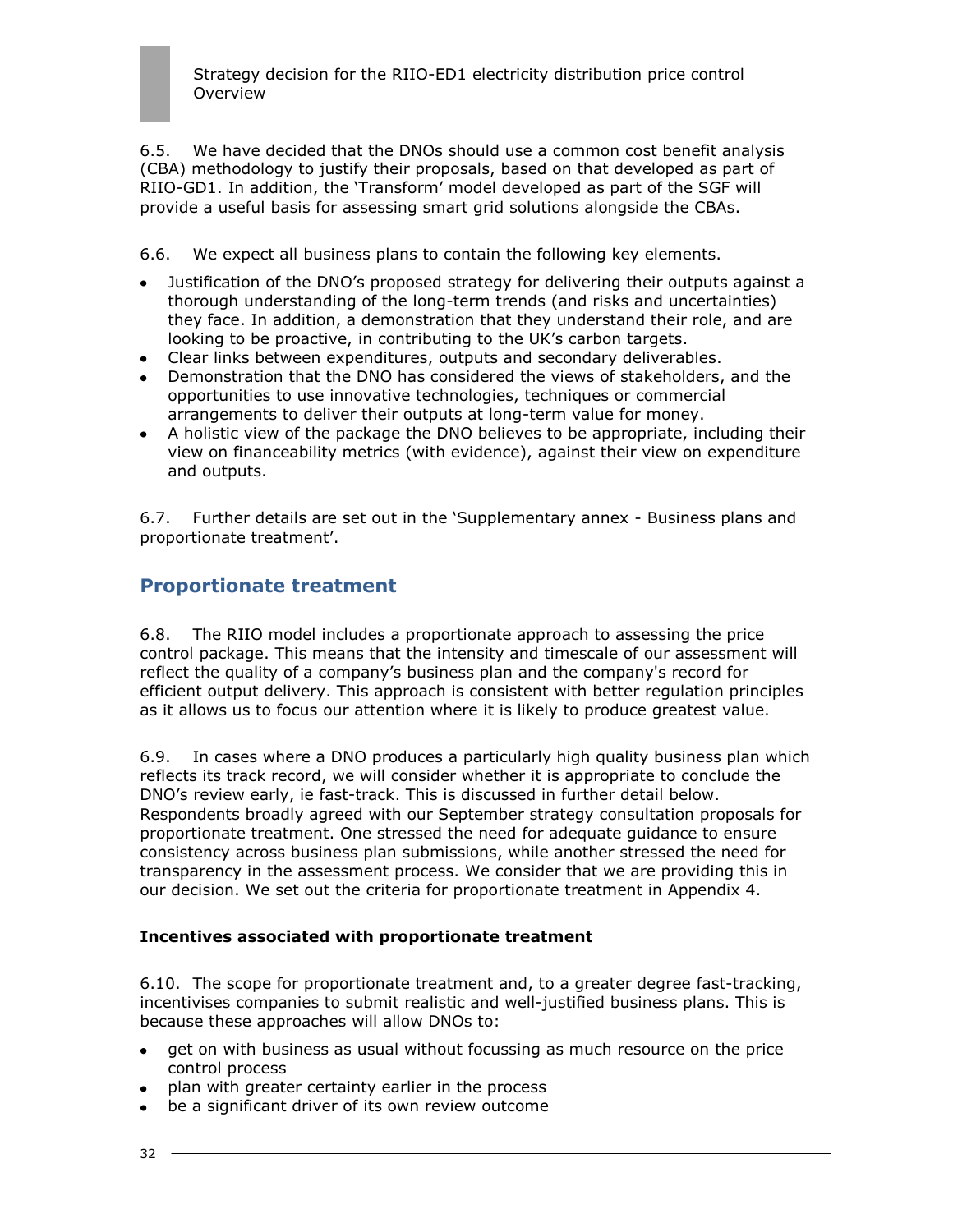

• gain reputational advantage.

6.11. As a result DNOs may reveal information that would not be available otherwise that assists with the assessment of other companies.

#### **Fast-tracking**

6.12. As noted above, fast-tracking describes a process whereby the price control for a company that develops a well-justified business plan may be concluded early. The key features of fast-tracking are:

- DNO"s price control will be finalised approximately nine months ahead of non fast-tracked companies although implementation will still be on the same date for all companies – 1 April 2015
- we will consult on whether any company should be fast-tracked before taking a final decision
- we will ensure that a company that is fast-tracked does not secure a settlement that means they were worse off than had they remained in the process.

6.13. Since we will not set an information quality incentive (IQI) for a fast-tracked company we will provide a fast-tracked company with upfront additional revenues of 2.5 per cent of totex in lieu of the IQI settlement (this approach is in line with RIIO-T1 and GD1). The IQI is designed to encourage DNOs to provide business plans that reflect best available information. We believe it is important to recognise any DNO that has supplied information of such a high standard that it can be fast-tracked. The IQI is explained further below. We will ensure that a fast-track company is not worse off than if they had stayed in the process and received an IQI incentive.

### **Cost assessment**

6.14. Under the RIIO framework the onus is on companies to demonstrate the costefficiency and long-term value for money of their business plans. We plan to use benchmarking of historical and forecast data as a means of informing our assessment of the DNOs' forecasts rather than as a mechanistic means of setting allowances.

6.15. We are developing a toolkit approach to cost assessment, based on the approach we used for RIIO-T1 and GD1. The toolkit comprises both total expenditure (totex) analysis and the use of disaggregated approaches. Totex analysis captures the key trade-offs between different areas of costs in establishing the overall levels of efficiency of network operators while disaggregated assessment involves separate reviews of operating and capital expenditure.

## **Efficiency incentives and IQI**

6.16. We want to ensure that DNOs face strong financial incentives to control costs and implement approaches that provide good value for money for existing and future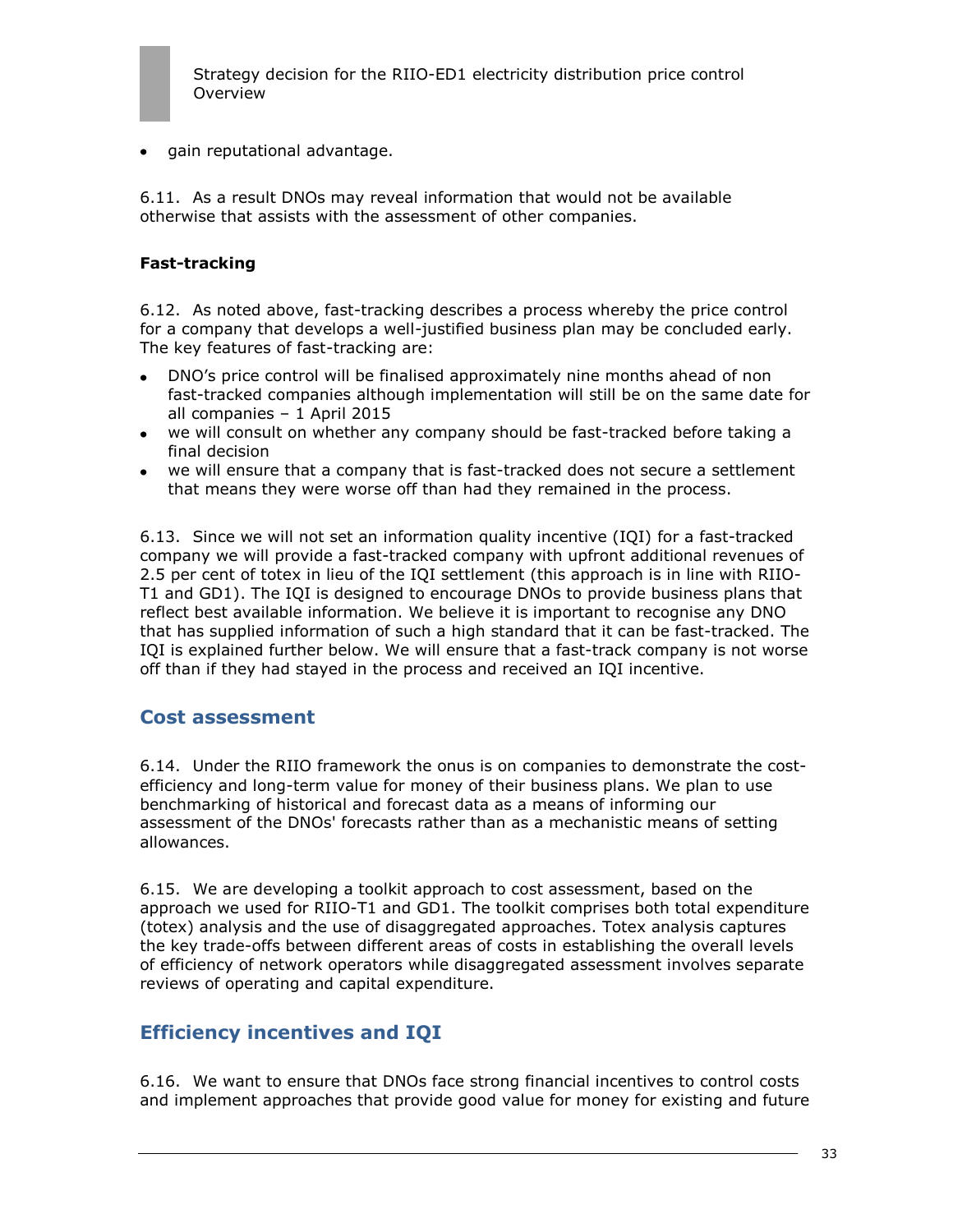consumers. We will therefore continue to use an efficiency incentive and the IQI, similar to those used in DPCR5, RIIO-T1 and GD1.

6.17. The efficiency incentive is a fixed and symmetric incentive for each DNO which gives the DNOs a clear and strong financial stake in restraining and, where possible, reducing, the costs of delivering outputs over the price control period. It also shares risk. Investors and consumers share the benefits when the company delivers outputs for less money than we envisaged when setting the price control. Similarly, investors and consumers share the additional costs if the company spends more money than envisaged. The higher the efficiency incentive rate, the more investors are exposed to the DNO delivering at higher cost than expected and the more they stand to gain if the DNO can deliver at lower cost.

6.18. We are making two changes to the way that the efficiency incentive rate is implemented compared to DPCR5:

- the efficiency incentive rate will be implemented through revenue adjustments  $\bullet$ made annually during the price control period
- the level of the efficiency incentive rate will determine the extent to which total expenditure (totex) is adjusted in light of a given over-spend or under-spend.

6.19. By applying the efficiency incentive rate to totex (ie operating and capital expenditure) we reduce the risk that DNOs may favour capital expenditure solutions. In addition our cost assessment will look across all areas of costs so that it does not skew companies" strategies towards certain categories of expenditure.

6.20. The aim of the IQI is to encourage companies to submit more accurate expenditure forecasts in their business plans. A necessary feature of the IQI is that the efficiency incentive rate for each company depends on the difference between its expenditure forecast and Ofgem"s assessment of its efficient expenditure requirements. The smaller the difference, the higher the incentive rate. We will set the efficiency incentive rate for each company as part of the IQI.

6.21. Any DNO that is fast tracked will receive an efficiency incentive rate of 70 per cent. Non-fast tracked companies will receive an efficiency sharing rate between 50 and 65 per cent (compared with 53 to 59 per cent in DPCR5), depending on the efficiency of their business plans.

6.22. We will set the break-even point in the IQI so that a DNO that forecasts in line with our view of the upper quartile and achieves that forecast would earn their cost of capital but not receive any additional reward under the IQI. Respondents to our September strategy consultation were concerned about this tightening of the breakeven point. However we do not consider that it is appropriate to relax the IQI matrix. To do so would increase the reward/reduce the penalties for all companies, including those who provide less challenging forecasts, without changing the incentives.

6.23. The application of efficiency incentives and IQI are discussed in detail in the "Supplementary annex - Outputs, incentives and innovation'.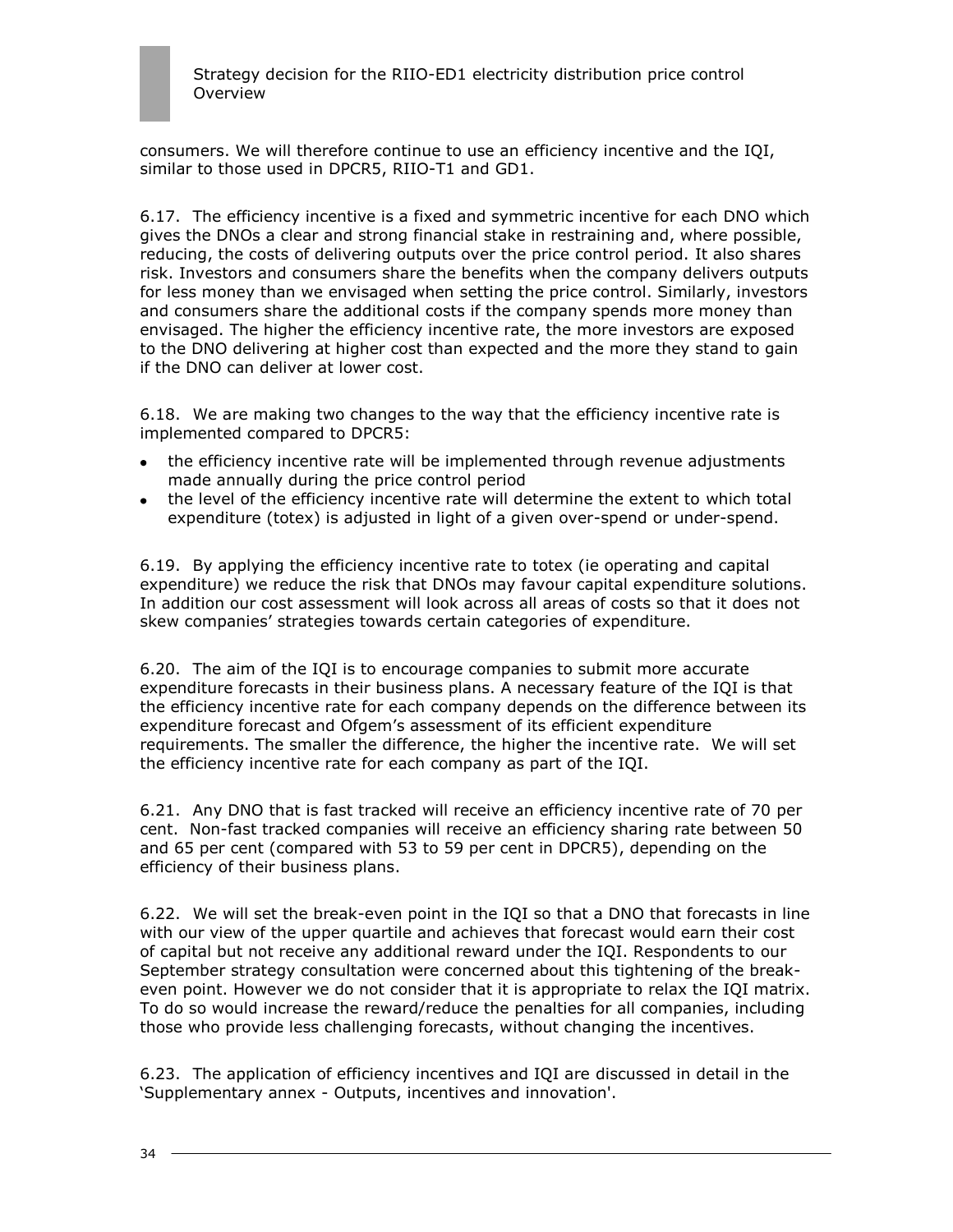# 7. Innovation

## **Chapter Summary**

This chapter considers the role of innovation in achieving the RIIO objectives and specifically the adoption of a time-limited innovation stimulus that builds on, and replaces, the LCN Fund. Further details can be found in the "Supplementary annex - Outputs, incentives and innovation'.

7.1. The DNOs are likely to need to innovate if they are to ensure the delivery of a sustainable electricity sector and that their services represent long-term value for money for existing and future consumers. In DPCR5 we introduced the LCN Fund to encourage the DNOs to sponsor projects which trial innovative technological, operating and commercial arrangements to facilitate the transition to a low carbon future. It is widely considered to have significantly improved the DNOs' attitude to innovation, knowledge sharing and collaborative working with third parties. We expect to see the results of learning from LCN Fund projects embedded in DNOs' business plans.

7.2. The RIIO model has a number of elements that are designed to drive innovation, including the longer price control period, the outputs focus and strong efficiency incentives. Companies may also highlight in their business plans where they propose to roll out innovative technology, techniques or commercial strategies but which pose higher costs in the price control period than the business as usual approach. In these cases we would expect DNOs to set out the longer-term business case for the innovation and to commit to outputs relating to this expenditure.

7.3. We will also take account of the level of past and future innovation funding provided to the DNOs in setting the efficiency frontier for the period (ie we would expect the innovation to drive more efficient costs).

7.4. However, where the commercial benefit of innovation is unclear, network companies may not have a strong motivation to pursue innovation in a timely way. The RIIO model therefore includes a time-limited innovation stimulus package that builds on the LCN Fund, to supplement the incentives inherent in the framework.

## **Time-limited innovation stimulus**

7.5. In RIIO-ED1 (as with RIIO-T1 and GD1) we are introducing a time-limited innovation stimulus package consisting of an annual competition (NIC), a limited funding allowance (NIA) and a mechanism to fund the roll-out of successful innovation trials. A key requirement of these mechanisms is that the projects funded generate learning for all the companies and that this learning is shared. NIC and NIA projects will be part-funded, with the DNOs and partners providing at least 10 per cent of the funding.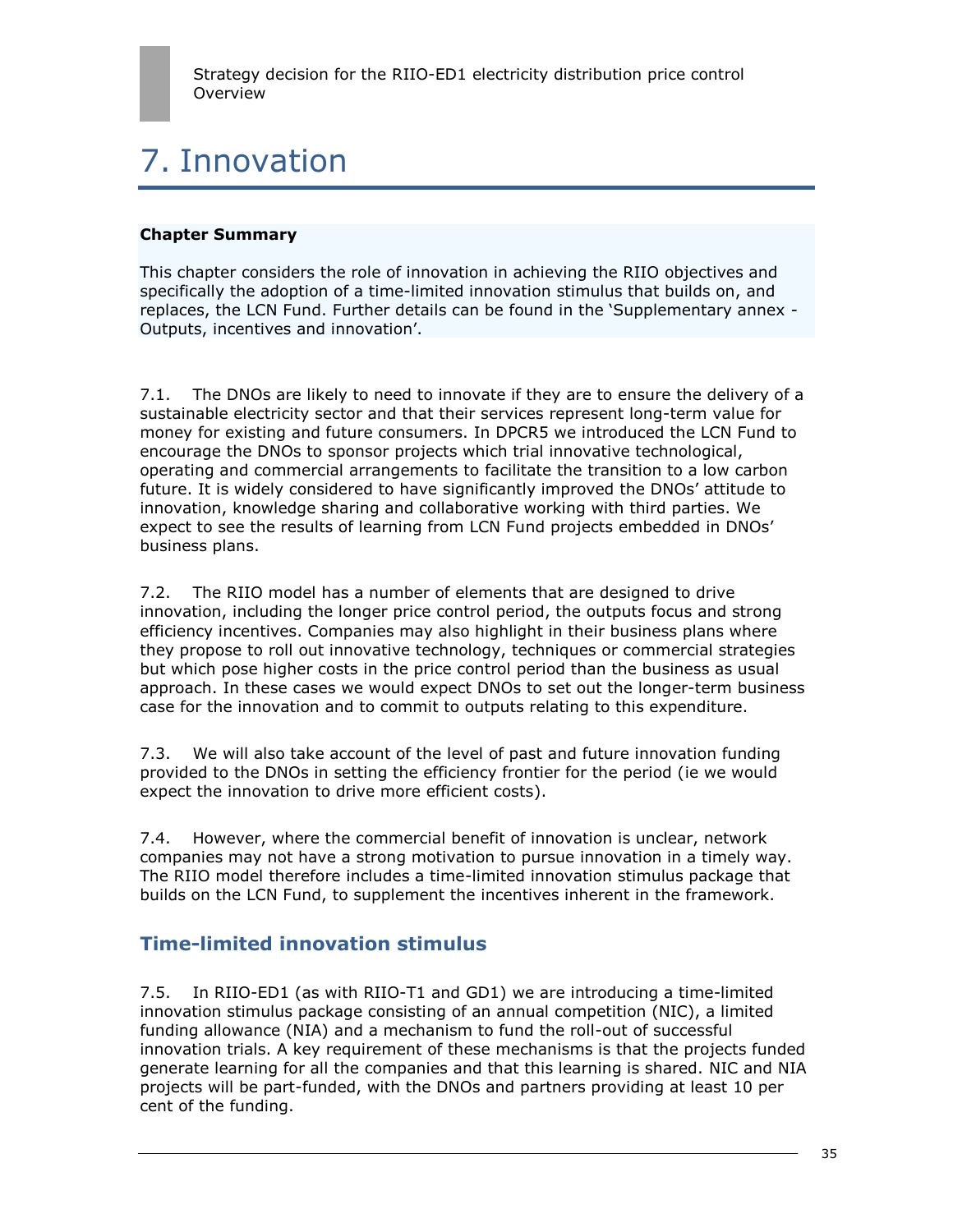## **Network innovation competition (NIC)**

7.6. At the beginning of RIIO-ED1 the LCN Fund and the Innovation Funding Incentive will be replaced<sup>17</sup> by a single annual competition in the electricity sector (the NIC) covering distribution and transmission. As part of the RIIO-T1 and GD1 reviews we have worked with a variety of stakeholders (including DNOs) to develop the NIC, and have consulted on key elements in separately from the main RIIO process. $^{18}$ 

7.7. The NIC is an annual competition for funding larger-scale innovative projects that have the potential to deliver carbon or other environmental benefits to consumers. It adopts many of the principles established in the LCN Fund, such as partnership working and shared learning. It will also be open to other network  $licenses<sup>19</sup>$  to apply for project funding.

7.8. The electricity NIC will start in April 2013 with the commencement of the transmission price control period, RIIO-T1. The DNOs will join the NIC at the start of RIIO-ED1. The total amount in the combined electricity NIC for 2015-16 and 2016- 17 will be £90m pa which will be available to fund projects proposed by electricity transmission and distribution licensees. This includes the £28m pa already set for the duration of RIIO-T1.

7.9. We will set the NIC funding for 2017-18 onwards based on a review of value for money from completed LCN Fund projects. This revised amount, which could be profiled, will be at least £28m (the amount set in RIIO-T1). Importantly, any of this funding would only be disbursed through the NIC if there are projects of sufficient quality and consumer benefit. Most respondents to our September strategy consultation stressed the need for ongoing innovation by the DNOs, and advocated the £90m limit. However some respondents were concerned about potential inefficiencies in the use of innovation funding – we will consider this as part of the LCN Fund review.

7.10. The funding for the selected NIC projects will be recovered through Transmission Use of System Charges, in line with our March 2012 decision.<sup>20</sup>

### **Network innovation allowance (NIA)**

7.11. We have decided to fund a limited amount of innovation within DNOs" revenue allowance on a use-it-or-lose-it basis (the NIA). This will provide innovation funding for small projects with DNOs self-certifying against published criteria. DNOs have to set out an innovation strategy as part of their business plans. We will assess the

<sup>19</sup> Offshore transmission operators from 2013 and independent network operators, IDNOs, from 2015. <sup>20</sup><http://www.ofgem.gov.uk/Networks/nic/Documents1/March%20decision%20document%20Final.pdf>

<sup>&</sup>lt;sup>17</sup> The last LCN Fund competition will be run in 2014, with projects funded in 2015-16.

<sup>18</sup> <http://www.ofgem.gov.uk/Networks/nic/Pages/nic.aspx>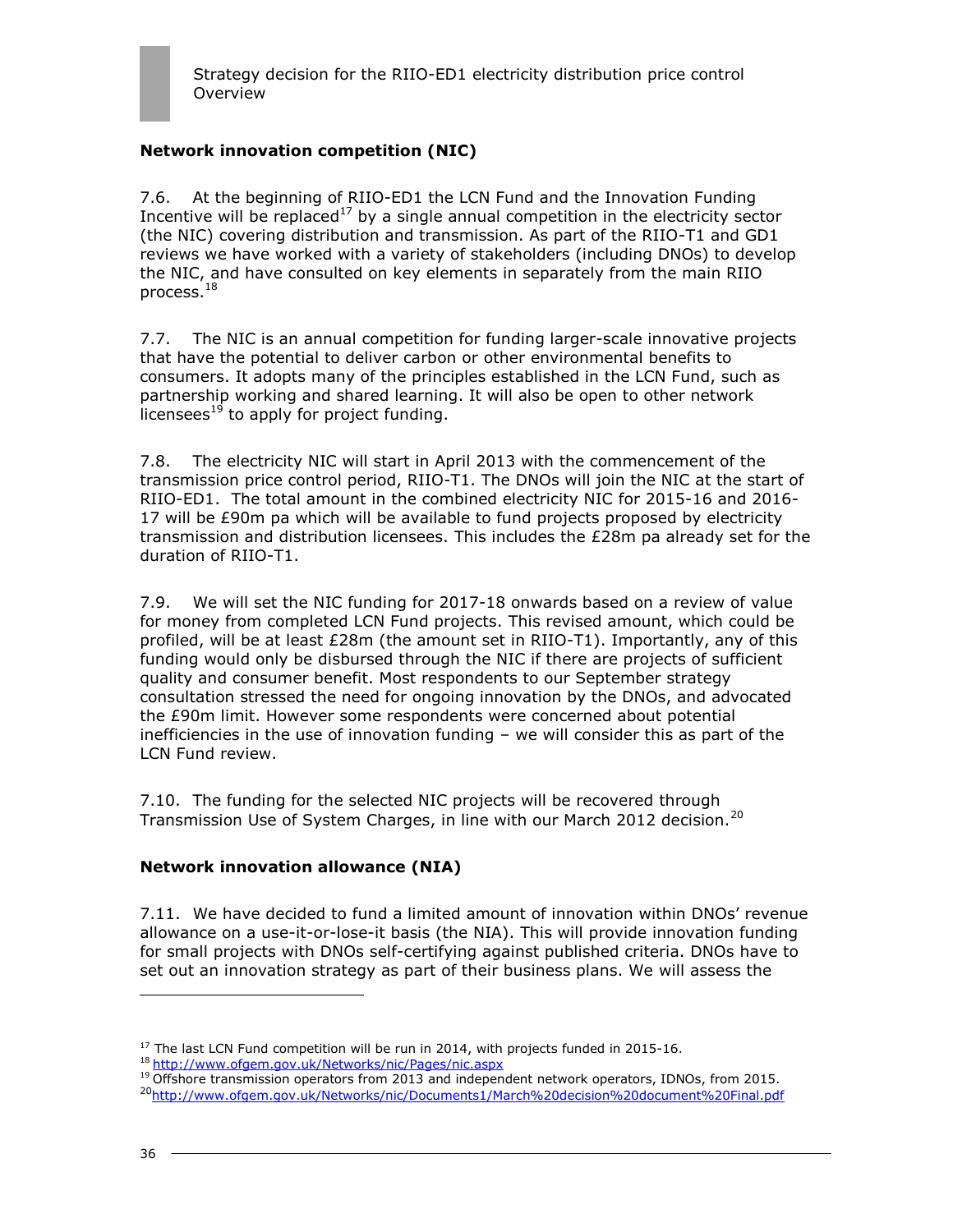

quality of these strategies, and based on the assessment set the NIA for each DNO at between 0.5 and 1 per cent of base revenue, depending on the quality of their strategy. The "Encouraging innovation" chapter of "Supplementary annex – Outputs, incentives and innovation" sets out more detail on what the information strategy should contain.

#### **Innovation Roll-out Mechanism (IRM)**

7.12. We consider that there are strong incentives for DNOs to roll-out successful innovation projects. They can base their ex ante funding request in their business plans on utilising innovative approaches and techniques. Within the price control period, where innovation projects prove that a new technique or practice can lower costs or help the DNO better meet its outputs, the DNO will be incentivised to realise those savings through the efficiency incentive which allows the DNO to share the benefits with consumers.

7.13. However, we recognise that there may be occasions where successful innovation does not provide sufficient benefits for the company to fund its roll-out, even though it would provide wider environmental benefits. We will therefore adopt the Innovation Rollout Mechanism (IRM) (as in RIIO-T1 and GD1) to enable companies to apply for additional funding within the price control to roll-out a proven innovation where the innovation meets defined environmental criteria.

7.14. DNOs will be able to apply for funding in two windows during the price control period. Projects will need to demonstrate carbon or other environmental benefits and long-term value for money. The funding requirement will also need to be material and result in outputs or other end products against which the roll-out will be assessed.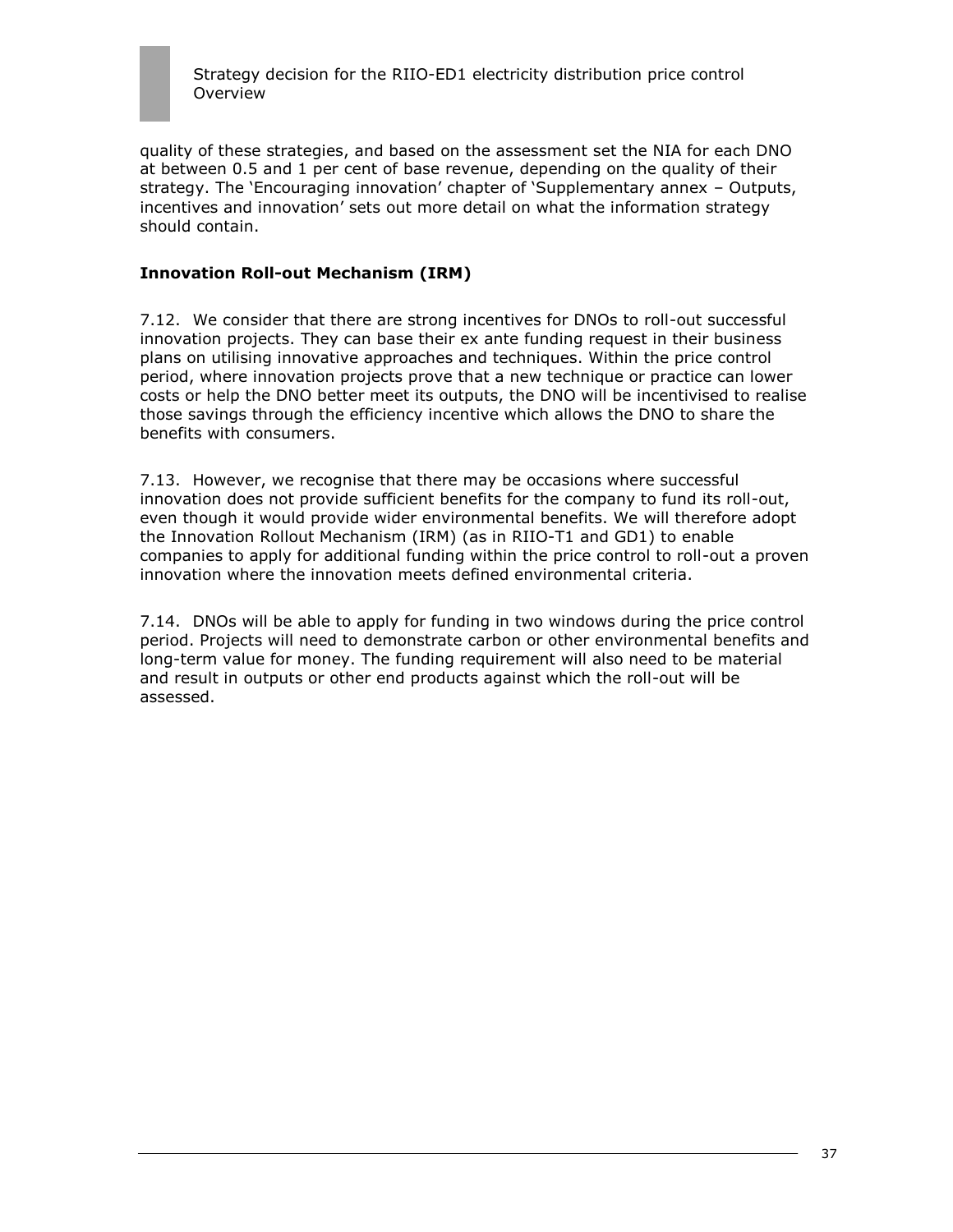# 8. Managing uncertainty

#### **Chapter Summary**

Reflecting the principles outlined in the RIIO framework, this chapter outlines the specific mechanisms that we are including in the RIIO-ED1 control. It also sets out the scope of the mid-period review.

## **Uncertainty in setting price controls**

8.1. There are always uncertainties about what will happen during the course of a price control period. During the control period factors will change which can impact a company"s outputs and expenditure requirements. These risks are arguably greater under an eight-year price control than under a five-year one. Under RIIO, risks should be borne by the party best able to manage them efficiently. In some cases this will be the network company. In other cases it may be that risks are best borne by the consumer, or shared.

8.2. The RIIO framework includes a number of elements to help deal with uncertainty. The elements, which are discussed in this chapter, are:

- uncertainty mechanisms
- the potential for disapplication of the price control
- a tightly-defined mid-period review of output requirements.

8.3. The efficiency incentive, which shares any variations between actual and forecast expenditure between the DNOs and consumers, also helps to reduce the impact of uncertainty. (The efficiency incentive is discussed in Chapter 6.)

## **What are uncertainty mechanisms?**

8.4. We use the term "uncertainty mechanisms" to cover a range of mechanisms which allow changes to the revenues a network company is allowed to collect in light of what happens during the price control period. These include:

- volume drivers which link revenue allowances to a significant change in volumes
- revenue drivers which link revenue allowances to specific measurable events which are considered to influence costs
- specific re-openers provisions to re-set the revenue allowances (or the parameters that give rise to revenue allowances) at a specific date and/or upon crossing a specified threshold
- pass-through items elements where any changes in costs are recovered fully from customers
- indexation the adjustment of an economic variable so that the variable rises or falls in accordance with the rate of inflation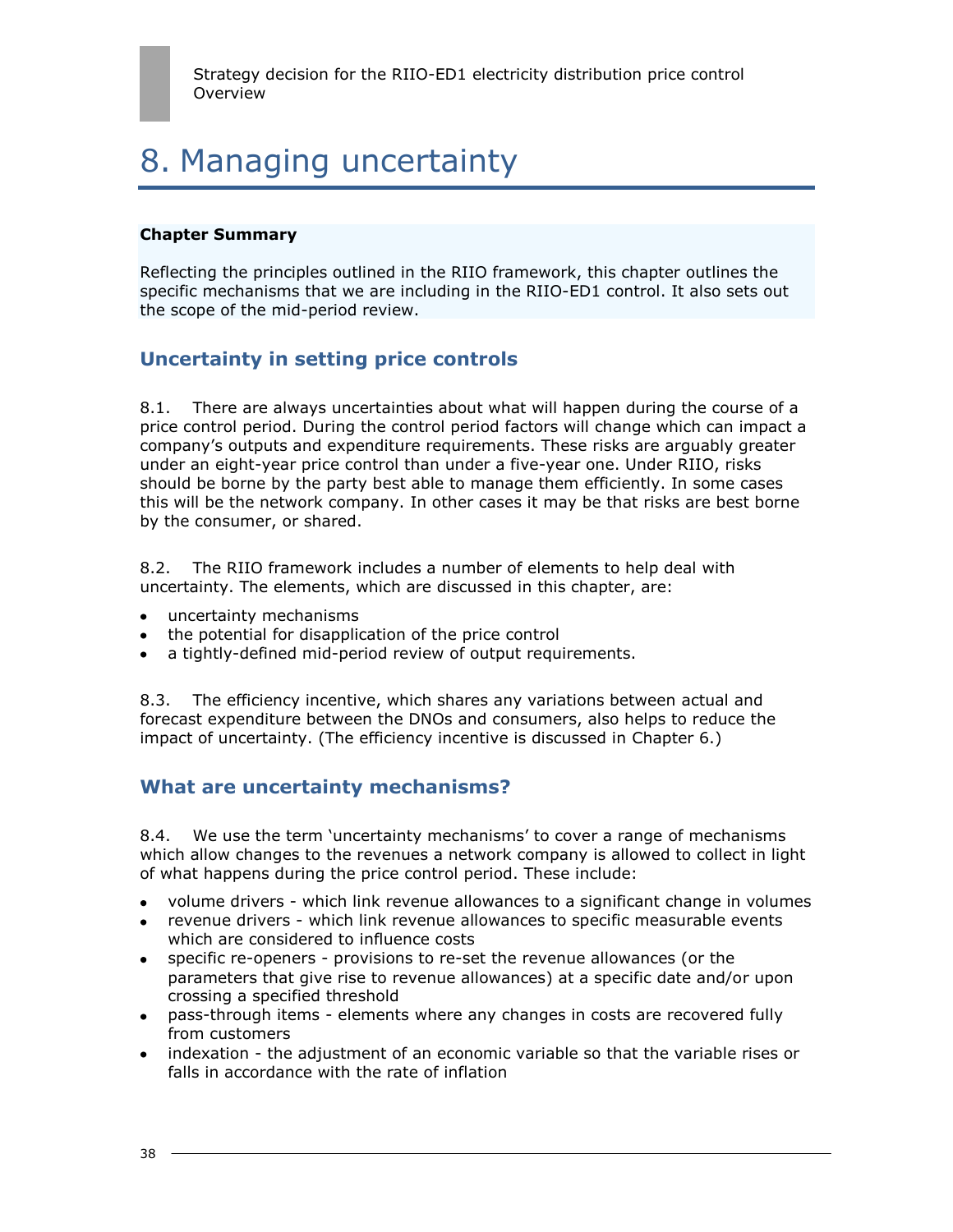- logging-up a provision under which a company will be compensated for all, or part, of its actual expenditure on a particular activity or area, through the revenue allowance set at the next price control review
- rolling average an average of a specified number of data points which is updated continuously to reflect the most recent data.

## **Uncertainty mechanisms under RIIO**

8.5. The use of uncertainty mechanisms may benefit consumers in a number of different ways. For example, contributing to a lower cost of capital and reducing consumers" exposure to forecasting uncertainty at the price control review. However, they may also bring downsides, such as undermining efficiency incentives, introducing complexity and risks of unintended consequences, as well as pricevolatility for network users and consumers.

8.6. The overarching principle for uncertainty mechanisms under the RIIO model is that we expect network companies to manage the uncertainty they face. The regulatory regime should not protect network companies against all forms of uncertainty. The use of uncertainty mechanisms should be limited to instances in which they will deliver value for money for existing and future consumers while also protecting the ability of networks to finance efficient delivery.

8.7. The RIIO framework calls for:

- a clear justification of the need for each uncertainty mechanism
- design of each mechanism to mitigate the potential downsides
- a coherent approach across uncertainty mechanisms.

## **Proposed uncertainty mechanisms**

8.8. DNOs can, as part of their business plans, set out which uncertainty mechanisms they are seeking to use to help them manage risk and what benefits these would bring for consumers (eg enabling a lower cost of capital). Ultimately we will decide whether to accept the companies' proposals.

8.9. Our "Supplementary annex - Uncertainty mechanisms' sets out a detailed explanation of the mechanisms that we believe are in the interests of consumers for RIIO-ED1. Some are retained from DPCR5, since we judge that the particular uncertainty still exists and the mechanisms are still appropriate.

8.10. Others are new, three of which (cost of debt, innovation roll-out and pension deficit) match mechanisms in RIIO-T1 and GD1. The remaining mechanisms are to cover any unanticipated DNO costs of the smart meter roll-out and the costs of smart meter data (up to the point at which DNOs can generate benefits).

8.11. The mechanisms for RIIO-ED1 are set out in Table 8.1 below.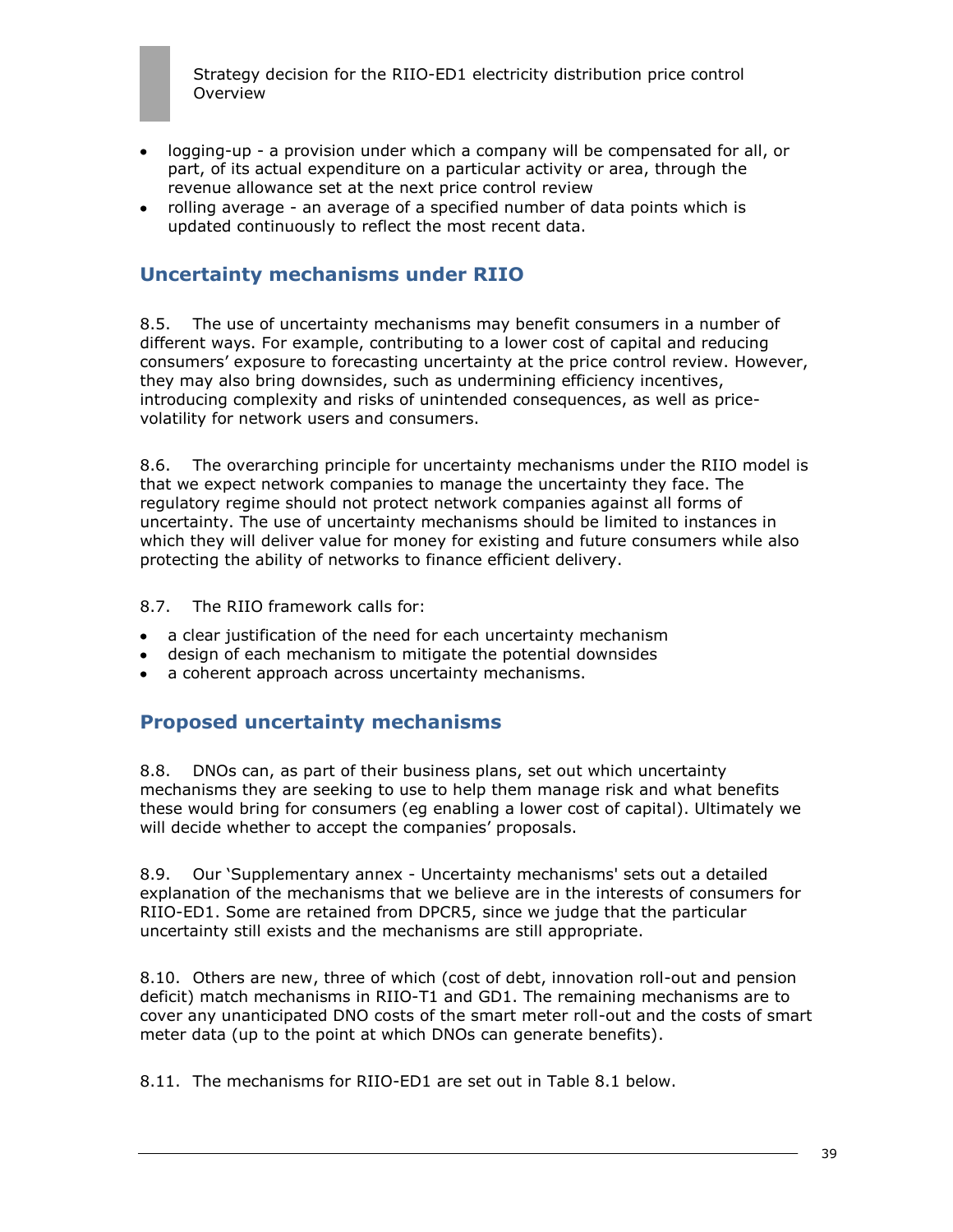| type         | area covered                       | frequency          |  |  |
|--------------|------------------------------------|--------------------|--|--|
| mechanistic  |                                    |                    |  |  |
| indexation   | RPI indexation of allowed revenues | annual             |  |  |
|              | Cost of debt                       |                    |  |  |
| pass through | <b>Business rates</b>              | annual             |  |  |
|              | Ofgem licence fees                 |                    |  |  |
|              | DCC fixed costs                    |                    |  |  |
| volume       | Smart meter roll-out costs         | annual (above a    |  |  |
| driver       |                                    | defined threshold) |  |  |
| assessed     |                                    |                    |  |  |
| reopener     | Street works                       | Single window -    |  |  |
|              | Enhanced physical site security    | 2019               |  |  |
|              | High-value projects                |                    |  |  |
|              | Load related expenditure           | 2017, 2019         |  |  |
|              | Innovation roll-out mechanism      | 2017, 2019         |  |  |
|              | Pension deficit repair mechanism   | 2016, 2019, 2022   |  |  |
| trigger      | Tax                                | at any time        |  |  |

**Table 8.1: Summary of proposed uncertainty mechanisms for RIIO-ED1**

8.12. In September we consulted on options for a volume driver to mitigate the uncertainty around the volumes of low carbon technologies that will connect in RIIO-ED1, and their impact on the networks. We set out in the consultation that we had reservations about the proposals, and these reservations were echoed by consultation respondents.

8.13. Following further investigation of options, and also considering the risk of boundary issues between different uncertainty mechanisms all dealing with aspects of load related cost uncertainty, we have decided to remove the DPCR5 high-volume low-cost connections volume driver and not to implement a low carbon technologies connections driver. Instead we are increasing the scope of the load related expenditure re-opener to cover these areas. This will avoid a DNO being able to gain if projects move from one category to another. For example, if a project moved from general reinforcement to connections the DNO would keep their share of the unspent reinforcement allowance whilst getting additional funding via the connections volume driver.

## **Disapplication of the price control**

8.14. During a price control review we seek to provide a licensee with a revenue stream that is expected to be sufficient to enable it to finance efficient delivery of its obligations. This is in the interests of consumers. If circumstances arise during the control period meaning that the revenue allowance set at the price control review is insufficient to enable an efficiently managed company to finance its regulated activities, then we will consider requests from that company for amendments to its price control. This process is a way of managing the impact of highly significant, but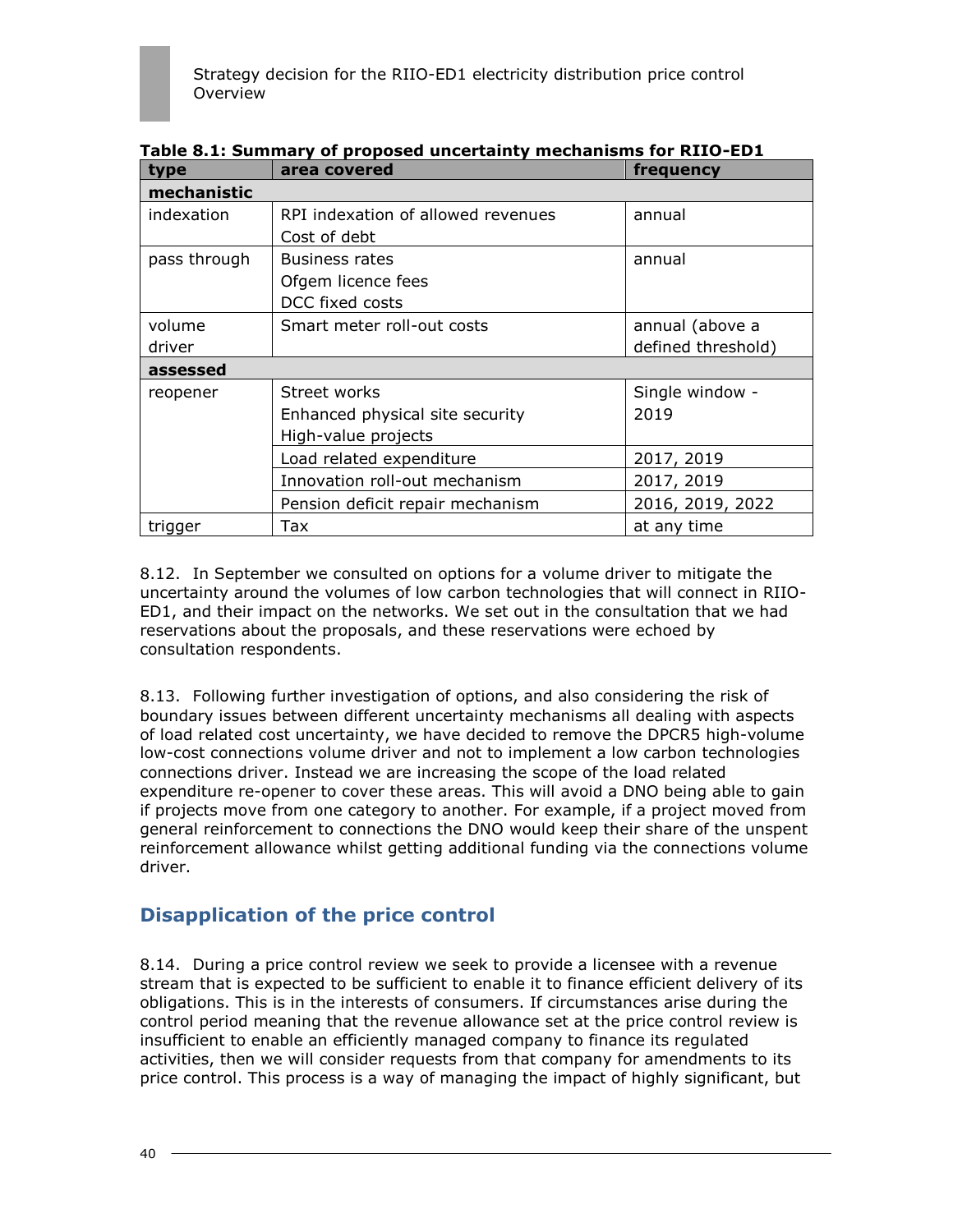

unpredictable, events which could occur during the price control period. We expect the use of this mechanism to be rare.

8.15. In our "Arrangements for responding in the event that an energy network company experiences deteriorating financial health' document $^{21}$  we set out the types of circumstances under which we will reopen a price control and the associated process.

## **Mid-period review of outputs**

ł

8.16. Recognising the scope for significant changes in outputs during an eight-year price control period, we will carry out a mid-period review of output requirements for RIIO-ED1 in 2018. The scope of this review will be restricted to material changes to outputs that can be justified by clear changes in government policy, and the introduction of new outputs that are needed to meet the needs of consumers and other network users. This is the same scope that we adopted for RIIO-T1 and GD1.

8.17. We will use a qualitative assessment to decide whether there is a material change that requires a mid-period adjustment to outputs. In making our decision, we will consider the risks and downsides of potential changes. For example instability of the outputs, reducing incentives to improve output performance and administrative costs.

8.18. The review process will be initiated with an open letter consultation in January 2018. Any changes arising from the mid-period review will be implemented from 1 April 2019. We will ensure that our decision on proposed changes, if any, to output requirements, is published in sufficient time so that the DNOs can provide adequate notice of changes to their charges.

8.19. The majority of responses agreed with our proposals on the mid period review as set out in our September strategy consultation. Some respondents suggested using the mid-period review to look at the effectiveness of RIIO-ED1 outputs. However, as noted above, the mid-period review is intended to cover external factors affecting the operation of the RIIO-ED1 price control. It is not an opportunity for either us or the DNOs to conduct a mini price review or re-open decisions taken in the RIIO-ED1 review.

8.20. We provide further details on the mid-period review in the "Supplementary annex - Uncertainty mechanisms'.

 $21$  Arrangements for responding in the event that an energy network company experiences deteriorating financial health - Decision document, Ofgem - October 2009 [http://www.ofgem.gov.uk/Networks/Policy/Documents1/GUIDANCE%20DOC%20\(DECISION%20DOC\)%2](http://www.ofgem.gov.uk/Networks/Policy/Documents1/GUIDANCE%20DOC%20(DECISION%20DOC)%20-%20FINAL.pdf) [0-%20FINAL.pdf](http://www.ofgem.gov.uk/Networks/Policy/Documents1/GUIDANCE%20DOC%20(DECISION%20DOC)%20-%20FINAL.pdf)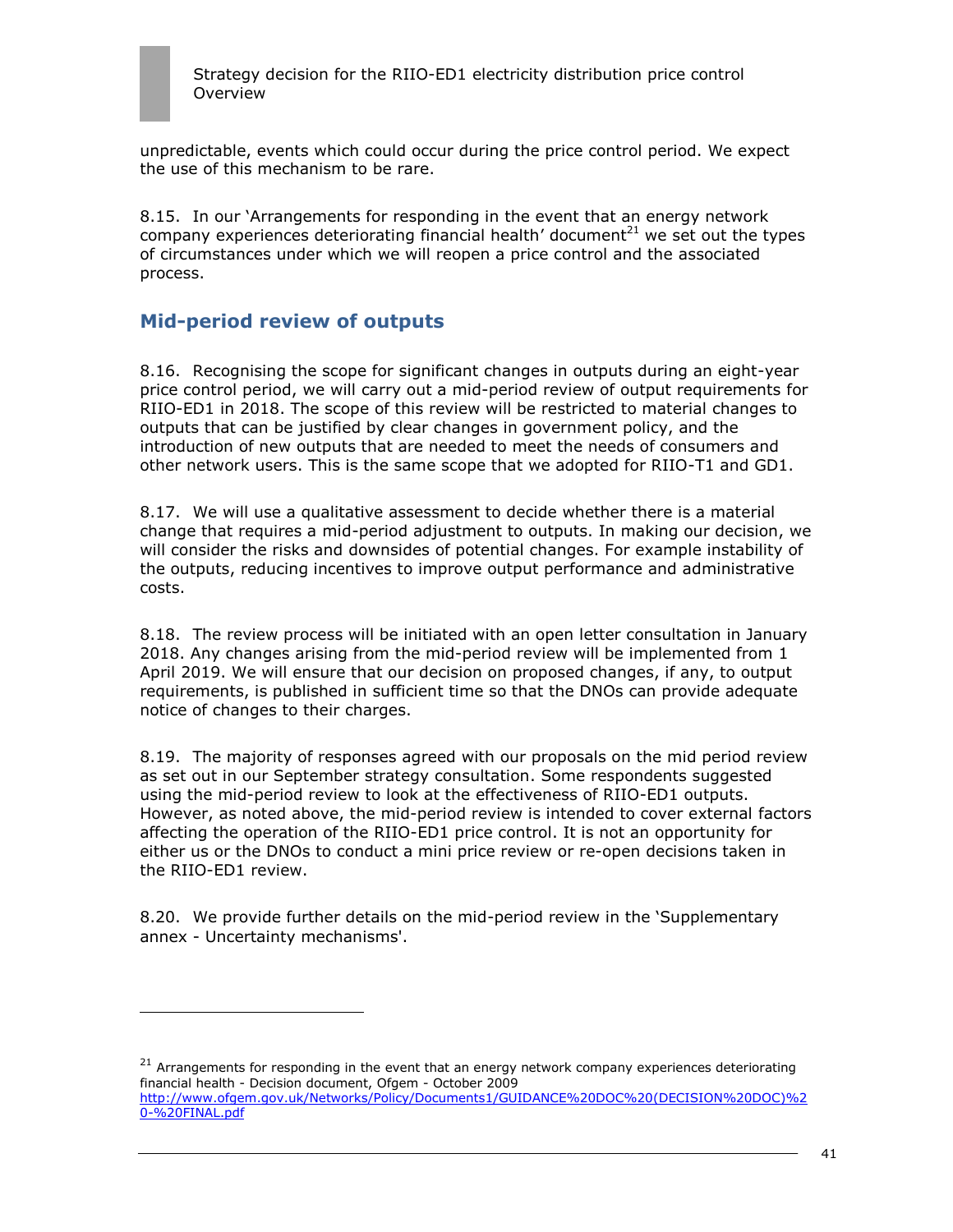# 9. Financing efficient delivery

#### **Chapter Summary**

This chapter sets out the main financial issues affecting RIIO-ED1. These are the basis for using economic asset lives to set depreciation allowances, the approaches for calculating the cost of debt, the cost of equity and for setting the allowed return.

## **Financeability under RIIO**

9.1. We are committed to ensuring that efficient companies are able to finance themselves (both through debt and equity). The RIIO decision document sets out a number of principles to establish a sustainable longer term package of financeability parameters aimed at ensuring that the required network expenditure can be effectively financed:

- a capitalisation policy based on equalising incentives and more closely aligned with the actual split between operating and capital expenditure
- asset lives based on the average expected economic life of the assets in question  $\bullet$  .
- the use of the capital asset pricing model (CAPM) supported by other approaches to determine the cost of equity
- cost of debt based on a long-term trailing average
- gearing based on a company"s risk exposure
- the onus on companies to manage short-term financing requirements within their overall corporate structure and to provide equity as necessary.

9.2. The "Supplementary annex - Financial issues' provides more details on our decisions on these issues and the financial methodologies including tax, pensions and the regulatory asset value (RAV).

### **Capitalisation policy**

9.3. Under the RIIO framework, we add a fixed proportion of costs to the RAV in order to ensure companies face equal incentives in choosing between operating and capital solutions. The percentage of costs capitalised reflects the expected share of companies" capital expenditure in total costs, to ensure that current and future consumers bear a fair share of costs.

9.4. This policy is already in place for DPCR5. However, not all costs are subject to this capitalisation. For RIIO-ED1 we are removing any outstanding boundary issues and including all costs in the capitalisation process. DNOs will need to set out what they think the appropriate capitalisation proportion is in their business plans.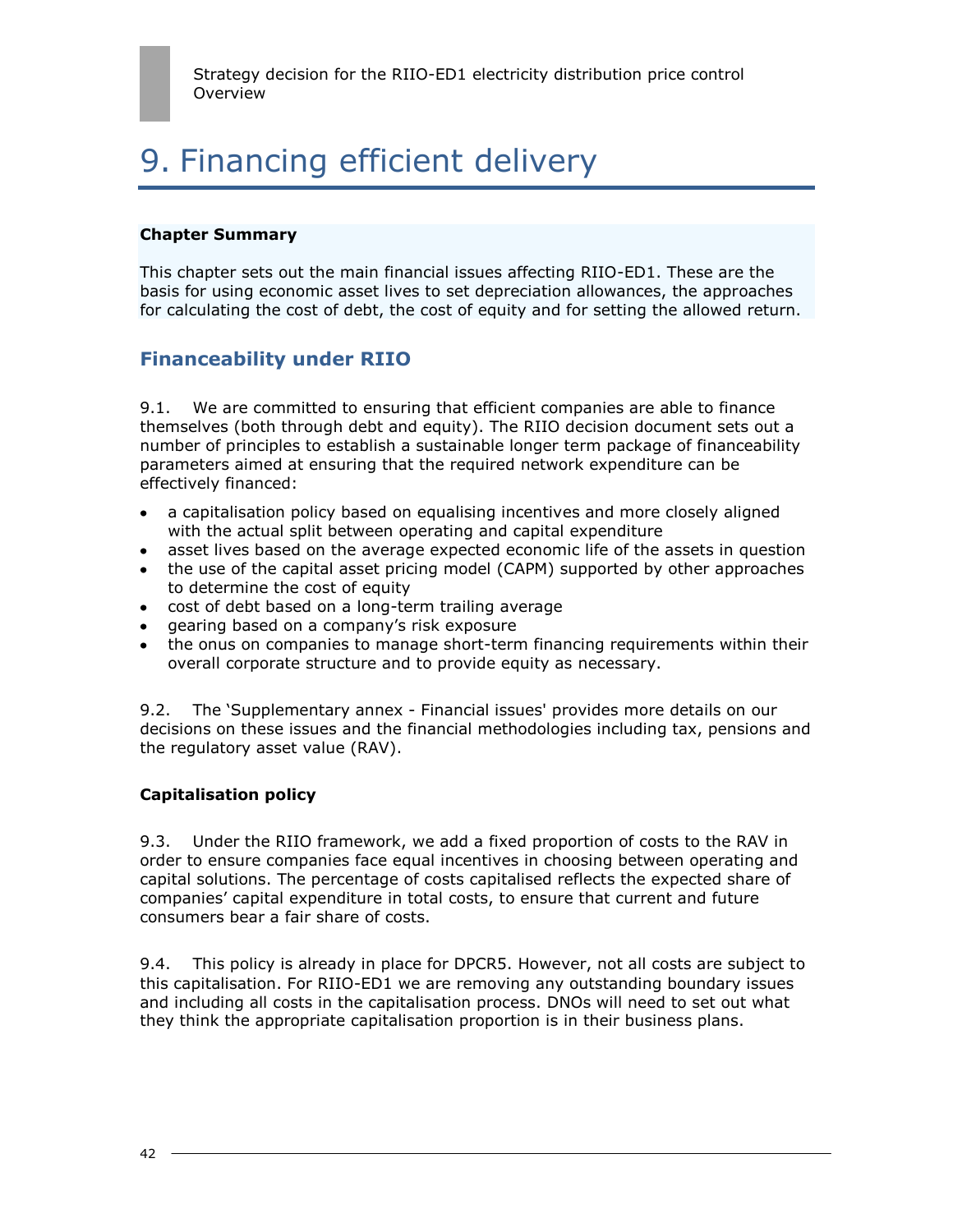## **Asset life and depreciation**

9.5. In the RIIO decision document we stated that we would use economic asset lives to set depreciation allowances. This is designed to ensure a fair spread of costs between current and future customers. The economic life takes into consideration both the technical life of the assets and the estimated period over which the assets will be usefully employed. During RIIO-T1 we commissioned a review of economic asset lives, and consulted on appropriate periods for all sectors, including electricity distribution. On March 2011 we published our decision<sup>22</sup> that we will use an average expected economic asset life of 45 years for new assets, with straight-line depreciation.

9.6. We stated that the new asset life will only apply to new expenditure from the commencement of RIIO-ED1 on 1 April 2015 and that existing assets will continue to use the existing 20-year asset life.

9.7. We also recognised that, even with the policy of applying the change in asset lives to new assets only, transitional arrangements may be required and that these may need to be over more than one price control period. Therefore DNOs can demonstrate in their business plans any transitional arrangements that they believe are necessary to ensure financeability.

## **The allowed return**

9.8. Under the RIIO framework we are using an indexation of the cost of debt and will set the notional gearing on an assessment of the volatility of the cashflows faced by each business. We will need to balance a number of items in coming to a view on the appropriate notional gearing including the riskiness of the cashflows, equity and credit metrics, transitional arrangements and the cost of equity. These are described further below.

### **Notional gearing**

ł

9.9. Under the RIIO model we continue to use a notional gearing assumption. This will be based on an assessment of the risk of DNOs' cash flows. We will not be able to determine the appropriate level of notional gearing until we have seen and assessed DNOs' business plans. Indeed, the DNOs themselves will need to set out what they think the appropriate level of gearing is in their business plans.

9.10. At this point we are therefore focussing on setting out the approach we propose to use to determine appropriate notional gearing. This approach is set out in more detail in the 'Supplementary annex - Financial issues'.

<sup>&</sup>lt;sup>22</sup> Following a review of economic asset lives, on 31 March 2012 we published our 'Decision letter on the regulatory asset lives for electricity distribution assets" <http://www.ofgem.gov.uk/Networks/Policy/Documents1/assetlivedecision.pdf>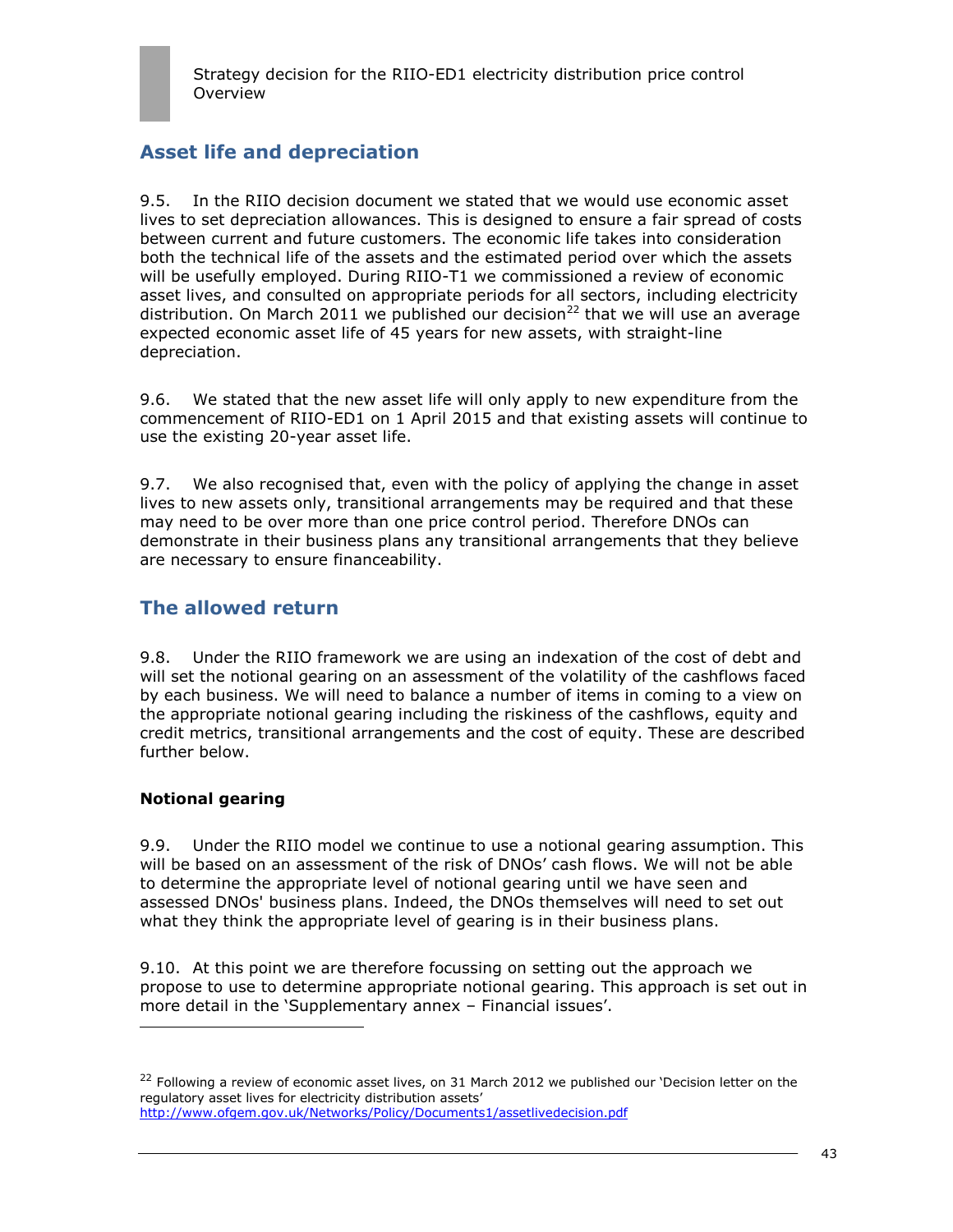

## **Cost of debt**

9.11. Under the RIIO model, the cost of debt assumption included in the allowed return is based on the trailing average of a cost of debt index, with revenues updated annually to reflect changes in the index. As for RIIO-T1 and GD1 we will introduce an uncertainty mechanism to enable the cost of debt to be adjusted each year based on the iBoxx non-financials  $10+$  maturity series for a range of broad 'A' and broad 'BBB' credit ratings. Further details of the index are set out in the "Supplementary annex – Financial issues'.

9.12. DNOs raised concerns in response to our September strategy consultation that the length of the simple trailing average does not reflect the actual maturity of network company debt and consequently the index does not account for embedded debt that was efficiently incurred more than 10 years ago. They also argued for the inclusion of an allowance for debt issuance and other auxiliary costs in the cost of debt index. At this stage we are not convinced by DNOs' arguments that they are different to the GDNs or transmission companies. We are therefore continuing with the index set out for RIIO-T1 and GD1. However, DNOs may, if they consider they have exceptional circumstances, suggest and justify modifications to the index in their business plans.

### **Cost of equity**

9.13. As highlighted above, in the RIIO model we need to ensure that there is consistency and balance between the cash flow risk faced by companies, the level of notional gearing and the cost of equity. At this stage in the process our cost of equity assessment considers only the market factors, our RIIO-ED1 package and the risk generally experienced in the recent past by regulated businesses.

9.14. We think a cost of equity range of 6.0 - 7.2 per cent (post-tax real) is appropriate for the DNOs in RIIO-ED1. We consulted on this in our September strategy consultation and it is the same range that we set out in the RIIO-T1 and GD1 Strategy Decision. It was largely supported by respondents to the consultation. DNOs will need to set out in their business plans what they think is an appropriate cost of equity consistent with the cash flow risks.

#### **Other financial issues**

9.15. For other financial issues (including pensions, tax and RAV) we propose largely to follow established policies and procedures which are set out in full detail in the 'Supplementary annex - Financial issues'.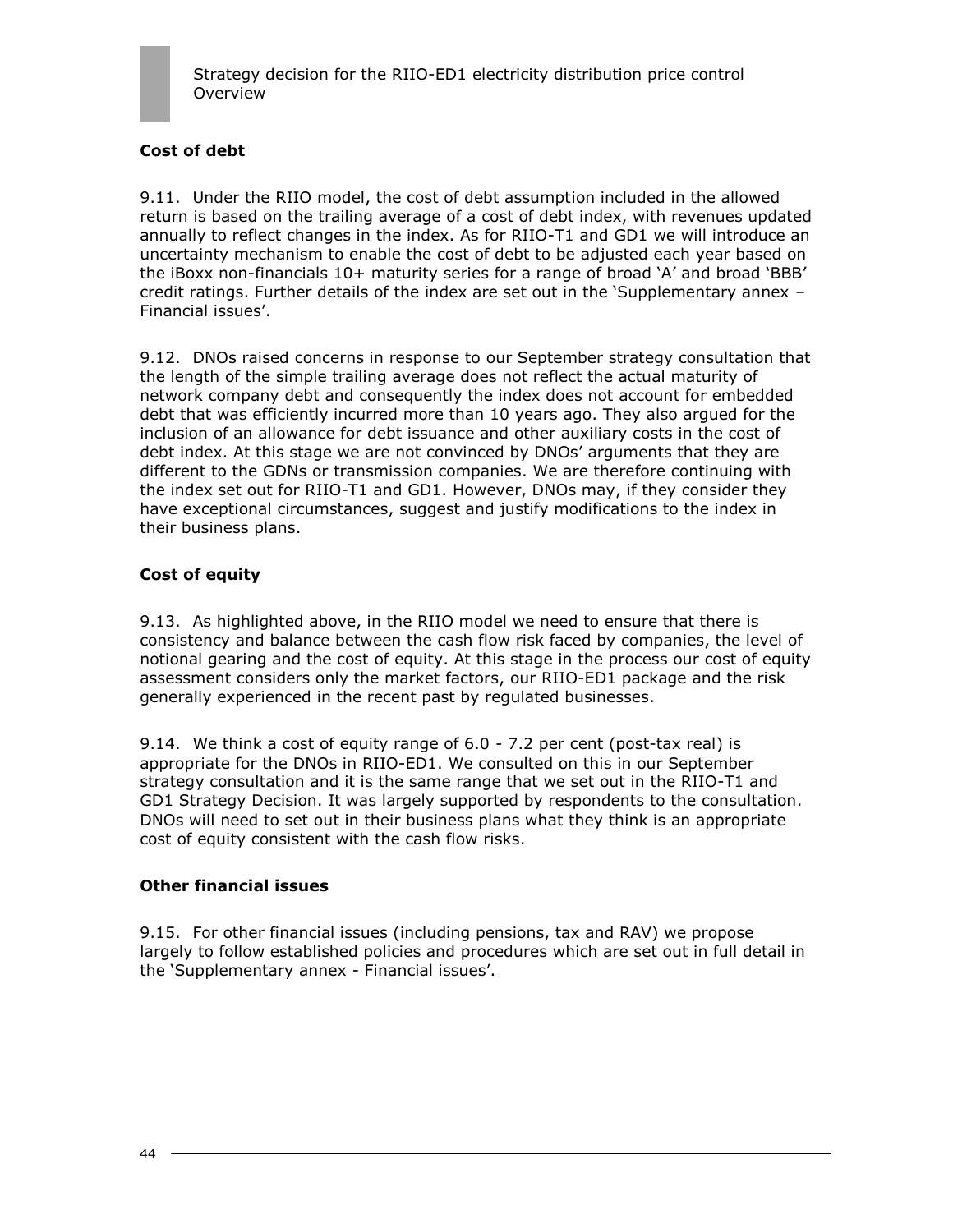# 10. Next steps

10.1. In the next stage of RIIO-ED1, the DNOs will be required to finalise their welljustified business plans, based on the decisions set out in this document. We expect the companies to continue their stakeholder engagement during this period. The DNOs have to submit their business plans to Ofgem by 1 July 2013, and will be expected to publish the plans on their websites at the same time.

10.2. We will invite stakeholders to comment on the published plans.

10.3. Following submission of the plans we will begin the process of assessment to determine whether any company"s plan is suitable for lighter-touch treatment or fast-tracking. We will publish our assessment in October 2013, with the Draft Determination of any DNO we are proposing to fast-track. This will be followed by a Final Determination (if relevant) for these fast-tracked companies in February 2014.

10.4. We will also start work to draft and modify the licence conditions required to implement RIIO-ED1 following the publication of this document. We will form a working group with the DNOs to advise us. We will start the development of the RIGs and other associated documents for RIIO-ED1 at the same time.

10.5. We will continue our stakeholder engagement both between now and the submission of the companies' plans and then during the process of assessing those plans. The focus of the next stage of engagement will be understanding views that will assist us in the assessment of the companies well-justified business plans. Our main stakeholder events will include:

- the next meeting of the PCRF in summer 2013
- further meetings of some of the working groups to develop further thinking on  $\bullet$ more detailed implementation of policy, including details required for licence drafting
- an opportunity for the DNOs to meet with our Committee of the Authority in autumn 2013.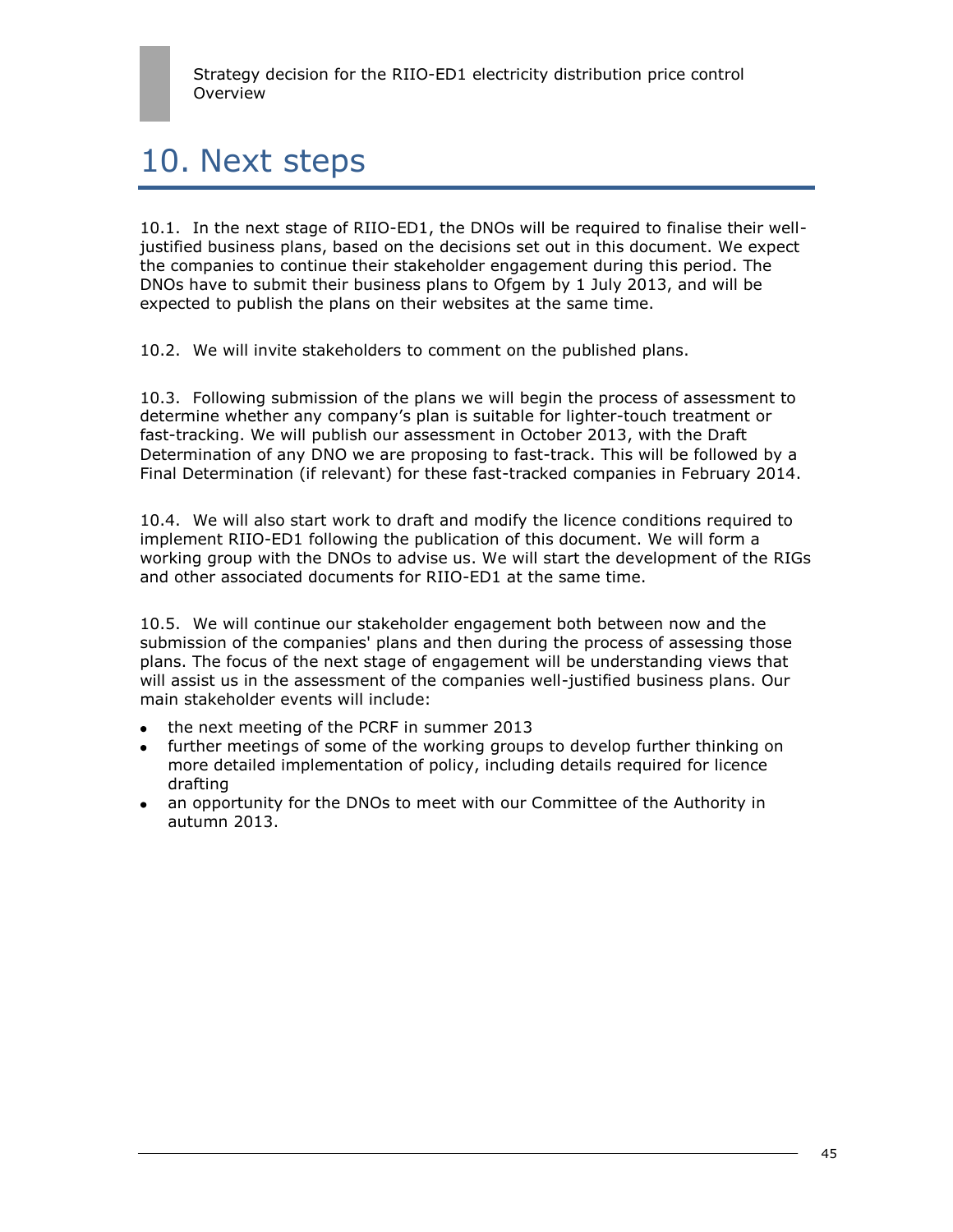# Appendices

| Appendix       | <b>Name of Appendix</b>                         | <b>Page Number</b> |
|----------------|-------------------------------------------------|--------------------|
|                | Summary of consultation responses               | 47                 |
| 2              | Overview of the electricity distribution sector | 54                 |
| -3             | Smart Grid Forum (SGF)                          | 56                 |
| $\overline{4}$ | Assessment criteria                             | 57                 |
| 5              | RIIO-ED1 timetable                              | 58                 |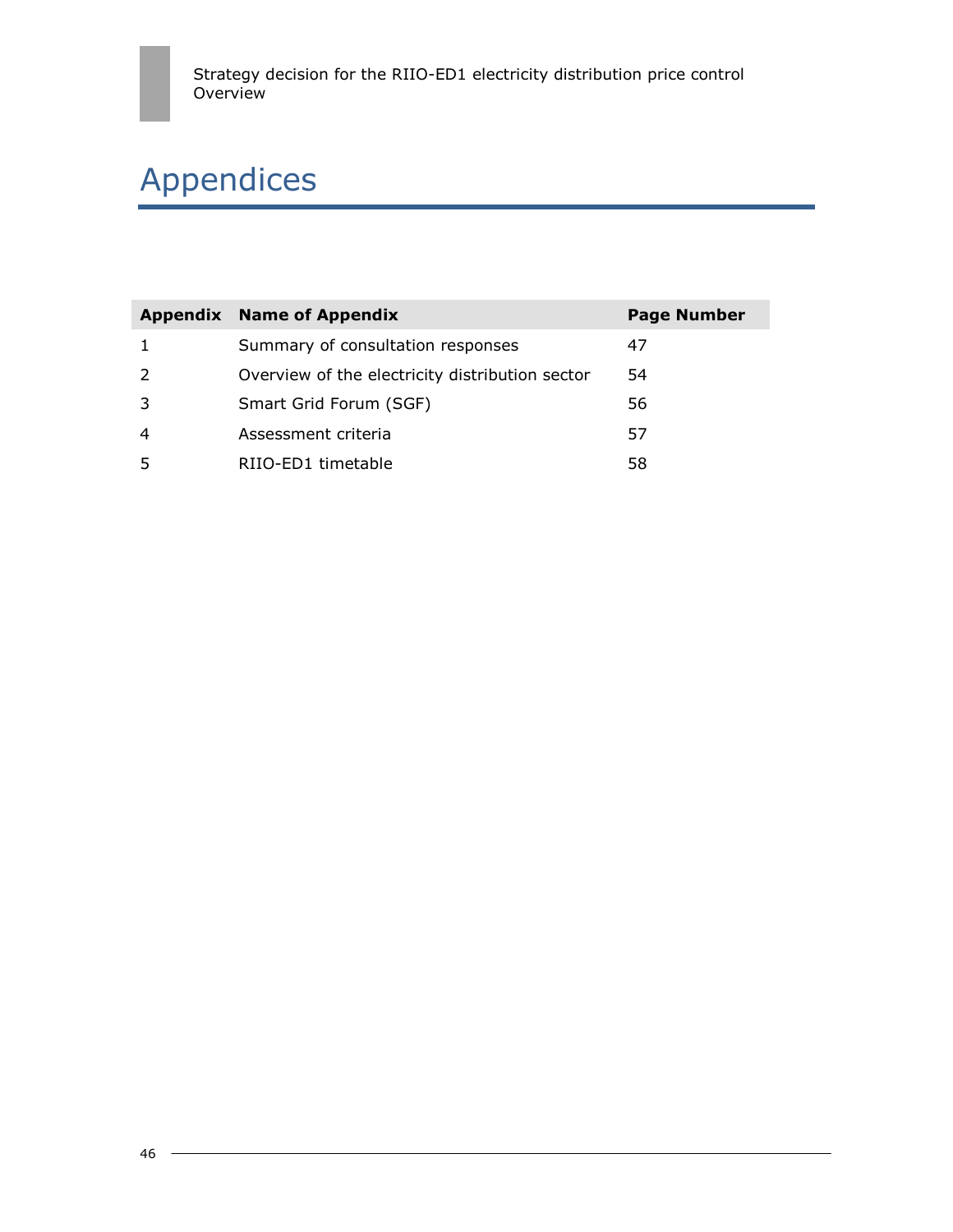# Appendix 1 – Summary of consultation responses

1.1. We received 49 responses to our September strategy consultation. Responses were received from DNOs, National Grid, DECC, environmental groups, consumer groups and other stakeholders. Not all respondents answered each of the questions set out in the strategy consultation. Non-confidential responses are published on our website as associated documents to the strategy consultation. $^{23}$ 

1.2. The following is a summary of those responses which were received. We have summarized the views of respondents against each of the questions set out in the consultation.

## **Chapter 3 – Incorporating stakeholders' views**

**Question 1:** Do you have any comments on our stakeholder engagement approach?

1.3. Most respondents supported our approach to stakeholder engagement. In particular, respondents noted the effectiveness of our multilayered approach and the success of the CCG, PCRF and Smart Grid Forum as tools for stakeholder engagement.

1.4. Five respondents raised concerns about our approach. The main concern was ensuring that all stakeholders are able to participate effectively in the process, specifically in relation to the expertise of the DNOs. Three suppliers were critical of our approach. Two felt that suppliers should be better represented in the process. Another expressed concerns that the process could be "locked down" to meaningful stakeholder engagement at an early stage. One DNO stressed the importance of giving equal opportunity to all stakeholders.

**Question 2:** Do you have any views on how our engagement process or that of the DNOs could be made more effective?

1.5. Although mostly without comment, a number of respondents raised suggestions on ways in which the engagement process could be made more effective. On the overall process, one DNO advocated a non-prescriptive approach. Another suggested that Ofgem work alongside the DNOs to deliver an overall communications plan. One supplier proposed that Ofgem produce an evaluation of stakeholder engagement in the process.

23

l

[http://www.ofgem.gov.uk/Pages/MoreInformation.aspx?docid=36&refer=Networks/ElecDist/PriceCntrls/rii](http://www.ofgem.gov.uk/Pages/MoreInformation.aspx?docid=36&refer=Networks/ElecDist/PriceCntrls/riio-ed1/consultations) [o-ed1/consultations](http://www.ofgem.gov.uk/Pages/MoreInformation.aspx?docid=36&refer=Networks/ElecDist/PriceCntrls/riio-ed1/consultations)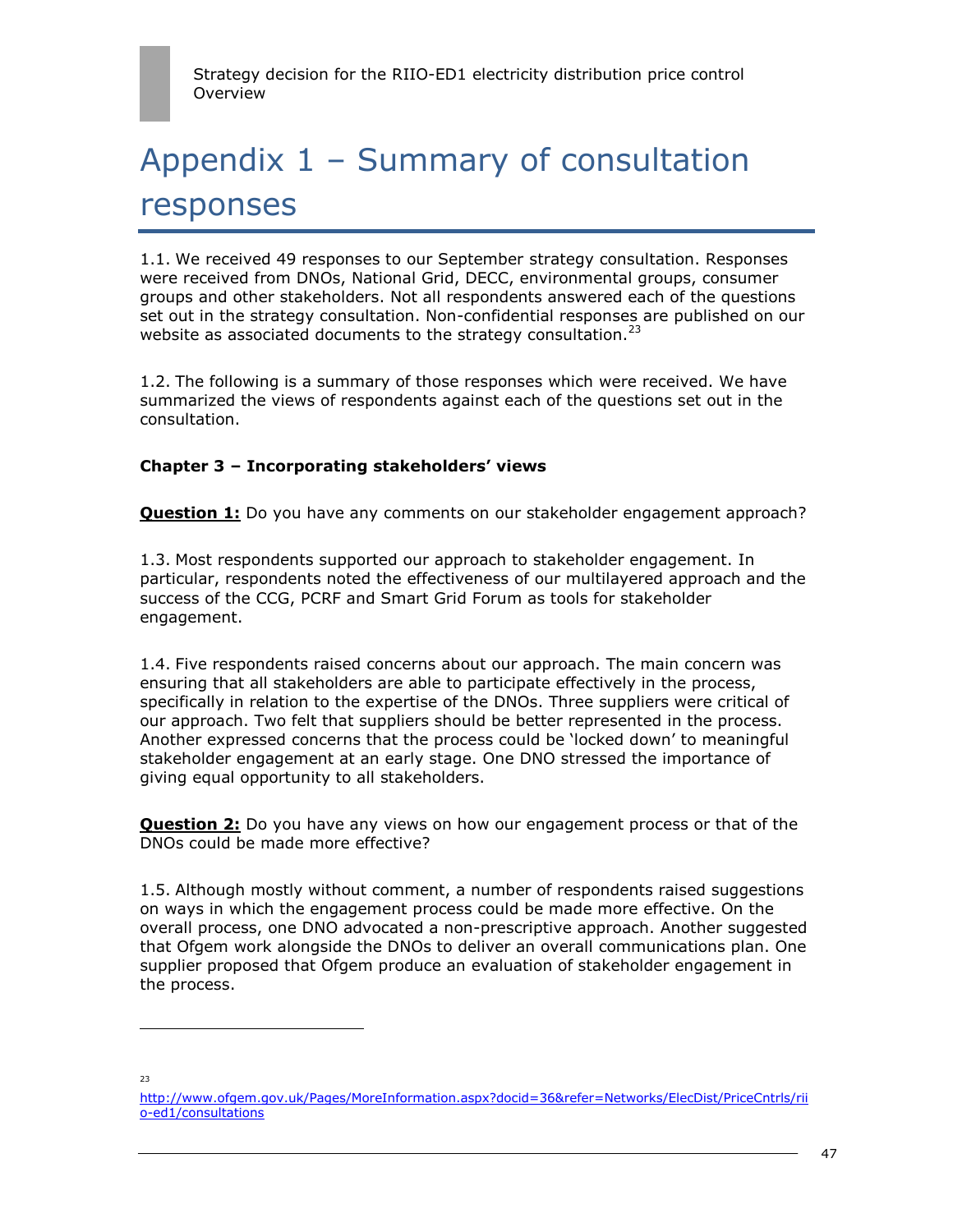1.6. A number of respondents commented on the need to ensure that all types of stakeholders are able to engage effectively in the process. One DNO felt that there was a lack of engagement with the investor community. Two respondents highlighted the need to check the views of national stakeholders against those of local stakeholders. A number of respondents expressed concern that the process was too DNO-focused and that steps should be taken to ensure that limited technical expertise does not act as a barrier to meaningful engagement from other stakeholders.

## **Chapter 4 – Form and structure of the price control**

**Question 1:** Do you have comments on the form or structure of the price control?

1.7. Most respondents approved of the form and structure of the price control set out in the September strategy consultation. Respondents felt that it provided an appropriate framework for DNOs to meet the challenges facing electricity distribution. All respondents supported the proposed eight year price control period, apart from one who felt that it should be kept at five years until RIIO-ED2. The DNOs were supportive but made some suggestions, such as ensuring that the cost of capital reflected their perceived increased risk of an eight-year price control and putting in place appropriate incentives and uncertainty mechanisms.

**Question 2:** Do you agree with our proposed changes to the RIIO-ED1 timetable?

1.8. The DNOs broadly agreed that our proposed changes to the timetable were appropriate. One highlighted that the timetable for actions was challenging. Another felt that individual licensees within a group need the ability to be fast tracked. A transmission operator (TO) supported the principle of no negotiation before fast track, but said that Ofgem needs to state whether being fast tracked applies at a group or licensee level.

1.9. Suppliers who responded to this question were more critical. Two suppliers noted that allowed revenues/ tariffs would not be visible until too late. One of these respondents raised concerns about the impact of appeals on timescales. Another supplier felt that there was too little time allocated in which stakeholders could comment on DNO"s business plans.

**Question 3:** Do you have a view on the materiality of potential changes in allowed revenues/charges between price controls? Do you have proposals to address this?

1.10. A number of respondents expressed concern about the materiality of potential changes in allowed revenues/charges between price controls and the importance of taking steps to maximise certainty and minimise volatility. One DNO highlighted that suppliers want sufficient notice on the potential magnitude of any change, and proposed that this could be provided if decisions regarding allowed revenue are made as early in the RIIO process as possible. Two other DNOs supported the RIIO process, including business plans, for providing enhanced transparency and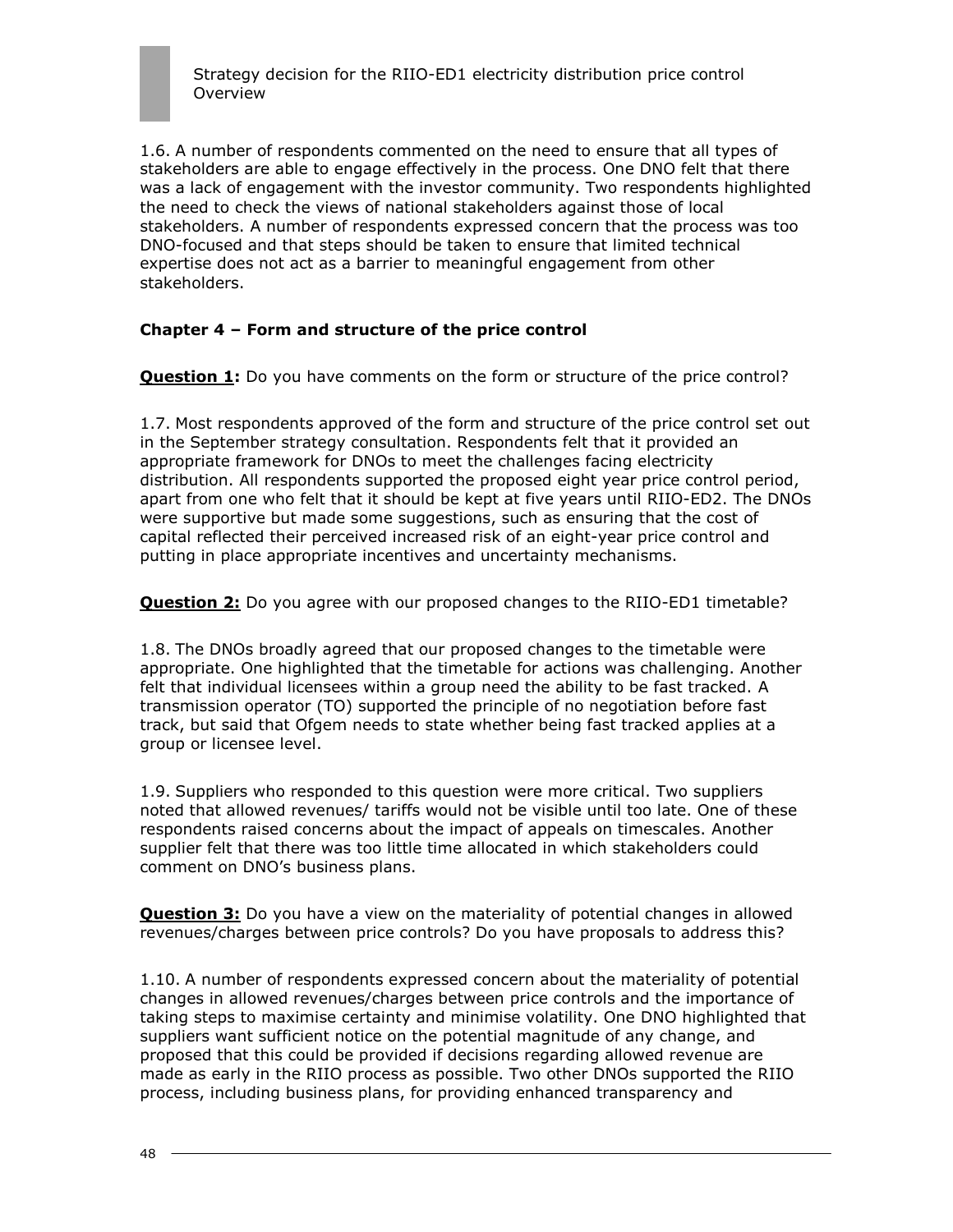

predictability; one of which noted that the early fixture of revenues was therefore not required.

1.11. Suppliers responded that the materiality of potential changes is not yet known and that they need certainty on future allowed revenues. Two suppliers proposed agreeing first year allowed revenues based on July business plans, which could then be reconciled to any changes in later years of RIIO-ED1. One consumer group also expressed concerns about volatility.

#### **Chapter 5 – Ensuring output delivery**

**Question 1:** Do you consider that the proposed outputs and associated incentive mechanisms, taken together with other elements of the price control, will ensure that companies deliver value for money for consumers, and play their role in delivering a sustainable energy sector?

1.12. A broad range of responses was received to this question. A number of respondents stated that the approach was appropriate but that it was too early to say whether or not it will deliver value for money for consumers and help to deliver a sustainable energy sector. One consumer group, for example, stated that more information was needed on the materiality of different incentives to make such a judgement.

1.13. One of the DNOs expressed concern that the reward package was not commensurate with increased levels of risk under the RIIO price control. Another stressed that the overall level of incentives should not reduce from DPCR5 levels. One respondent felt that the proposed incentives to ensure investment in low carbon networks were insufficient and could lead to a delay in the take-up of low carbon technologies.

**Question 2:** Do you consider that the proposed outputs and incentive arrangements are proportionate (eg do we have too many or too few)?

1.14. The DNOs agreed that the proposed outputs and incentive arrangements are proportionate. In particular, one highlighted that the small number of outputs in each category allowed stakeholders to understand better the process and another stated that the proposals allow for DNOs to adapt to emerging stakeholder priorities.

1.15. One supplier raised a number of issues regarding the proposed outputs and incentive arrangements. It felt that IIS rewards appeared excessive and needed to include IQI, suggested that DNO incentive performance should be published annually, and expressed concern that customers should not pay twice for DNO innovation, eg through NIC/NIA and DNO incentives.

1.16. One consumer group felt that there was a risk that the level of flexibility suggested may encourage DNOs to innovate excessively at the expense of customers. Other comments from respondents remarked that there should be a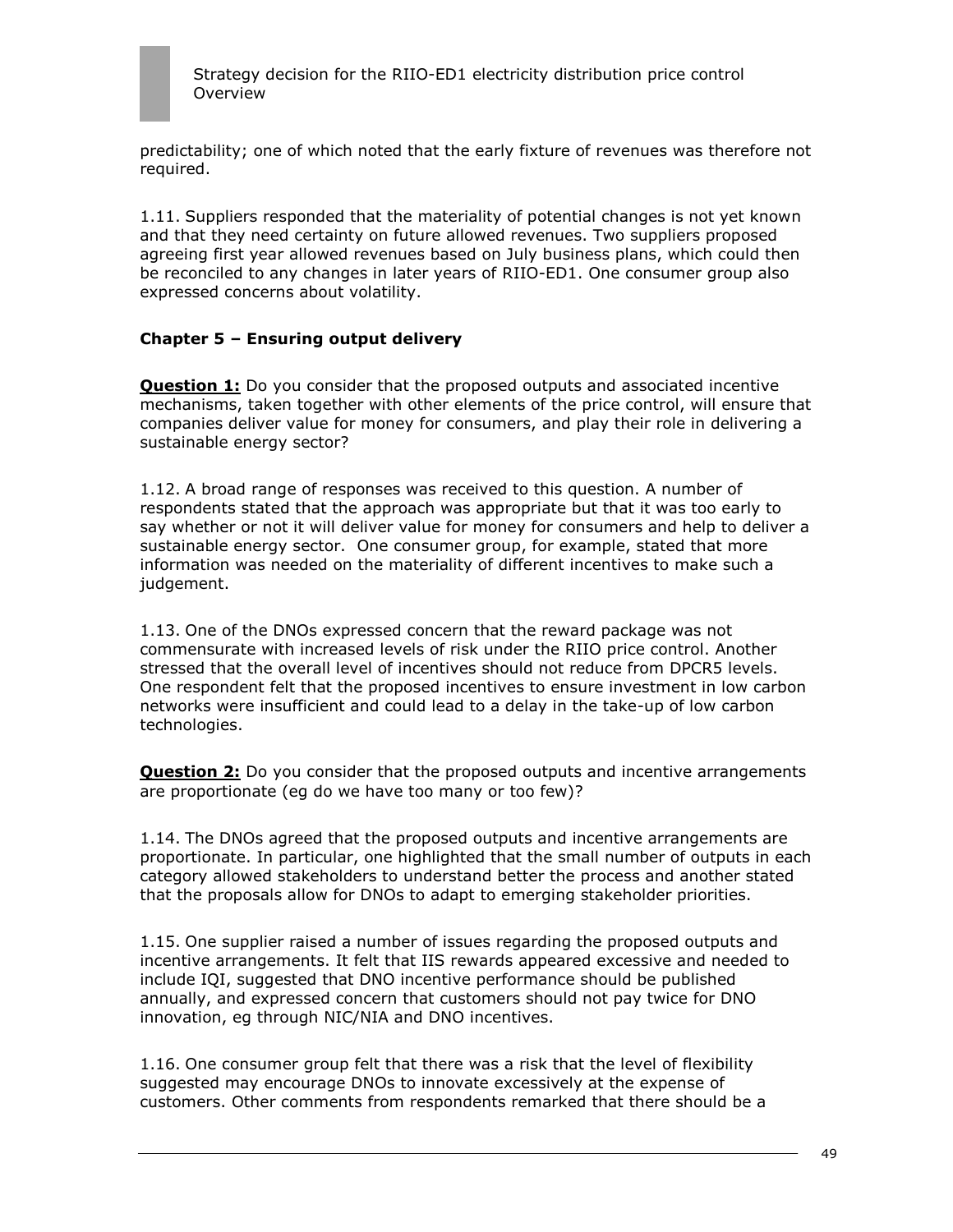

reward for long-term safety improvements and more focus on incentives to connect DG.

**Question 3:** Do you have any views on the proposed outputs and incentives?

1.17. A number of respondents provided detailed responses to this question. A broad variety of views were expressed regarding specific elements of the proposed outputs and incentives. The DNOs broadly approved of our proposals. One DNO mostly agreed with our proposals but felt that the combined package was too small. Another DNO thought that the IQI reward for fast-tracked companies should be increased. One DNO stated that there was no need for an incentive related to safety. Another did not agree with our losses proposals.

1.18. A number of respondents commented that there was a need for a stronger incentive to connect DG. One consumer group raised concerns that the proposed outputs could cause large increases in customer charges. It also noted that there should be more emphasis on how innovation could reduce the need for reinforcement. One environmental group felt that undergrounding should be extended to areas outside of NPs and AONBs.

### **Chapter 6 – Assessing efficient costs**

**Question 1:** Is our proposed approach to cost assessment appropriate?

1.19. Only the six DNOs responded to this question. No major objections to our approach were raised but they did make a number of suggestions. One noted that using a range of models is appropriate but highlighted that all aspects of efficiency should be covered by these models and that we should not use the average results across all models. Another questioned the appropriateness of using the upper quartile as the benchmark in all cost assessments. One respondent suggested changes to the overall toolkit approach, including the use of bottom up disaggregated totex benchmarking during the initial and non-fast track assessment.

**Question 2:** Do you have views on our proposed use of proportionate treatment?

1.20. Again, only the DNOs responded to this question. They were generally positive about our proposed use of proportionate treatment. A number of specific concerns were raised. One DNO felt that the timescales for the initial stage of assessment were ambitious and suggested that adequate guidance would be needed to ensure consistency across initial submissions. Two DNOs noted that there might not be sufficient opportunity to make changes to business plans following initial Ofgem feedback. One considered that fast-tracked business plans may still need changes in specific areas. Another respondent felt that the proposed shortened three-stage process for RIIO-ED1 might result in DNOs missing out on fast-track status because they would be unable to fine tune their business plans based on initial Ofgem feedback.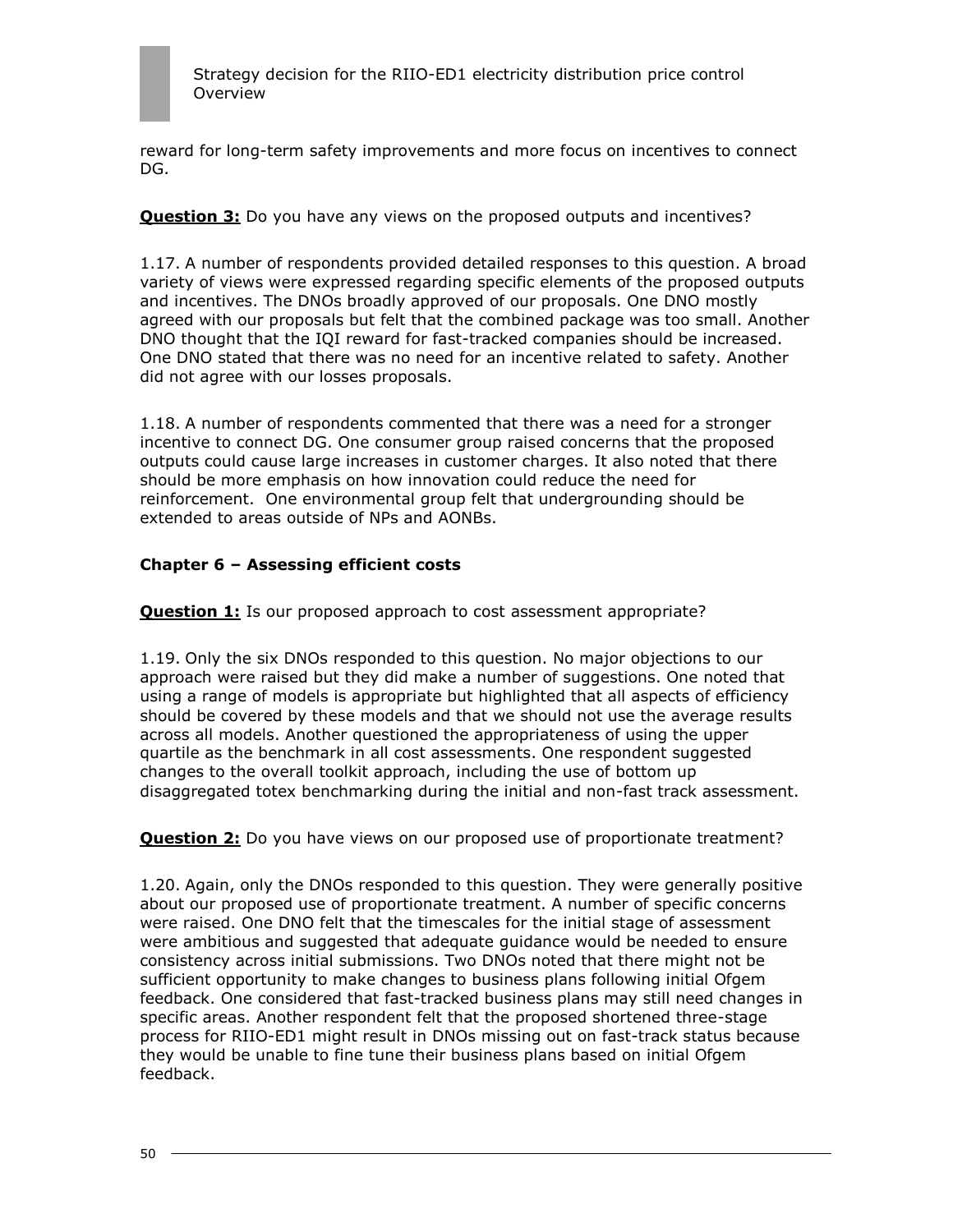**Question 3:** Do you have any views on the criteria for assessing business plans?

1.21. Only the six DNOs responded to this question. They broadly agreed with the criteria for assessing business plans. One emphasised the importance of the entire assessment process being transparent across the DNOs. Other DNOs proposed specific alterations. For example allowing DNOs who are not granted fast track status due to a limited number of issues with their business plans to be able to benefit from the fast tracking IQI matrix once approved, and including a commitment to safety in the well-justified business plans as a necessary condition for fast tracking.

### **Chapter 7 - Innovation**

**Question 1:** Do you have any views on the role of innovation in RIIO-EDI?

1.22. Most respondents indicated that they believe innovation to be very important during the ED1 period and approved of the focus on innovation throughout our proposals. Two respondents felt that major innovation investment during ED1 could lead to inefficient investment as the uptake of low carbon technologies is still uncertain. One of these respondents commented that the investment should wait until the ED2 period when the challenges facing the distribution network are clearer. One respondent commented that Ofgem needs to be mindful of DNOs performance against incentive schemes where DNO innovation and improved performance has been made possible by customer funding from the LCN Fund and, in the future, the Innovation Stimulus.

**Question 2:** What should the funding threshold for the NIC be? Do you agree with our proposal to review it after two years to reflect learning from the LCN Fund?

1.23. Most respondents agreed with our proposed funding threshold for the NIC. Five respondents stated that the funding threshold should be at the high end of the proposed range (£90 million). One DNO felt that incentives were not strong enough for business as usual application of innovation. One supplier proposed that innovation revenues should be subject to a two year lag. Only one respondent, a consumer group, expressed a view that the proposed funding threshold was potentially too high.

1.24. All respondents who commented agreed with on our proposal to review the NIC after two years.

#### **Chapter 8 – Managing uncertainty**

**Question 1:** Do you have any views on the uncertainty mechanisms identified?

1.25. Only the DNOs responded to this consultation question. Most DNOs felt that additional areas needed to be included in the uncertainty mechanisms. One DNO identified a number of areas where we should modify our proposed approach to ensure the efficient allocation of risks between customers and companies. Another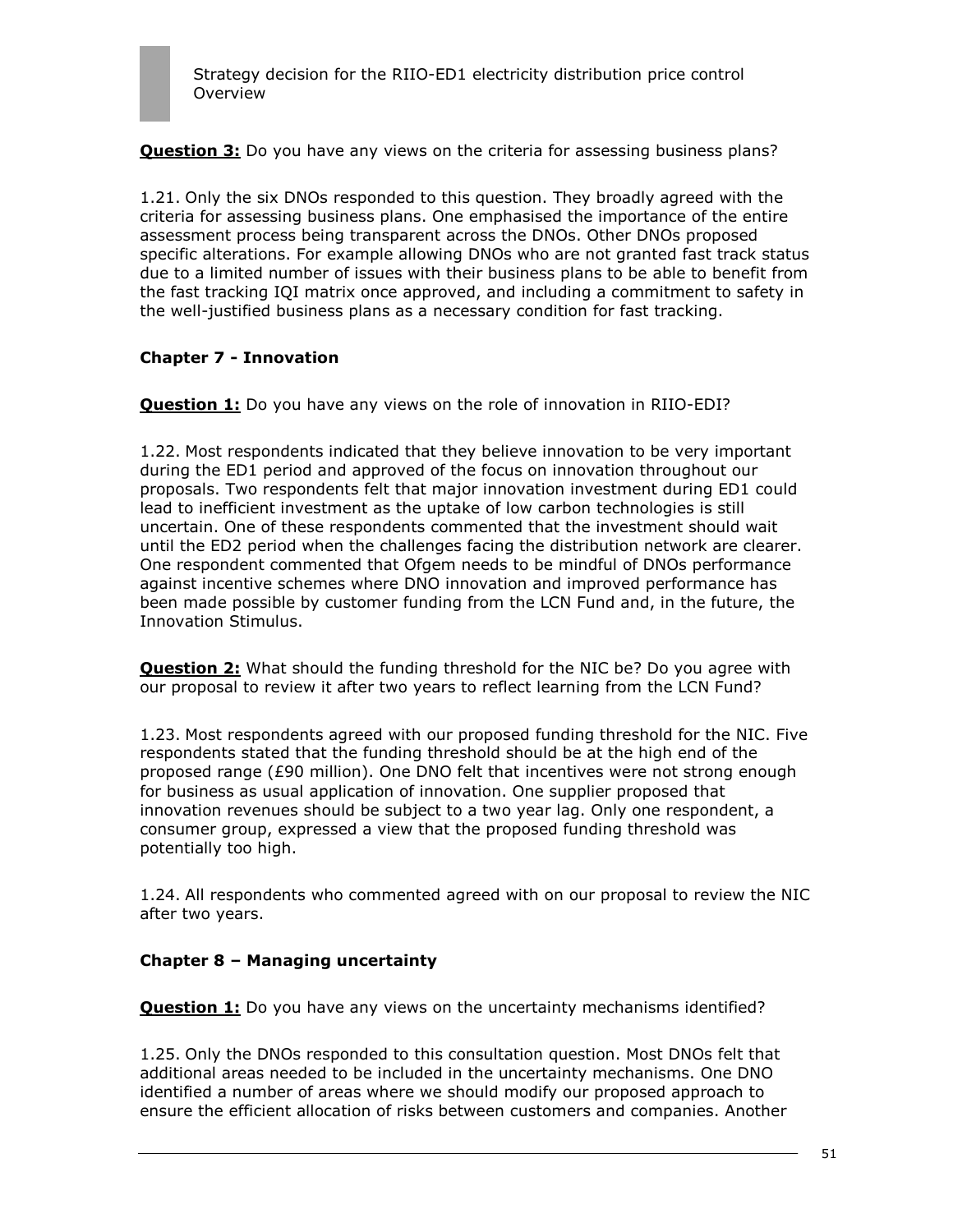DNO considered that clarification was needed for some of the uncertainty mechanisms, in particular smart meters costs. One respondent raised concerns over the timing of the reopener window with regards to data collection. Another stated that the High Value Project mechanism should include all associated indirects and should allow for outputs to be varied.

**Question 2:** Are there any additional uncertainty mechanisms required?

1.26. One DNO stated that no additional uncertainty mechanisms were required. Four DNOs proposed additional mechanisms. These suggestions included: reinstate the DG mechanism; add a smart meter reopener mechanism related to costs for DNO systems; cover additional risks, including transmission exit point charges, smart meter costs and black start costs; add a single mid-period review for submarine cables and the decommissioning of the embedded diesel power stations in Orkney and Western Isles, following completion of transmission reinforcements; include appropriate notification periods and smoothing or profiling of revenues to address potential variability and volatility of tariffs.

**Question 3:** Are there any mechanisms that we have included that are not necessary and why?

1.27. None of the respondents identified any mechanisms that we have included that are not necessary.

### **Chapter 9 – Financing efficient delivery**

**Question 1:** Do you consider that our proposed package of financial measures will enable required network expenditure to be effectively financed?

1.28. There was a mixed response from the DNOs to this question. Four DNOs agreed with our overall approach. In particular, one DNO noted that our proposed package was broad enough to enable required network expenditure to be effectively financed, if modified appropriately for each DNO. Another felt that the early range on cost of equity would help to maintain certainty for investors in the closing stages of DPCR5. Two DNOs did not consider that our proposed package was appropriate. Both expressed concern that the financial measures proposed would increase risk.

1.29. One supplier supported our proposed package but felt that depreciation should be more closely aligned with the lifetime of the assets. Another supplier expressed the opinion that electricity distribution charges should decline over RIIO-ED1. National Grid stressed the importance of providing sufficient revenues, and not placing too much risk on companies, so as to ensure that necessary investment and maintenance programmes are implemented to the benefit of consumers.

**Question 2:** Do you have any views on our proposed approach to assessing the cost of equity and the associated range of 6.0-7.2 per cent (real post-tax)?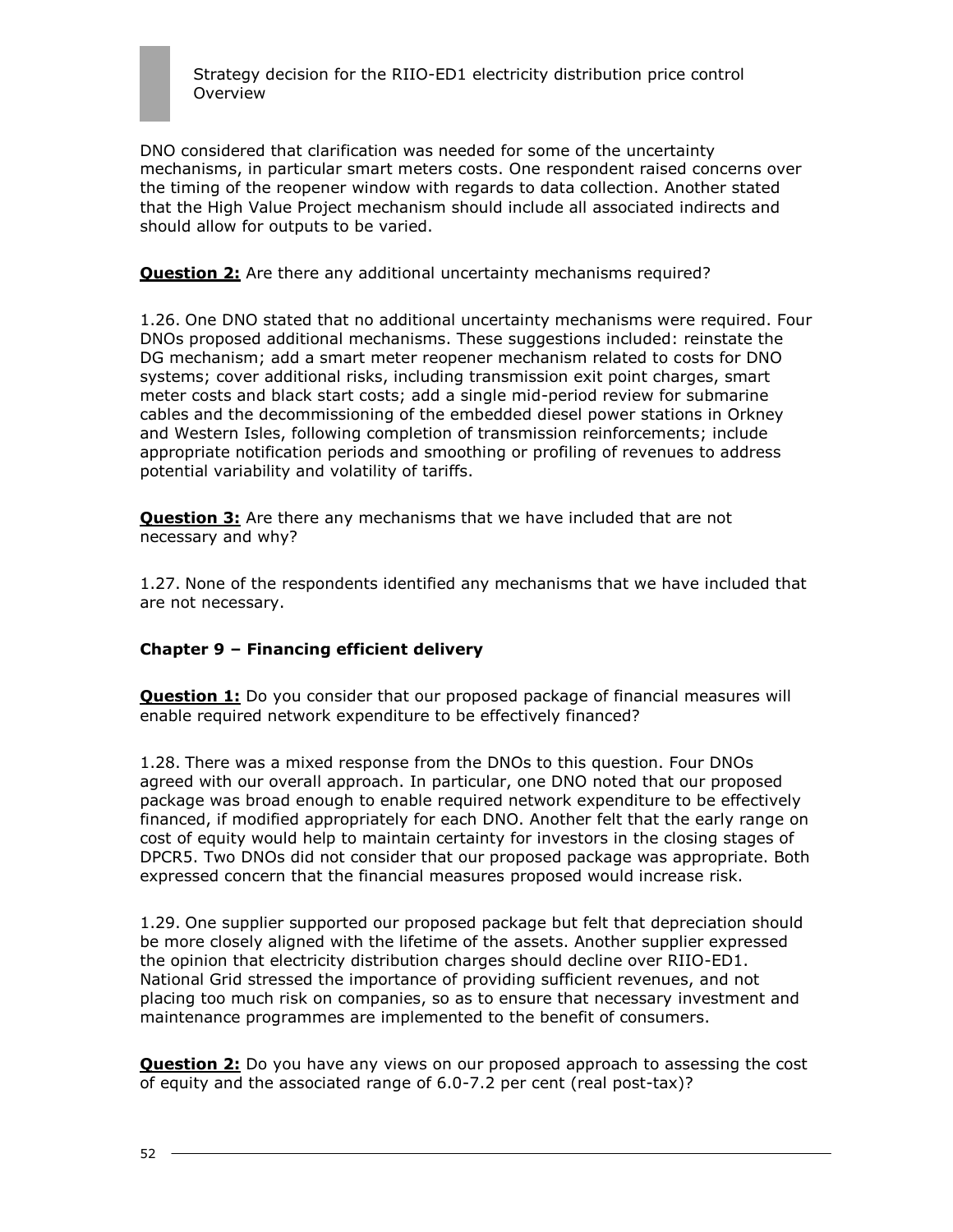1.30. The DNOs, a TO and one supplier responded to this question. Responses from the DNOs were mixed. Four DNOs stated that there was much more risk and uncertainty for the network companies in RIIO-ED1 compared to DPCR5, which should be reflected in the allowed cost of equity. Two DNOs stated that the upper half of the published range is likely to prove appropriate to balance the added risks whilst another DNO stated that the cost of equity should be at the top half of the range to reflect the current market cost of equity.

1.31. One DNO supported the relatively tight cost of equity range at this early stage as it facilitates investor certainty in the closing stages of DPCR5. Another stated that the absence of clarity surrounding the assumed gearing makes it impossible to effectively assess the cost of equity.

1.32. One supplier expressed surprise at our proposed range for the cost of equity, commenting that it seemed to diverge from recent evidence, regulatory decisions, and the views of the Competition Commission. National Grid was broadly supportive of our proposed approach. It emphasised that the cost of equity must be assessed alongside notional gearing and risk or uncertainty in (notional) equity returns and that these risks are increased under the RIIO framework due to the longer duration and enhanced focus on outputs.

**Question 3:** Do you have any views on the other elements of our financeability proposals?

1.33. Respondents raised a variety of views in response to this question. Five DNOs expressed concern about the debt index. All felt that it did not provide on-going funding for issuance costs, or recognise costs of efficiently incurred debt from times that predate the index when interest rates were higher. Three DNOs proposed extending the trailing average of the cost of debt index to 20 years to smooth out movements in interest rates and more closely match the maturity of DNO debt. A TO commented on the need to make adjustments if RPI, when calculated on a new basis, is lower than in the existing methodology.

1.34. One environmental group suggested that there was need for a simple incentive on DNOs to encourage DG and to make viable, cost-efficient connection offers. Another respondent expressed concern with regards to our proposals to extending asset lives from 20 to 45 years.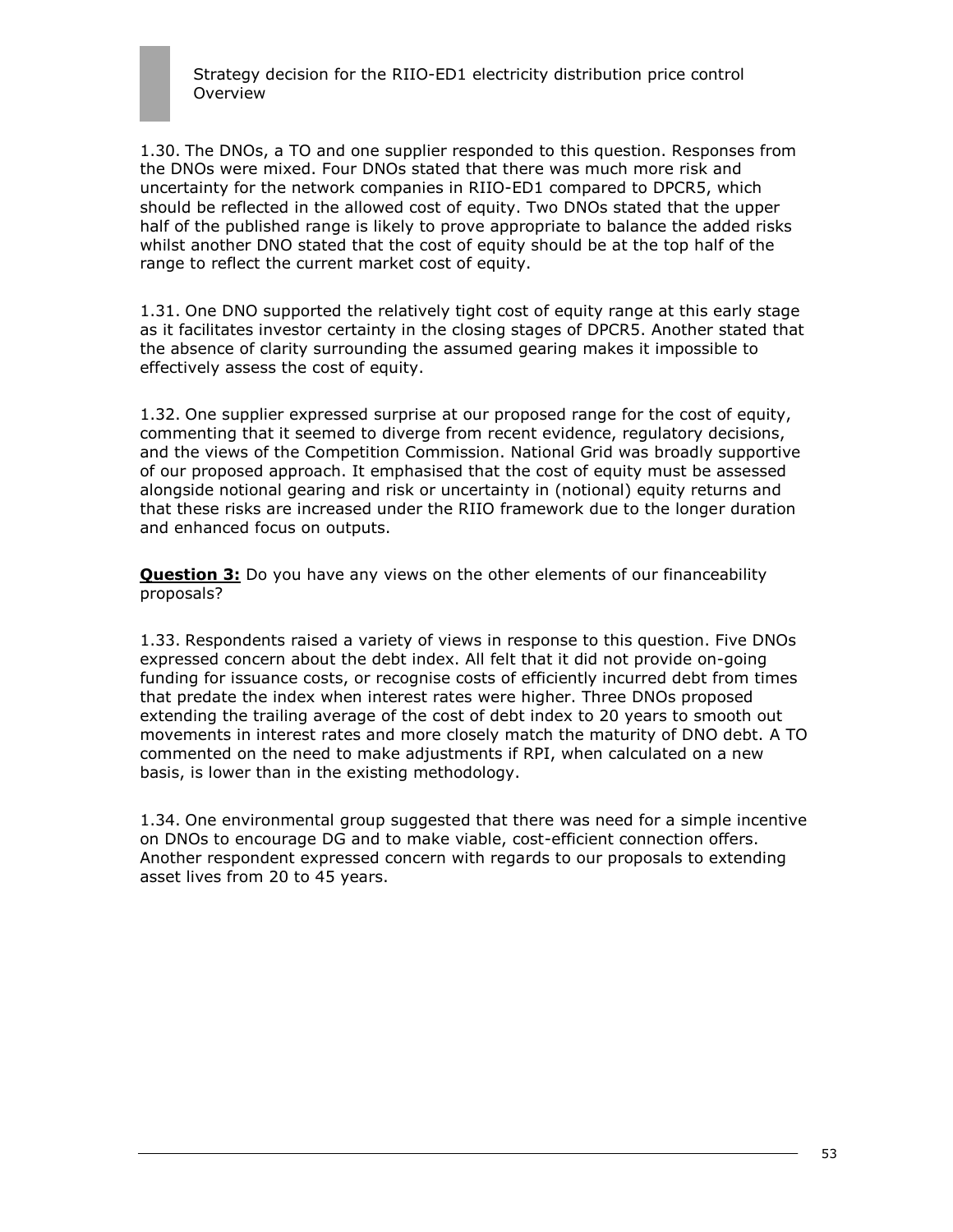# Appendix 2 – Overview of the electricity distribution sector

## **What is electricity distribution?**

1.35. Electricity distribution networks carry electricity from the high voltage transmission network to industrial, commercial and domestic users. Some generators (generally smaller scale) are connected directly to the distribution network. The distribution networks are owned and operated by privately owned companies (DNOs) who have territorial monopolies. Consequently, we regulate the revenues DNOs can recover from consumers and incentivise them to innovate and find new ways to improve their efficiency and quality of service – using the price control process. The DNOs" duties and obligations are set out in licences and legislation.

1.36. As illustrated in Figure A1.1 there are 14 DNOs within six ownership groups. Distribution costs account for about 18 per cent of electricity bills.<sup>24</sup> The current cost per average household is approximately £85 per annum. In return, DNOs are expected to deliver a safe and reliable supply and to respond effectively to requests for new connections, complaints and queries.

### **The current price control – DPCR5**

1.37. The current, fifth electricity Distribution Price Control (DPCR5) set allowed revenues for the period from 1 April 2010 to 31 March 2015. The price control takes the form of a revenue cap which determines the maximum revenue a DNO can collect from its consumers. The price control formula allows for the allowed revenues to be updated annually for the change in the RPI. It also allows for changes in specific cost or revenue items that we were unable to forecast with certainty at the price review, and adjustments for rewards and penalties in relation to DNOs" performance in managing interruptions, losses and customer service.

1.38. In DPCR5 we set total allowed revenues for the sector at around £16bn for the five-year period. Network investment constitutes the DNOs" major expenditure item at £7.6bn. Other major expenditure categories include operating expenditure (£3.0bn) and support costs (£5.2bn) (all 2011-12 prices).

1.39. DPCR5 was a significant step towards the RIIO framework. It had an increased focus on outputs and looked at the role DNOs would need to play to facilitate the transition to a low carbon economy. Therefore, where components of DPCR5 are working well and satisfy the RIIO principles (such as the interruptions incentive and

<sup>&</sup>lt;sup>24</sup> <http://www.ofgem.gov.uk/Media/FactSheets/Documents1/household-bills.pdf>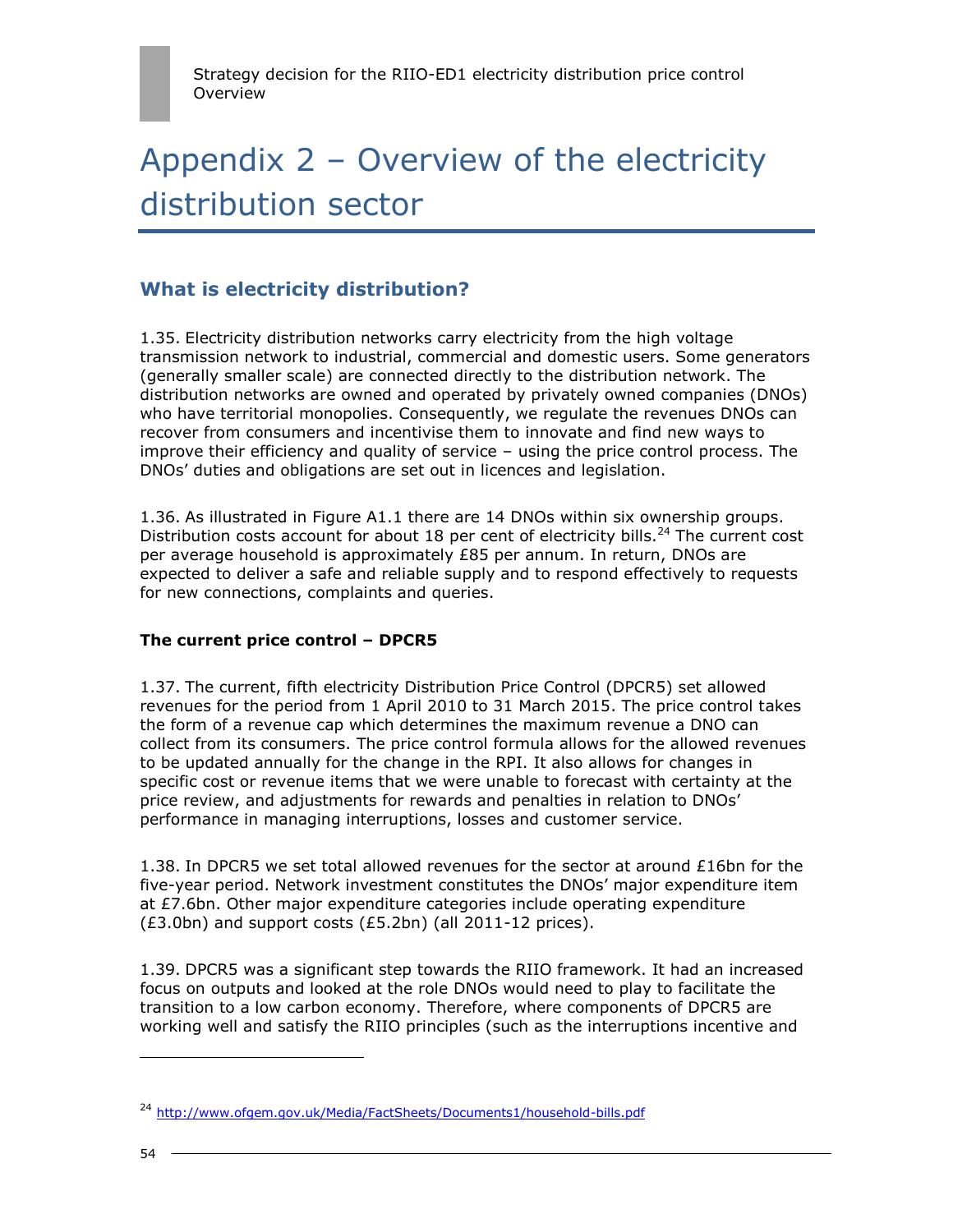the DNOs" reporting of their carbon footprint), we have sought to maintain them as part of RIIO-ED1.



## **Figure A1.1: DNO location and ownership**

1.40. We require the DNOs to report financial and performance data to us on an annual basis to allow us to monitor their performance against the regulatory settlement. As set out in the Electricity Distribution Annual Report for 2010-11<sup>25</sup> DNOs are generally showing improved performance against reliability and availability measures and are engaging well in the environmental arena.

25

[http://www.ofgem.gov.uk/Networks/ElecDist/PriceCntrls/DPCR5/Documents1/Electricity\\_Distribution\\_Ann](http://www.ofgem.gov.uk/Networks/ElecDist/PriceCntrls/DPCR5/Documents1/Electricity_Distribution_Annual_Report_for_2010_11.pdf) ual Report for 2010 11.pdf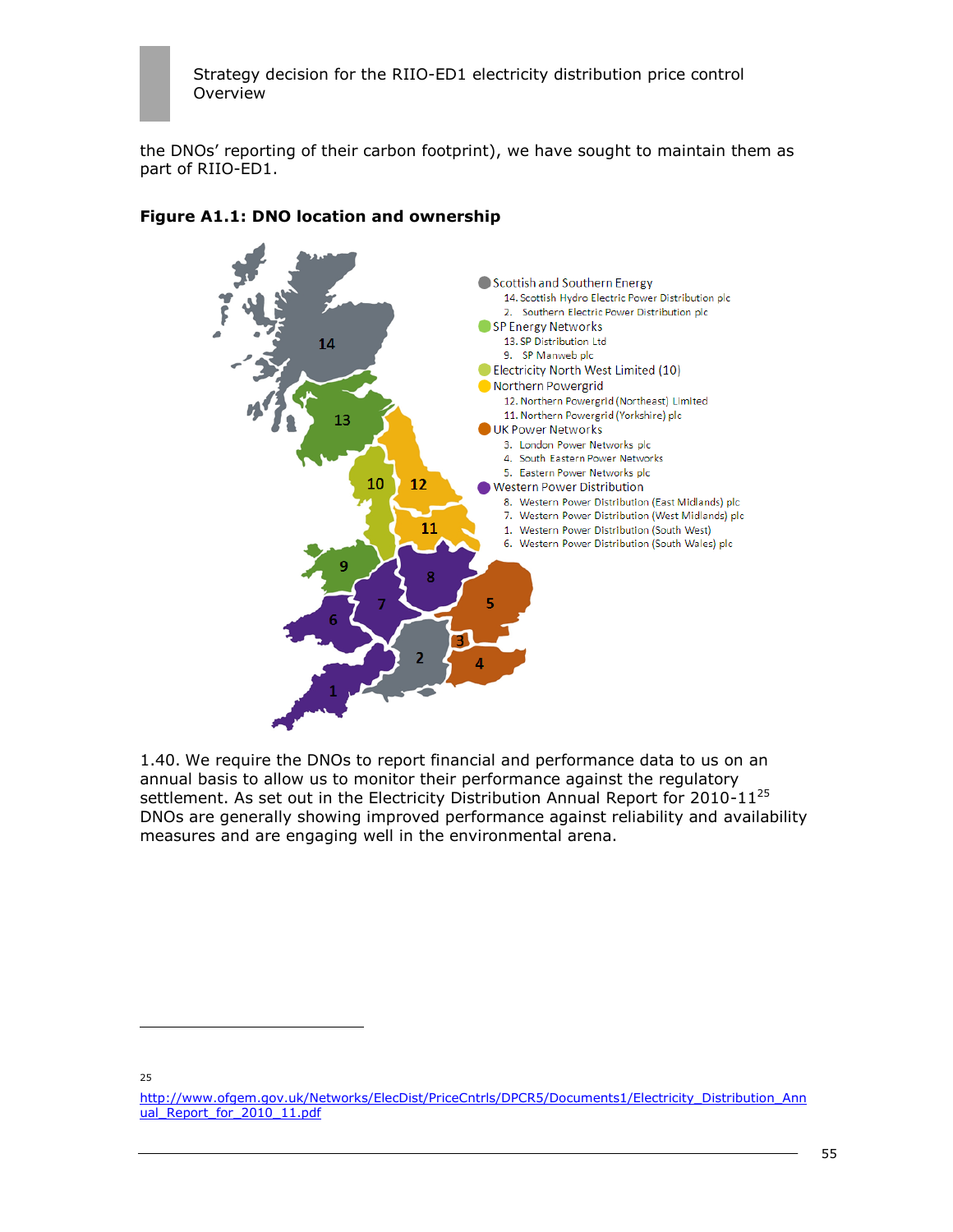# Appendix 3 – Smart Grid Forum (SGF)

In conjunction with DECC, we established the SGF to look at the policy and regulatory implications of smart grids. The SGF work was divided into six work streams; initially focussed on informing RIIO-ED1. We have provided further details on the key work streams (WS1, WS3 and WS6) relating to RIIO-ED1 below.

- **WS1**: Assumptions and scenarios DECC has led work on developing four national scenarios around the potential take up of low carbon technologies, which the DNOs have translated into scenarios for their network areas. These scenarios have been updated since the publication of our September strategy consultation, although the general trends remain the same.
- **WS3** Developing Networks for Low Carbon the DNOs are leading this work and have commissioned the creation of a model (the "Transform model") to evaluate the network impacts of the assumptions and scenarios from WS1 and assess the costs and benefits of different smart grids solutions. Further information can be found at: [http://www.ofgem.gov.uk/Pages/MoreInformation.aspx?docid=47&refer=Networ](http://www.ofgem.gov.uk/Pages/MoreInformation.aspx?docid=47&refer=Networks/SGF/Publications) [ks/SGF/Publications.](http://www.ofgem.gov.uk/Pages/MoreInformation.aspx?docid=47&refer=Networks/SGF/Publications) Given the input from a variety of respected smart grids experts, we expect the DNOs to use this model when justifying smart grids expenditure in their business plans. First indications are that investing in some level of smart grids is likely to be justified irrespective of the volume take up of low carbon technologies, but that it is worth waiting until we have more future certainty (ie RIIO-ED2) before embarking on a wholesale roll-out.
- **WS6** Commercial and Regulatory. This work stream brings together stakeholders to investigate the potential commercial and regulatory challenges of implementing the smart grid solutions (including demand side response). The work stream published a report in August 2012. We have used it to inform the RIIO-ED1 policy development. This concluded that there are few barriers to the deployment of smart grid solutions in RIIO-ED1. Many of those identified could be addressed by industry through existing governance arrangements for engineering recommendations and charging methodologies. The report also highlighted that there are a lack of commercial mechanisms to enable parties to maximise the use of smart grid solutions. The work stream is in the process of scoping out a work programme which will assess the development of smart grids, particularly in terms of how customers will engage with smart grids.

Further information and reports can be found on the Ofgem website at: <http://www.ofgem.gov.uk/Networks/SGF/Pages/SGF.aspx>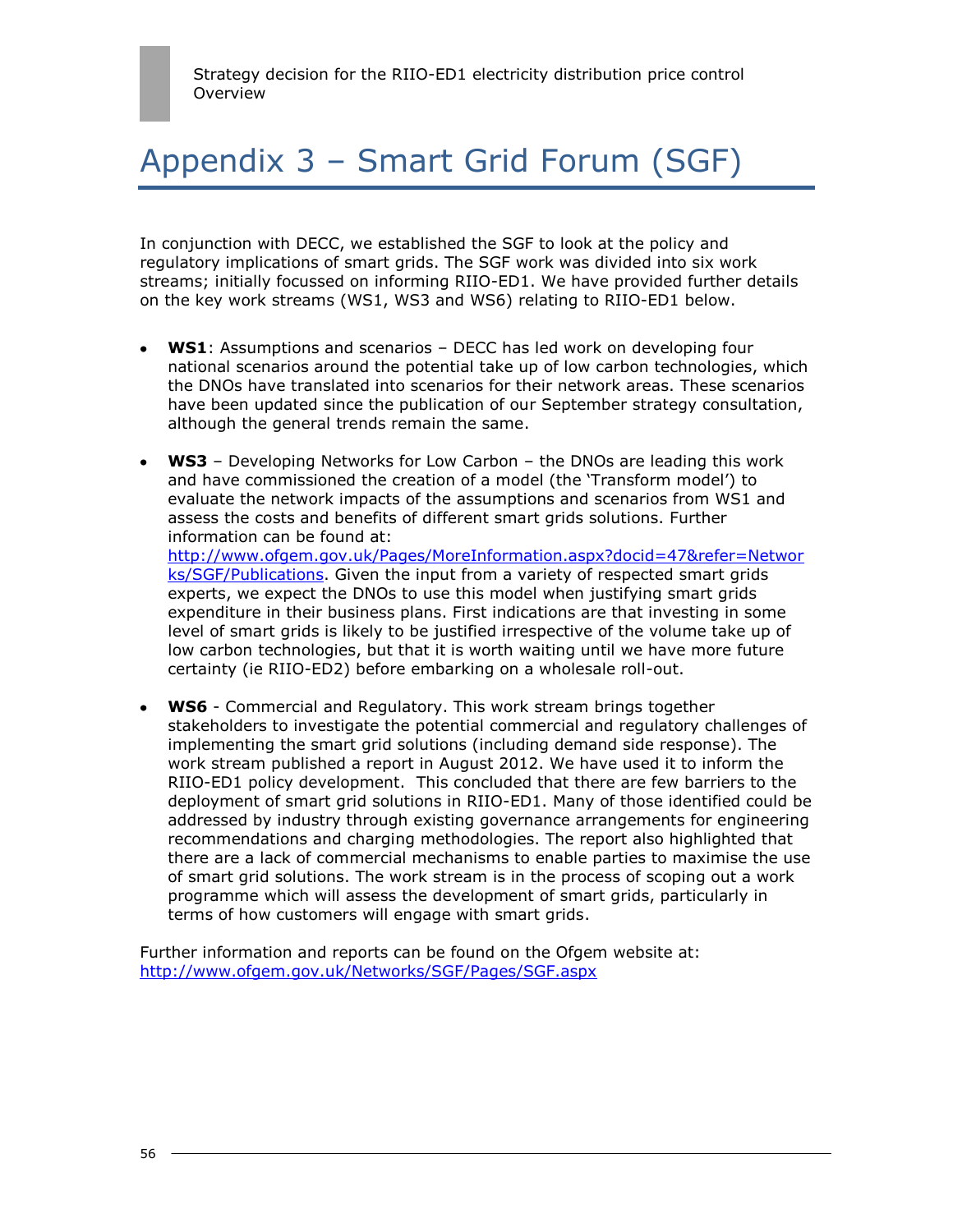## Appendix 4 – Assessment criteria

Table A1.1 sets out the five core criteria against which we will assess the business plans. It includes the key questions we will consider in assessing each DNO"s business plan against the criteria. In order to be fast-tracked, DNOs must demonstrate that their plan meets the criteria in all of the sections listed below.

## **Table A1.1: Criteria for business plan assessment**

## **Process: Has the DNO followed a robust process?**

Is the business plan clearly presented, with all key content included? Has the DNO engaged with stakeholders, and explained how this has influenced its business plan? Has the DNO submitted, and justified, all data tables and the PCFM? Does the business plan provide a strategy for long-term delivery? **Outputs: Does the plan deliver the required outputs?** Has the business plan covered the outputs specified in our strategy decision or provided clear and compelling justification for any departures from the strategy decision? Has the DNO explained the resource implications for delivery of each output identified? Has the DNO explained how it will deliver outputs, and justified output baseline/forecast? Has the DNO explained the quality of its existing outputs and secondary deliverable information (including information on asset health, criticality and asset risk) and how it plans to improve this information in future? **Resources (efficient expenditure): Are the costs of delivering the outputs efficient?** Has the DNO demonstrated that cost projections are efficient? How does the plan compare with others/does it reflect wider best-practice? Has the DNO demonstrated that their financial costs are efficient (eg through market-testing)? Has the DNO explained cost projections in context of historical performance? Has the DNO demonstrated a consideration of alternative approaches to achieving value for money in the delivery of its outputs? Has the DNO clearly linked its expenditure to relevant outputs and secondary deliverables? **Resources (efficient financing): Are the proposed financing arrangements efficient?**  Does the business plan conform with the financial policies specified in the strategy, are any departures well-justified? Has the DNO provided evidence that financial costs are efficient?

Is the data in the plan consistent and has the DNO explained cost projections in context of historical performance?

**Uncertainty & risk: How well does the plan deal with uncertainty & risk?**

Has the DNO clearly articulated the key uncertainties it faces and considered how it will address them (eg including uncertainty mechanisms)?

Has the DNO considered risk and how to mitigate those risks?